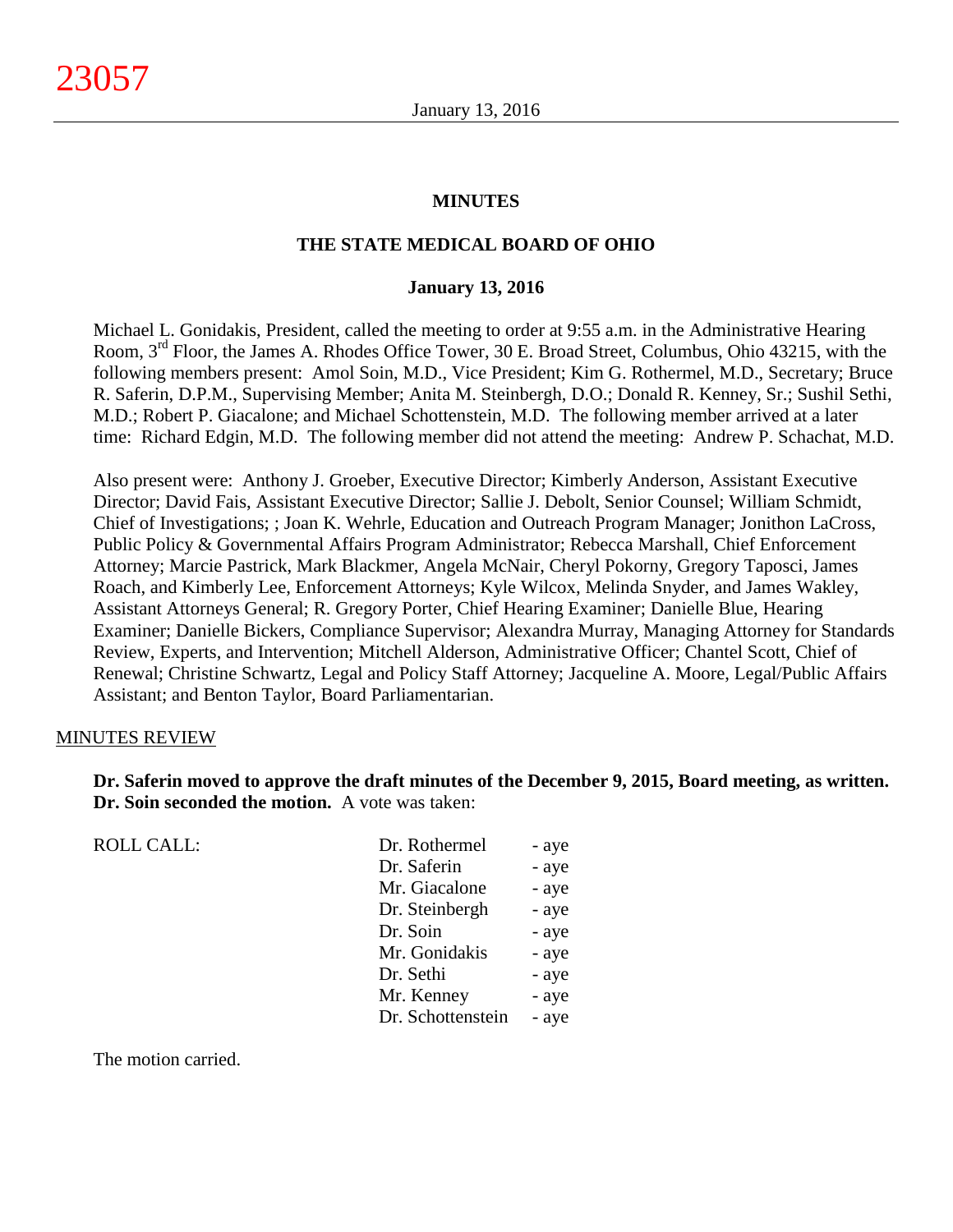#### APPLICANTS FOR LICENSURE

**Dr. Steinbergh moved to approve for licensure, contingent upon all requested documents being received and approved in accordance with licensure protocols, the acupuncturist applicants listed in Exhibit "A", the anesthesiologist assistant applicants listed in Exhibit "B," the genetic counselor applicants listed in Exhibit "C," the massage therapist applicants listed in Exhibit "D," the physician assistant applicants listed in Exhibit "E," and the physician applicants listed in Exhibit "F," as listed in the agenda supplement and handout. Dr. Soin seconded the motion.** A vote was taken:

| Dr. Rothermel     | - aye |
|-------------------|-------|
| Dr. Saferin       | - aye |
| Mr. Giacalone     | - aye |
| Dr. Steinbergh    | - aye |
| Dr. Soin          | - aye |
| Mr. Gonidakis     | - aye |
| Dr. Sethi         | - aye |
| Mr. Kenney        | - aye |
| Dr. Schottenstein | - aye |
|                   |       |

The motion carried.

#### REPORT AND RECOMMENDATION ON REMAND

Mr. Gonidakis announced that the Board would now consider the Reports and Recommendations appearing on its agenda.

Mr. Gonidakis asked whether each member of the Board had received, read and considered the hearing records, the Findings of Fact, Conclusions of Law, Proposed Orders, and any objections filed in the matters of: Waleed Nasr Mansour, M.D., Case No. 13-CRF-081, on Remand; Gregory Stuart Grant, D.O.; Waleed Nasr Mansour, M.D., Case Nos. 15-CRF -024 & 15-CRF-048; and Armand Louis Minotti, D.O. A role call was taken:

| <b>ROLL CALL:</b> | Dr. Rothermel     | - aye |
|-------------------|-------------------|-------|
|                   | Dr. Saferin       | - aye |
|                   | Mr. Giacalone     | - aye |
|                   | Dr. Steinbergh    | - aye |
|                   | Dr. Soin          | - aye |
|                   | Mr. Gonidakis     | - aye |
|                   | Dr. Sethi         | - aye |
|                   | Mr. Kenney        | - aye |
|                   | Dr. Schottenstein | - aye |

Mr. Gonidakis asked whether each member of the Board understands that the disciplinary guidelines do not limit any sanction to be imposed, and that the range of sanctions available in each matter runs from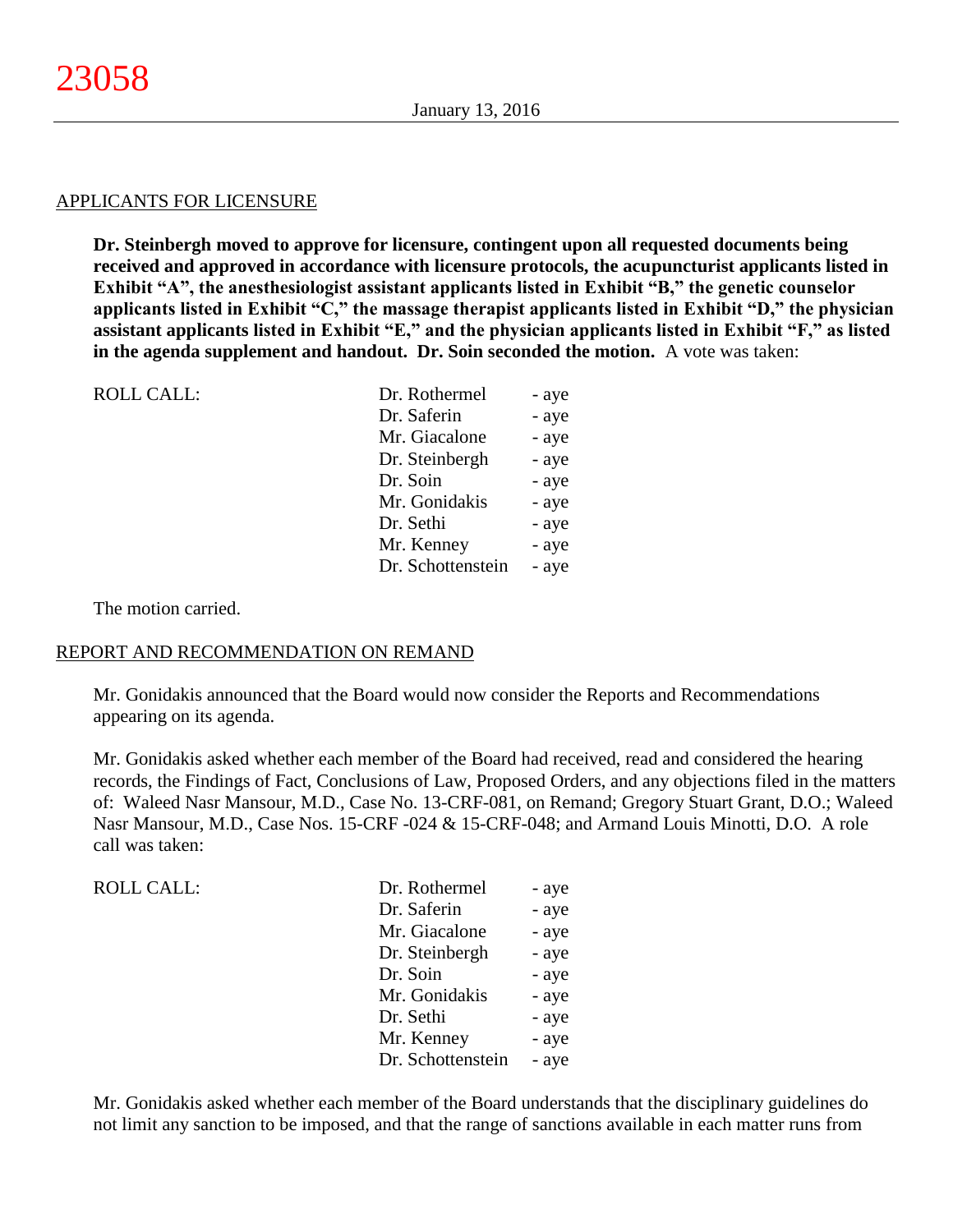dismissal to permanent revocation. A roll call was taken:

# ROLL CALL:

| Dr. Rothermel     | - aye |
|-------------------|-------|
| Dr. Saferin       | - aye |
| Mr. Giacalone     | - aye |
| Dr. Steinbergh    | - aye |
| Dr. Soin          | - aye |
| Mr. Gonidakis     | - aye |
| Dr. Sethi         | - aye |
| Mr. Kenney        | - aye |
| Dr. Schottenstein | - aye |
|                   |       |

Mr. Gonidakis noted that, in accordance with the provision in section 4731.22(F)(2), Ohio Revised Code, specifying that no member of the Board who supervises the investigation of a case shall participate in further adjudication of the case, the Secretary and Supervising Member must abstain from further participation in the adjudication of any disciplinary matters. In the matters before the Board today, Dr. Rothermel served as Secretary and Dr. Saferin served as Supervising Member.

Mr. Gonidakis reminded all parties that no oral motions may be made during these proceedings.

The original Reports and Recommendations shall be maintained in the exhibits section of this Journal.

# WALEED NASR MANSOUR, M.D., CASE NO 13-CRF-081

Mr. Gonidakis directed the Board's attention to the remand matter of Waleed Nasr Mansour, M.D. Mr. Gonidakis stated that on December 11, 2013, the Medical Board considered the Report and Recommendation in the matter of Dr. Mansour. On December 20, 2013, the Board issued its Entry of Order that reprimanded Dr. Mansour and placed him on probation for at least two years. Dr. Mansour appealed the Board's decision to the Franklin County Common Pleas Court, which issued a judgment that affirmed the Board's Order. Dr. Mansour appealed further to the Court of Appeals for the Tenth Appellate District, which issued a Decision that reversed the judgment of the lower court and remanded the matter back to the Board for further proceedings. On August 12, 2015, the Board remanded this matter to the Hearing Unit to receive new evidence. This matter has now come back before the Board for consideration.

Mr. Gonidakis stated that no objections have been filed on behalf of Dr. Mansour. Mr. Porter was the Hearing Examiner.

Mr. Gonidakis stated that a request to address the Board has been timely filed by Dr. Mansour. Five minutes will be allowed for that address.

Dr. Mansour was represented by his attorney, Eric Plinke.

Mr. Plinke stated that this matter is appearing before the Board again due to a remand from the courts. Mr. Plinke noted that Dr. Mansour also has another case that the Board will consider later in the meeting.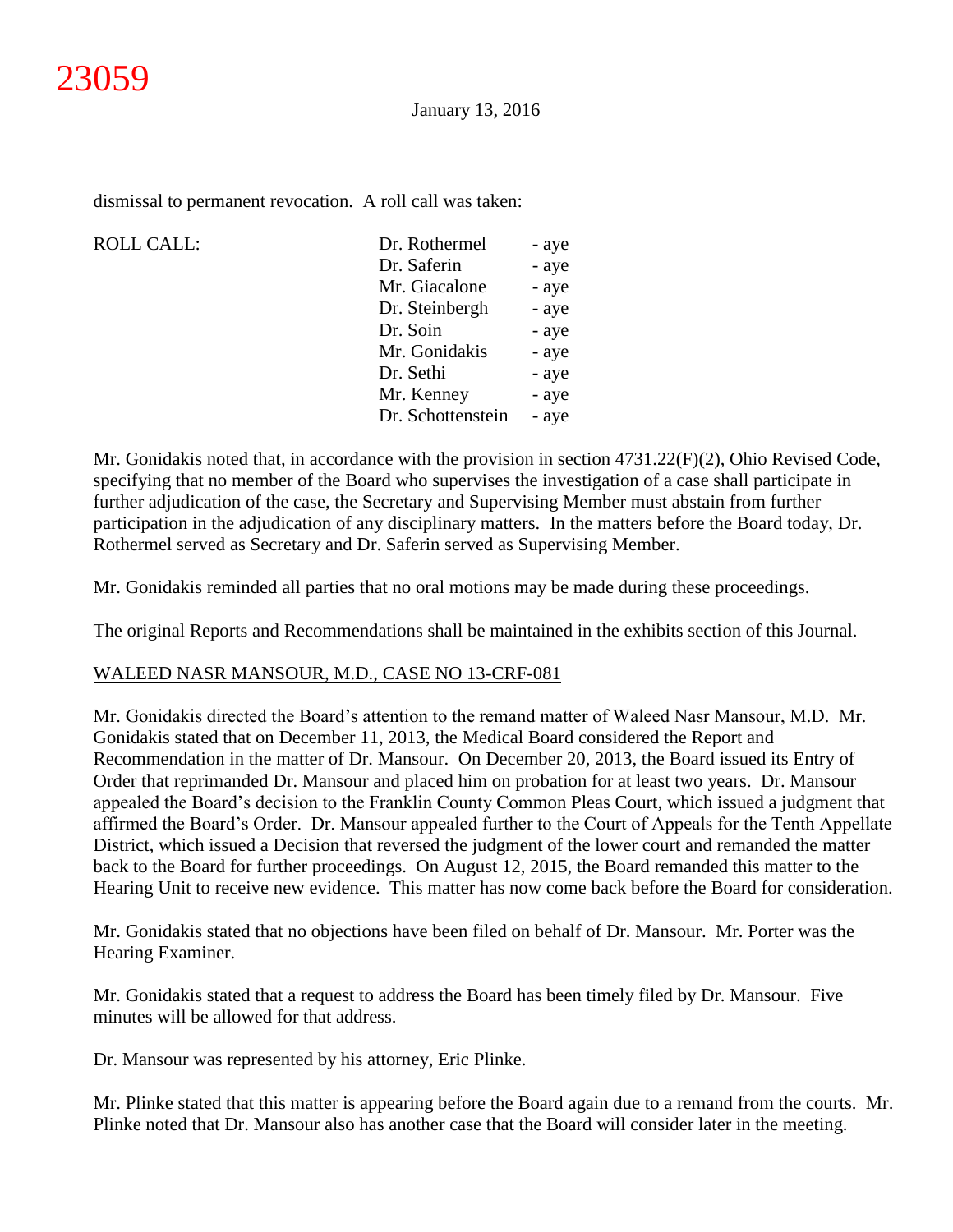Mr. Plinke opined that this matter does not involve a disciplinary violation and he agreed with the Hearing Examiner's Proposed Order to dismiss. Mr. Plinke stated that in 2013 the Board summarily suspended Dr. Mansour's medical license which, along with the subsequent Board Order, ended any meaningful practice that Dr. Mansour had at that time. Mr. Plinke opined that the disciplinary case against Dr. Mansour was part invention and part fabrication.

Dr. Edgin entered the meeting at this time.

Mr. Plinke continued that the Board had not previously had access to all the relevant information in this matter. Following the remand from the Court of Appeals, the Board now has the full record for its consideration through the remand hearing. Mr. Plinke stated that the allegation against Dr. Mansour was that he had lied to the Board about an indictment which he was contemporaneously disclosing to the Board through a Board investigator and a Board enforcement attorney.

Mr. Plinke stated that Dr. Mansour voluntarily sought an assessment from a Board-approved treatment program and had called the Board with questions regarding the One-Bite rule, which led to his being reported to the Board and his summary suspension. Mr. Plinke opined that this violates federal law and is inconsistent with the intent of the One-Bite rule. Mr. Plinke opined that based on the full record that is now before the Board, it is clear that Dr. Mansour did not mislead the Board and had no intention of doing so. Mr. Plinke reiterated that the Proposed Order of dismissal is the only appropriate outcome in this matter.

Dr. Mansour stated that he had voluntarily sought an assessment for impairment at a Board-approved facility. Dr. Mansour's assessment was not yet complete when the facility contacted the Board regarding the complications of his situation, namely an overhanging criminal case which was in the third year of an indictment. Dr. Mansour stated that the facility gave him two choices: Either communicate this issue to the Board or the facility would do so themselves. After seeking counsel, it was recommended that Dr. Mansour go to a facility that had much more experience. Consequently, Dr. Mansour went to Glenbeigh Hospital, where he was informed that a 28-day treatment was unnecessary and he was released shortly after his evaluation.

Dr. Mansour stated that he never intentionally or unintentionally attempted to deceive the Board or his patients. Dr. Mansour stated that his only goal at this time is to return to the practice of medicine.

Mr. Gonidakis noted that Dr. Edgin has entered the meeting.

Mr. Gonidakis asked whether Dr. Edgin had received, read and considered the hearing records, the Findings of Fact, Conclusions of Law, Proposed Orders, and any objections filed in the matters of: Waleed Nasr Mansour, M.D., Case No. 13-CRF-081, on Remand; Gregory Stuart Grant, D.O.; Waleed Nasr Mansour, M.D., Case Nos. 15-CRF -024 & 15-CRF-048; and Armand Louis Minotti, D.O. Dr. Edgin answered affirmatively.

Mr. Gonidakis asked whether Dr. Edgin understands that the disciplinary guidelines do not limit any sanction to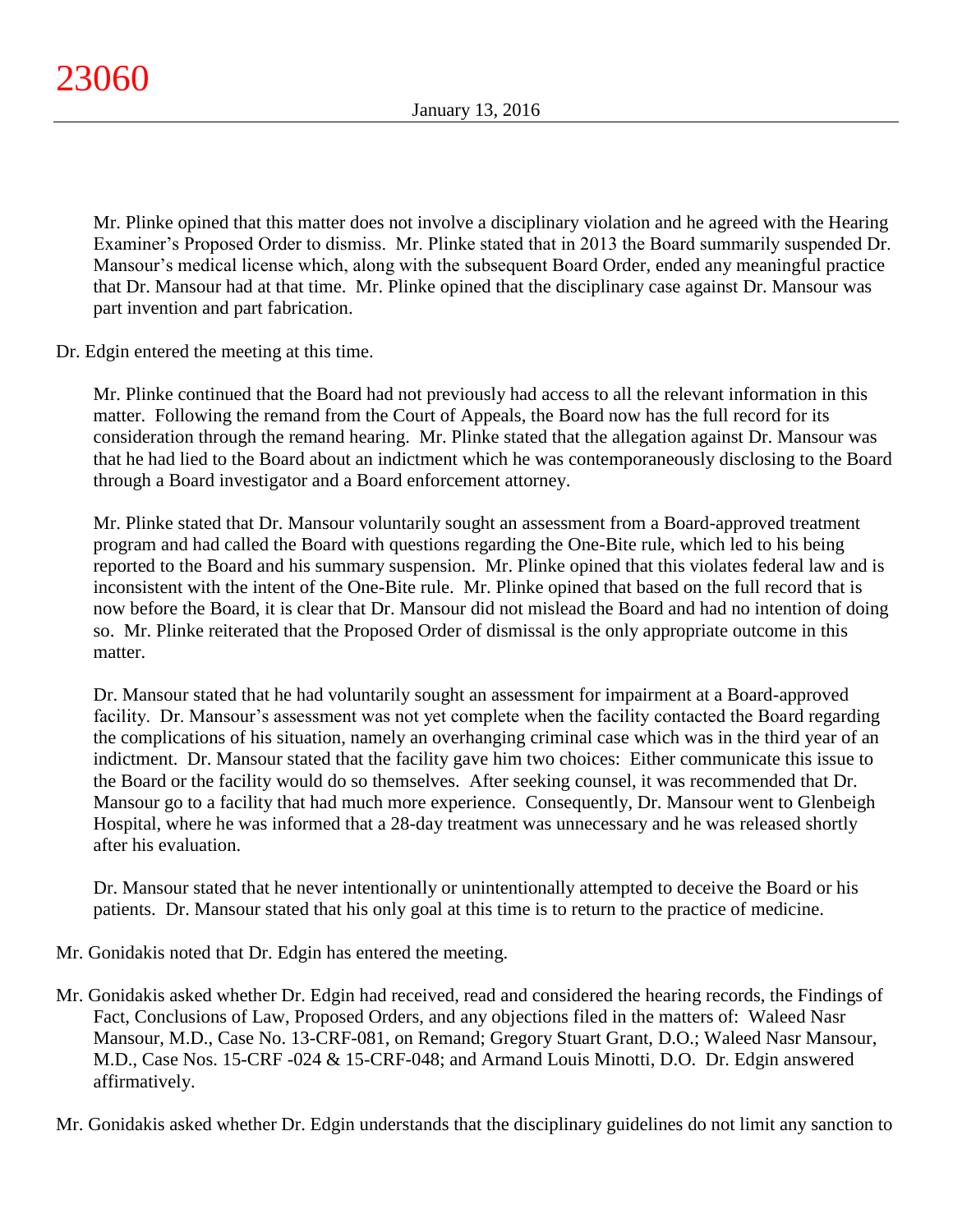be imposed, and that the range of sanctions available in each matter runs from dismissal to permanent revocation. Dr. Edgin answered affirmatively.

Mr. Gonidakis asked if the Assistant Attorney General would like to respond to Dr. Mansour and Mr. Plinke. Mr. Wakley stated that he would like to respond.

Mr. Wakley stated that he will not devote any of his speaking time to the One-Bite rule because it is irrelevant to this case. Mr. Wakley stated that several years ago the Board reviewed this case and did not find sufficient evidence regarding impairment, and that part of this case ended at that time.

Mr. Wakley continued that this case involves Dr. Mansour's June 2010 application for renewal of his medical license. Mr. Wakley stated that this matter is rather complicated, but what is clear is that Dr. Mansour was indicted in April 2010. In June 2010 Dr. Mansour submitted his application for renewal and answered "no" to question # 4, which asked, "Has any board, bureau, department, agency, or any other body, including those in Ohio, other than this Board, filed any charges, allegations or complaints against you?" During the remand hearing, it was shown that in July 2010 Dr. Mansour submitted answers to interrogatories from the Board which includes the entire indictment

Mr. Wakley stated that the relevant question in this case is whether Dr. Mansour intended to deceive the Board on his renewal application. Mr. Wakley stated that according to Dr. Mansour's hearing testimony, and no other evidence, Dr. Mansour was visited by a Board investigator in May 2010 and he was in ongoing discussions with the Board regarding his indictment at that time. Mr. Wakley stated that Dr. Mansour's answer of "no" to question #4 of his renewal application went to the Board's Licensure Section and resulted in a much quicker processing of his application than if he had answered "yes." Mr. Wakley noted that there is a "wall of separation" between the Board's Licensure Section and Enforcement Section and that information from Enforcement is not disclosed to Licensure, while renewal applications in Licensure are public documents.

Mr. Wakley opined that the Board had been substantially justified in moving forward on the issue of whether Dr. Mansour committed fraud on his renewal application. Mr. Wakley further opined that Dr. Mansour intended to deceive the Board in his response to question #4. Mr. Wakley suggested that, at a minimum, the Board should sustain the charge against Dr. Mansour and find that no further action is appropriate.

# **Dr. Soin moved to approve and confirm Mr. Porter's Findings of Fact, Conclusions of Law, and Proposed Order in the matter of Waleed Nasr Mansour, M.D., Case No. 13-CRF-081. Dr. Steinbergh seconded the motion.**

Mr. Gonidakis stated that he will now entertain discussion in the remand matter of Dr. Mansour.

Dr. Sethi stated that in June 2010 Dr. Mansour submitted an online application to renew his Ohio medical license. In April 2010 in the Common Pleas Court of Mahoning County, Ohio, Dr. Mansour was charged with 66 counts of trafficking in drugs. However, new evidence presented at Dr. Mansour's remand hearing supports the finding that Dr. Mansour had previously disclosed the indictment to a Board investigator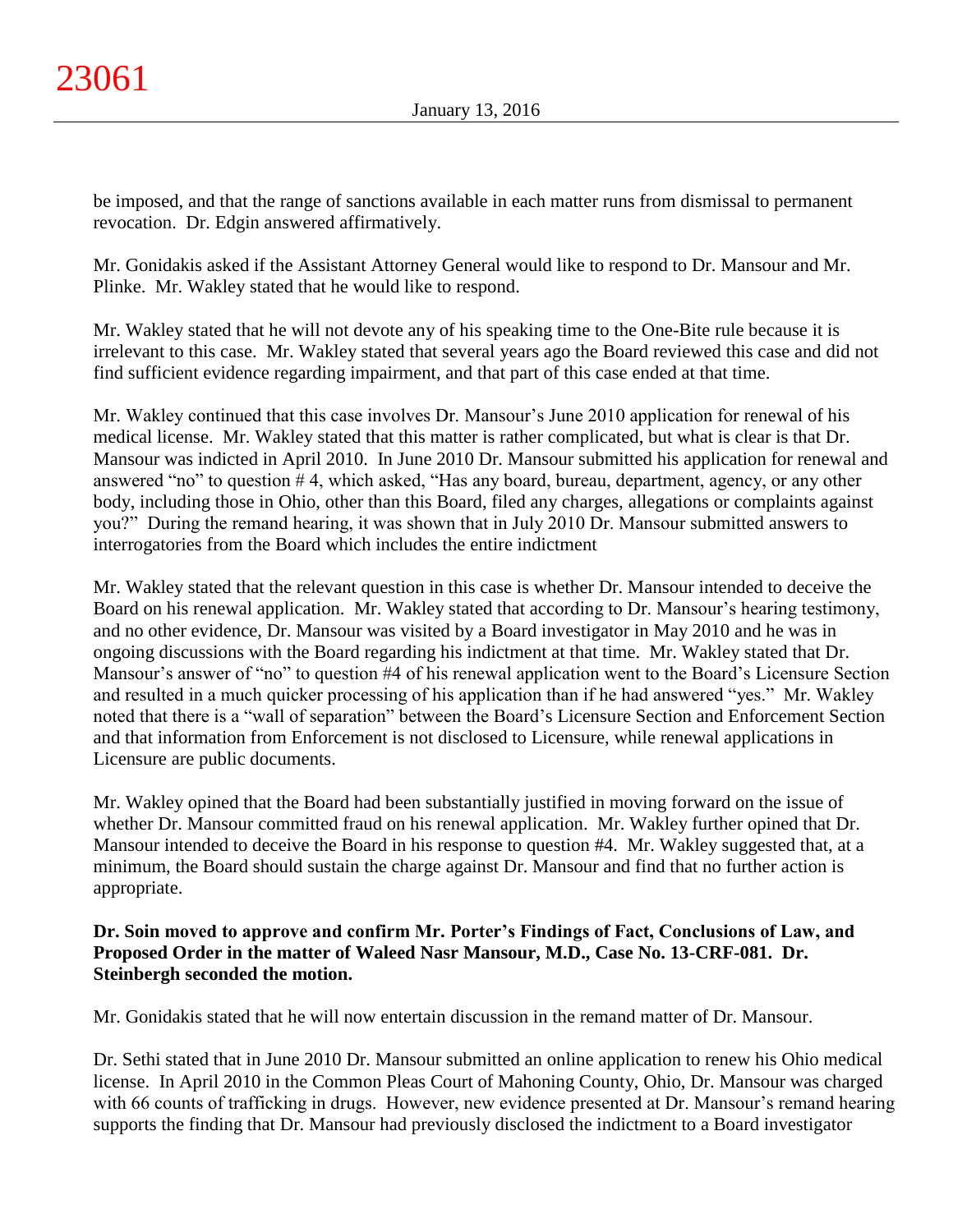shortly after the indictment was filed and prior to submitting his renewal application. Dr. Sethi stated that Dr. Mansour also followed-up with the Board approximately weeks after submitting his renewal application.

Dr. Sethi stated that the evidence is insufficient to support a finding that Dr. Mansour intended to mislead the Board on his June 2010 renewal application. Dr. Sethi stated that he supports the Proposed Order to dismiss.

Mr. Giacalone agreed with Dr. Sethi's statements. Mr. Giacalone noted that while this case was in process, the Attorney General's office refused to provide Dr. Mansour with his own answers to the Board's interrogatories. Mr. Giacalone admonished the Attorney General's office that cases should be judged on their merits and not on playing "procedural chess" with documents.

| <b>ROLL CALL:</b> | Dr. Rothermel     | - abstain |
|-------------------|-------------------|-----------|
|                   | Dr. Saferin       | - abstain |
|                   | Mr. Giacalone     | - aye     |
|                   | Dr. Steinbergh    | - aye     |
|                   | Dr. Soin          | - aye     |
|                   | Mr. Gonidakis     | - aye     |
|                   | Dr. Sethi         | - aye     |
|                   | Mr. Kenney        | - aye     |
|                   | Dr. Schottenstein | - aye     |
|                   | Dr. Edgin         | - aye     |
|                   |                   |           |

# REPORTS AND RECOMMENDATIONS

# GREGORY STUART GRANT, D.O.

Mr. Gonidakis directed the Board's attention to the matter of Gregory Stuart Grant, D.O. No objections have been filed. Mr. Porter was the Hearing Examiner.

Mr. Gonidakis stated that a request to address the Board has been timely filed by Dr. Grant. Five minutes will be allowed for that address.

Dr. Grant was represented by his attorney, Daniel Zinsmaster.

Mr. Zinsmaster noted that neither he nor the Assistant Attorneys General filed objections to the Report and Recommendation in this matter. Mr. Zinsmaster stated that there has never been disagreement regarding the facts of this case and that Dr. Grant has been an open book throughout these proceedings.

Mr. Zinsmaster stated that in 2006 through 2008, Dr. Grant was approached by patients who were suffering from addiction to opiates, including heroin. Mr. Zinsmaster stated that Dr. Grant sought to help these patients, who had limited financial means. Mr. Zinsmaster noted that this occurred in Huron Country, a very rural part of Ohio, which had few, if any, options for treatment of a disease like addiction.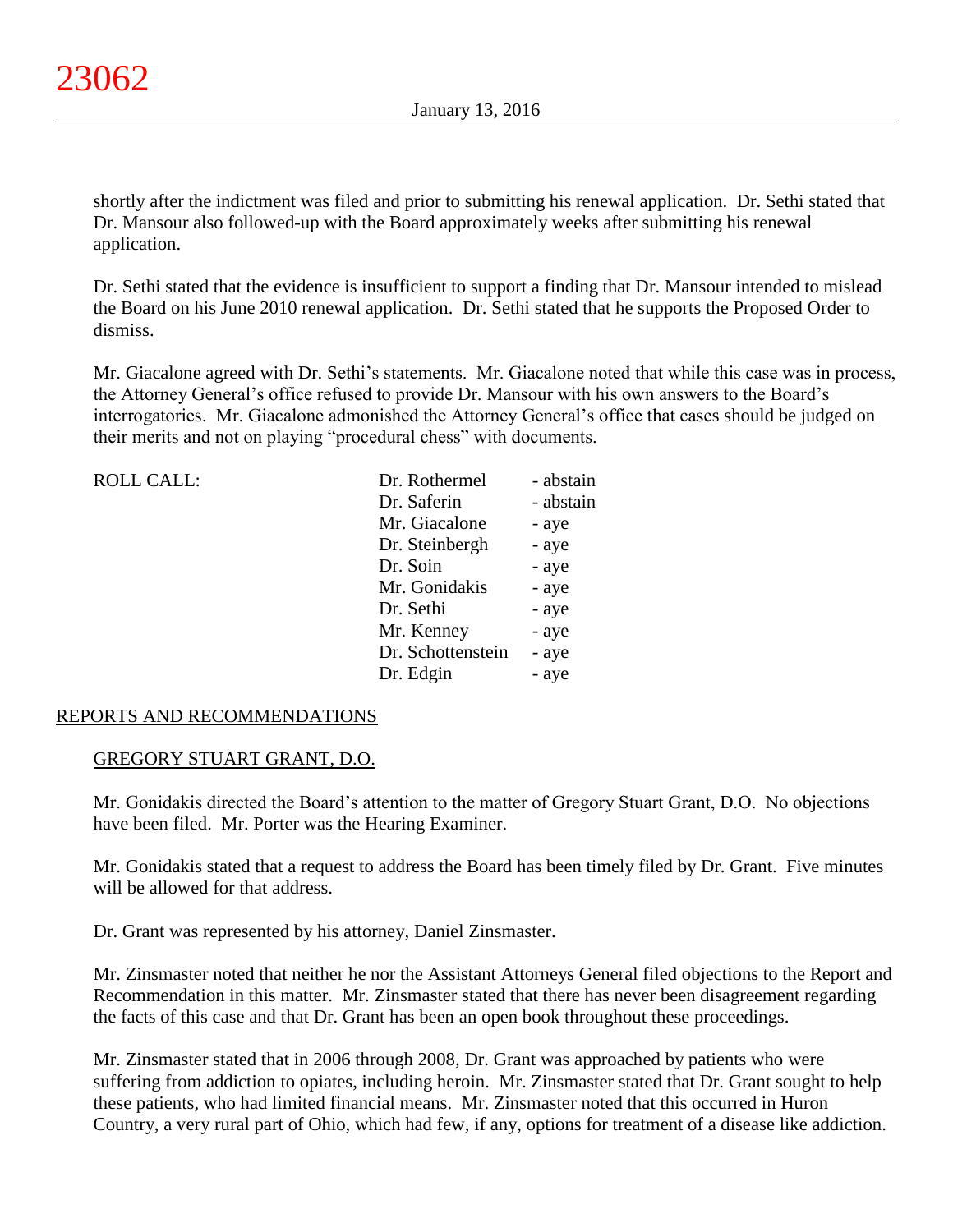Mr. Zinsmaster stated that Dr. Grant tried to help these patients by prescribing methadone to treat their addiction so they would not overdose or stick dirty needles into their arms. At that time, Dr. Grant was unaware of the federal regulations that restrict the manner in which methadone may be prescribed.

Mr. Zinsmaster noted that some of Dr. Grant's patients testified and wrote letters to the Board that stated that Dr. Grant had saved their lives. However, Mr. Zinsmaster stated that Dr. Grant should be held accountable for this situation. Mr. Zinsmaster stated that when Dr. Grant realized the impropriety of his actions, his weaned the patients and ended his treatment. Mr. Zinsmaster stated that Dr. Grant has not treated any patients in this manner since 2010 and he has tried to atone for his actions.

Mr. Zinsmaster asked the Board to adopt the Hearing Examiner's Proposed Order and allow Dr. Grant to continue practicing under the Board's monitoring.

Dr. Grant stated that since his residency he has wanted to be a small town family physician. Dr. Grant stated that he has lived out his dream, but his treatment of the patients in question was a difficult time. Dr. Grant stated that his use of methadone to treat these patients was not appropriate and he managed it poorly. Dr. Grant stated that he has shared his experience with students and peers so that they can learn from his mistakes. Dr. Grant stated that as the newly-selected Chief Medical Officer of his multi-specialty group, he is working on an educational series on the state and federal regulations regarding prescribing controlled substances.

Dr. Grant stated that he accepts full responsibility for his actions. Dr. Grant thanked the Assistant Attorney General, the Board, the Board's staff, and the Hearing Examiner for their professionalism. Dr. Grant apologized that the Board has to judge him today.

Mr. Gonidakis asked if the Assistant Attorney General would like to respond. Mr. Wilcox stated that he would like to respond.

Mr. Wilcox stated that Dr. Grant prescribed methadone to the ten patients in question in a manner inconsistent with federal and state laws. Mr. Wilcox stated that Dr. Grant had neither the proper training nor the required registration from the Drug Enforcement Administration (DEA) to prescribe methadone. Mr. Wilcox observed that methadone is a very dangerous drug that stays in the body for a long time and, because new users don't feel the effects right away and often take more, has a strong potential for overdose and death. Mr. Wilcox noted that Patient 9 testified that Dr. Grant did not explain the risks of methadone before prescribing it. Mr. Wilcox opined that Dr. Grant's treatment of these ten patients was reckless.

Mr. Wilcox stated that Dr. Grant seemed likeable and forthright during his hearing, and Mr. Wilcox agreed with the Hearing Examiner's observations about Dr. Grant's demeanor. Mr. Wilcox stated that Dr. Grant clearly had the intention to help these patients with their addictions. However, Mr. Wilcox opined that this matter warrants more than a reprimand. Mr. Wilcox stated that physicians who fail to prescribe dangerous drugs appropriately must be held accountable. Mr. Wilcox suggested that a minimum 60-day suspension, followed by five years of probation with an approved practice plan, would be appropriate.

**Dr. Steinbergh moved to approve and confirm Mr. Porter's Findings of Fact, Conclusions of Law,**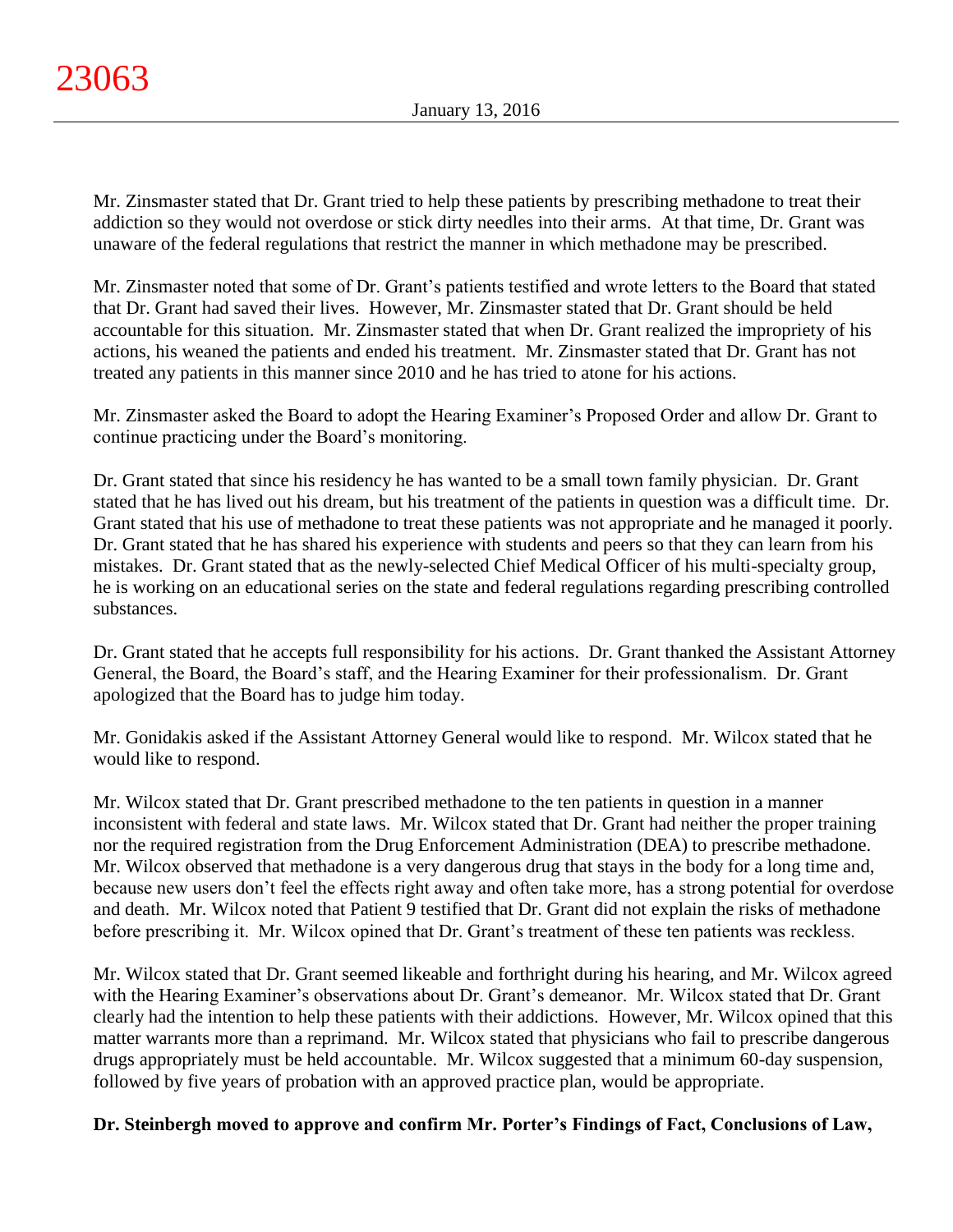# **and Proposed Order in the matter of Gregory Stuart Grant. D.O . Dr. Soin seconded the motion.**

Mr. Gonidakis stated that he will now entertain discussion in the matter of Dr. Grant.

Dr. Schottenstein stated that in his July 2012 response to the Board's interrogatories, Dr. Grant admitted that he had prescribed methadone to several patients in order to treat opiate and/or heroin addiction. Dr. Grant acknowledged that he has never been registered by the U.S. Drug Enforcement Administration (DEA) as a narcotic treatment provider, nor has Dr. Grant or his practice ever held a methadone treatment license. Dr. Grant also never sought a waiver from the U.S. Secretary of Health and Human Services to dispense methadone and he did not comply with requirements concerning dosages and take-home restrictions on methadone.

Dr. Schottenstein briefly summarized the ten patient cases involved in this matter:

- Patient 1 first saw Dr. Grant in June 2007. Patient 1 told Dr. Grant that he was a heroin addict and he wanted to discontinue use of heroin but was unable to do so. Patient 1 also indicated that he was on a waiting list for a methadone clinic. Dr. Grant prescribed Patient 1 40 mg of methadone three times per day, which is substantially higher than the recommended maximum dose of 40 mg total for the first day of treatment. Dr. Grant wrote the first prescription for a 30-day supply to be obtained from a pharmacy, as opposed to the typical protocol of dispensing one dose per day directly to the patient. Dr. Grant's treatment of Patient 1 continued until about April 2009. Dr. Grant testified that he had made no attempt to familiarize himself with how to treat addiction with methadone. Dr. Grant could not recall why he prescribed a total of 120 mg of methadone for the first day of treatment. Dr. Grant has acknowledged that he was not adequately trained to prescribe methadone.
- Patient 2 saw Dr. Grant in April 2008 and complained of cravings for heroin, though she had been drug-free for two years. Dr. Grant prescribed tapering doses of methadone. In August 2008, Dr. Grant noted in the medical chart that he had advised Patient 2 to not tell others that he was prescribing methadone and that he was not a methadone clinic. In a progress note in July 2009 Dr. Grant indicated that he would not prescribe methadone for any patient after three months. However, Dr. Grant continued to prescribe methadone for Patient 2 even after Patient 2 lost a prescription or called for an early refill. Throughout this time, Dr. Grant did not subject Patient 2 to drug screening. After about two years, Dr. Grant received reports that Patient 2 was snorting Xanax.
- Patient 3 reported to Dr. Grant in September 2008 that he was a heroin addict who had been clean for three years, but was abusing heroin again. Dr. Grant documented that he would help Patient 3 for three months and that Patient 3 should not tell anyone about the treatment. However, Dr. Grant continued prescribing methadone to Patient 3 until February 2010 and at one point Patient 3 was being prescribed 110 mg of methadone per day. During the course of treatment Patient 3 requested early refills, lost prescriptions, complained that the pharmacy had shorted him ten tablets, and filled his prescriptions at multiple pharmacies. Dr. Grant discontinued prescribing methadone when Patient 3 tested positive for benzodiazepines and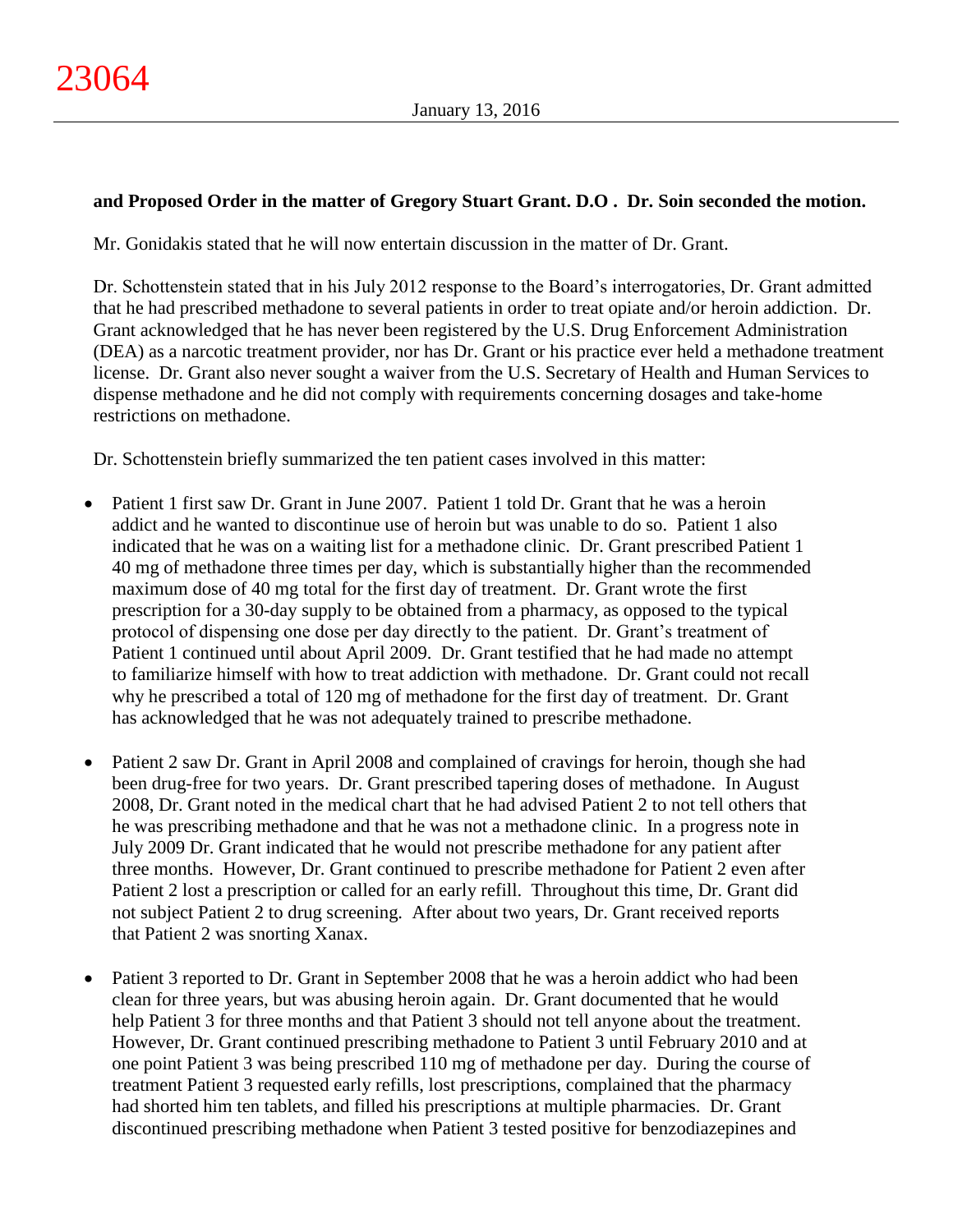cannabinoid but tested negative for methadone.

- Patient 4 presented to Dr. Grant around April 2007 with a history of constant heroin use. Dr. Grant's initial prescription to Patient 4 was for 40 mg of methadone twice daily. In October 2007 Dr. Grant advised Patient 4 that he would only prescribe methadone for another three months. Nevertheless, Dr. Grant continued to prescribe methadone through September 2008, at which point Patient 4 stopped coming to appointments. Patient 4 returned to Dr. Grant in September 2009 and Dr. Grant provided one more prescription for methadone.
- Patient 5 presented to Dr. Grant in August 2007 and reported that he was using OxyContin and heroin. Dr. Grant indicated that he would prescribe one month's worth of methadone to treat Patient 5's addiction. However, Dr. Grant increased the dose of methadone over time. In October 2008 Dr. Grant received a report that Patient 5 was selling his methadone to his children and his ex-wife. In May 2010 Dr. Grant ordered a urine drug screen for Patient 5 for the first time due to concerns that he was taking too much methadone. Dr. Grant testified that when he received the drug screen results, he did not know what level he should have expected and he was unable to recognize if there was too much methadone in the bloodstream. Dr. Grant discontinued prescribing methadone for Patient 5 around June 2010.
- Patient 6 was already an established patient of Dr. Grant's in December 2008 when he reported that he was a narcotic addict and was using heroin. Dr. Grant prescribed a six-week course of methadone and indicated that he would not refill the prescription. Dr. Grant instructed that patient that he should not tell anyone about his methadone therapy or he would be dismissed from the practice. In April 2009, Patient 6 reported that he was using heroin again. Dr. Grant prescribed methadone again because the heroin use was very severe. Dr. Grant testified that he did not refer Patient 6 to a methadone treatment facility due to a lack of available options in the community and Patient 6's lack of resources. Dr. Grant testified that he was eventually successful in getting Patient 6 to stop using heroin.
- Patient 7 presented to Dr. Grant in December 2008 with complaints that he was a heroin user. Dr. Grant prescribed 90 tablets of methadone on that initial visit. Dr. Grant did not prescribe any more methadone until at least January 2013, at which time he provided Patient 7 with a handout on treatment facilities.
- Patient 8 had been Dr. Grant's patient since 2006. In May 2009, Patient 8 reported severe withdraw symptoms due to opiate addiction, including heroin addiction. Dr. Grant initially indicated that he would not refill narcotics or prescribe methadone. After Patient 8 deteriorated, Dr. Grant prescribed a four-week course of methadone and indicated that he would not refill the prescription. In June 2009 Dr. Grant prescribed another four-week course of methadone. Dr. Grant's goal was to keep Patient 8 from shooting up with heroin.
- Patient 9 had been Dr. Grant's patient since 2007. In September 2008, Patient 9 reported an addiction to pain medications with severe withdraw. Dr. Grant prescribed a four-week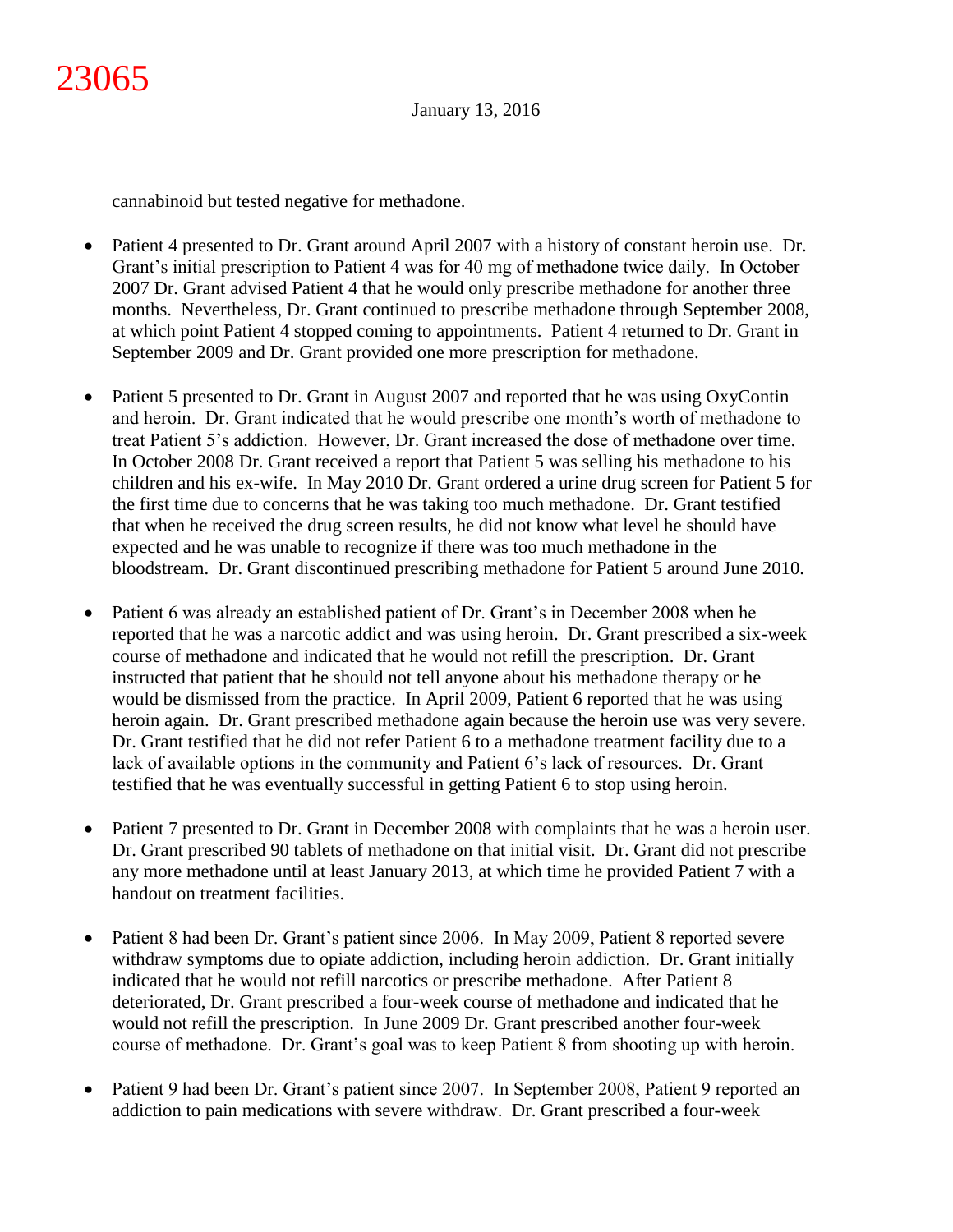course of methadone and he continued the methadone thereafter. In January 2009, Dr. Grant documented in the patient chart that he had learned that he is not permitted to treat opiate addiction with methadone unless he is licensed as a methadone clinic and prescribed less than 40 mg daily. Dr. Grant's subsequent note stated that he was not sure what to do at that point. On one occasion Patient 9 was 25 pills short in his prescription, but Dr. Grant continued to prescribe to Patient 9 until September 2009. According to the hearing transcript, Patient 9 reported that Dr. Grant had not explained the potential risks, side-effects, or potential for overdose associated with methadone. Dr. Grant was eventually able to get Patient 9 into a Suboxone program and Patient 9's condition eventually improved.

• Patient 10 saw Dr. Grant in June 2009 and indicated that he had been taking Percocet for back pain before subsequently using heroin. Dr. Grant prescribed a four-week course of methadone, and then later prescribed a six-week course of methadone. On one occasion Patient 10 reported that his medication has been stolen and Dr. Grant refilled the prescription without checking a urine drug screen. Subsequent urine screens for Patient 10 were positive for benzodiazepines, cocaine, opiates, and cannabinoids. Dr. Grant did not refer Patient 10 to a specialized treatment facility. Despite the fact that Dr. Grant indicated in the patient chart that he would not refill Patient 10's methadone, he continued to prescribe methadone until November 2009.

Dr. Grant also testified that he thought he had helped some people and that some people who are alive today would not be alive had he not acted. Dr. Grant also testified that he had done a poor job of managing the medications of Patients 1 through 10 and that he would not prescribe methadone to treat addiction in the future.

Dr. Schottenstein continued that the Hearing Examiner has noted several mitigating factors. First, Dr. Grant had finished his residency training in 2005 and therefore was relatively fresh from his residency when his inappropriate prescribing began. Second, the ten cases in question represent a very small fraction of all the patients Dr. Grant had seen by 2010, when he stopped prescribing methadone. Third, Dr. Grant's practice was clearly not a pill mill, but rather an attempt by Dr. Grant to alleviate the suffering of patients who he felt were in a desperate situation, particularly since the community had very minimal resources to treat addicts.

In his testimony, Dr. Grant described himself as embarrassed when he looks back at how he managed these patients. Dr. Grant admitted that he was uneducated on the relevant laws and untrained with regard to this patient population. Dr. Schottenstein stated that Dr. Grant was not trying to personally profit from prescribing methadone and he had only done so because he felt that his patients had no alternative. Dr. Schottenstein noted that Dr. Grant advised his patients not to tell others that he was prescribing methadone because he did not want a steady stream of patients seeking methadone.

Dr. Schottenstein noted testimony from colleagues, patients, and family that Dr. Grant is well-like, wellrespected, and is valuable as a physician in his community. The Hearing Examiner has opined that the likelihood that Dr. Grant will re-offend is zero and that Dr. Grant is truly remorseful for his conduct. Dr. Schottenstein stated that Dr. Grant has already made efforts towards remediation by sharing his story with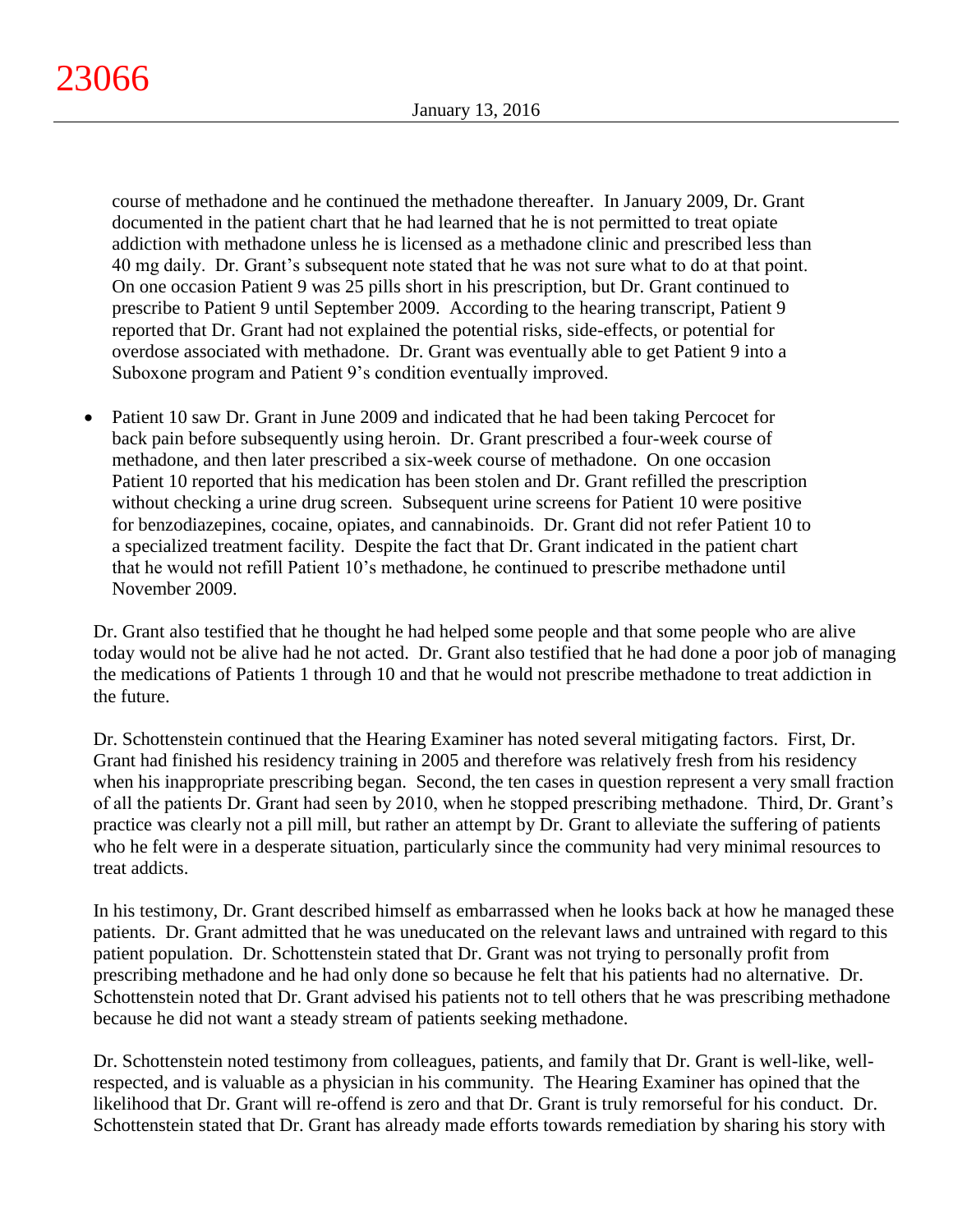other medical professionals to help them avoid similar difficulty. Dr. Schottenstein stated that there is also substantial concern that if Dr. Grant is unable to practice the effects on the community would be potentially devastating.

The Hearing Examiner's Proposed Order would suspend Dr. Grant's medical license for 60 days, stay that suspension, subject him to probationary terms for a minimum of two years, and require him to take a course in prescribing controlled substances. Dr. Schottenstein noted that the Proposed Order is well below the recommended guidelines for such a case, under which a permanent revocation of the medical license would be typically recommended. Dr. Schottenstein agreed with the Hearing Examiner that permanent revocation is not warranted in this case because the mitigating circumstances are very compelling.

Dr. Schottenstein continued that the matter of Dr. Grant is very concerning on a number of levels. First, Dr. Schottenstein noted that the nature of Dr. Grant's prescribing of methadone was in direct violation of federal and state law. Dr. Schottenstein opined that Dr. Grant clearly was inadequately educated on the laws and rules governing the practice of medicine in Ohio. Second, Dr. Schottenstein questioned the medical ethics of prescribing a medication that Dr. Grant did not understand to a patient population he did not understand to treat a condition he did not understand. Dr. Schottenstein opined that Dr. Grant has a boundary issue in his practice and that he did not know how to say "no" to his patients.

Dr. Schottenstein stated that it was difficult for Dr. Grant to witness suffering without trying to help. However, Dr. Schottenstein stated that this is the entire point of the admonition, "First, do no harm," an admonition which Dr. Grant unintentionally violated. Dr. Schottenstein noted that Dr. Grant believes that there may be people alive today due to his efforts. Dr. Schottenstein agreed that that is possible, but also opined that Dr. Grant is lucky that he did not kill someone by prescribing large quantities of a long-acting opiate to patients who were simultaneously taking other opiates and controlled substances. Dr. Schottenstein observed that these drugs can suppress the respiratory drive and can be much more dangerous in combination.

Dr. Schottenstein opined that Dr. Grant's pattern of practice calls into question his judgment, boundaries, and medical ethics. Dr. Schottenstein further opined that the Board should take an action that is more substantial than the Proposed Order. Dr. Schottenstein recommended indefinitely suspending Dr. Grant's medical license for a minimum of 60 days with a 30-day wind-down period. Dr. Schottenstein further recommended that, in addition to the controlled substance prescribing course, Dr. Grant be required to pass an examination given by the Board regarding the laws and rules governing medical practice in Ohio.

**Dr. Schottenstein moved to amend the Proposed Order so that Dr. Grant's medical license will be suspended for a minimum of 60 days following a 30-day wind-down period. Dr. Schottenstein further moved to amend the Proposed Order to require Dr. Grant to pass an examination given by the Medical Board regarding the laws and rules governing medical practice in Ohio. Dr. Steinbergh seconded the motion.**

Dr. Steinbergh noted that she works for the Ohio University Heritage College of Osteopathic Medicine (OUHCOM). Dr. Grant is a clinical assistant professor and a preceptor for medical students at OUHCOM. Dr. Steinbergh stated that she does not know Dr. Grant or any of the people mentioned in the hearing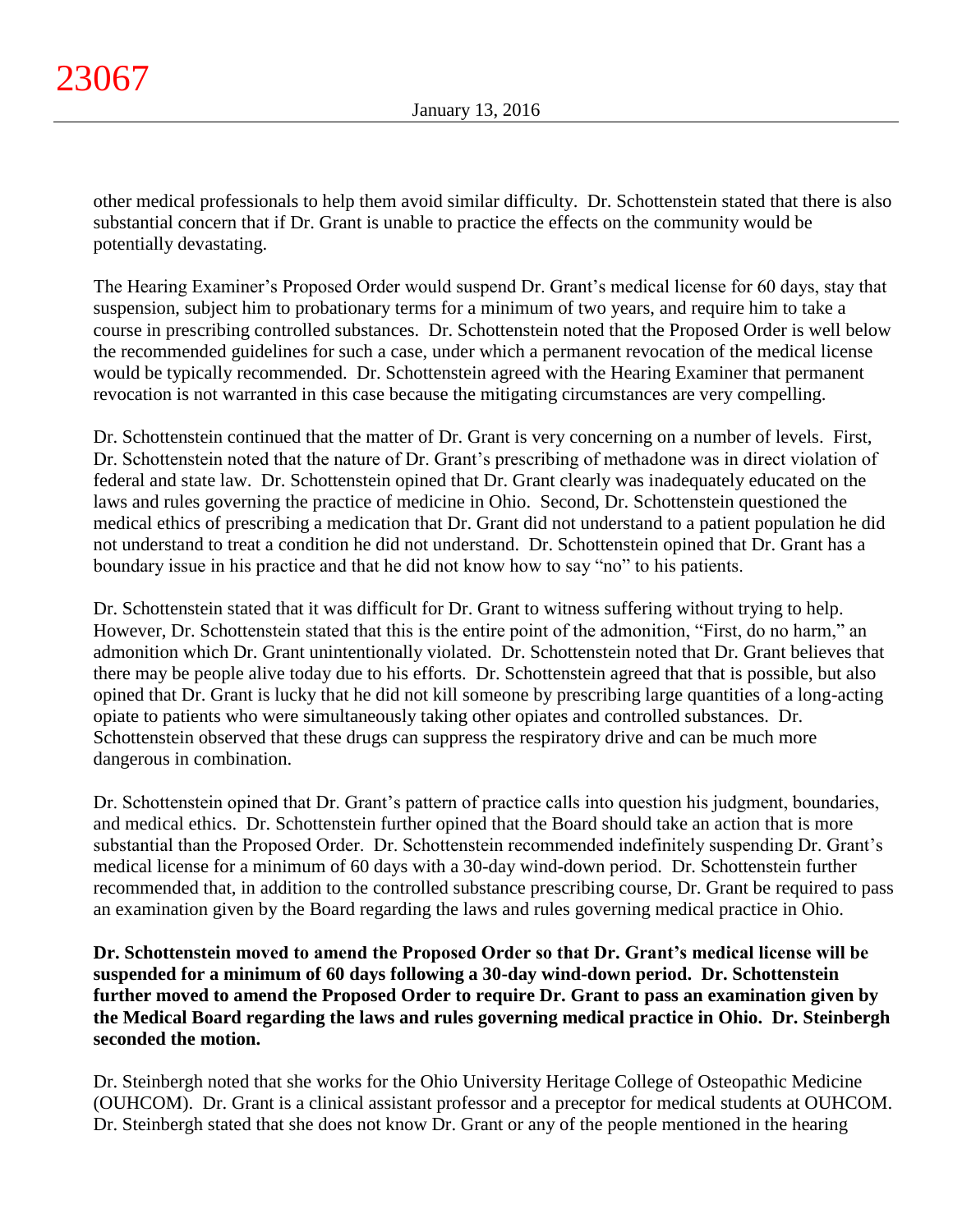record, and therefore she does not feel the need to abstain from this matter. Dr. Steinbergh felt it was incumbent upon her to make comments as a family physician trained in the same manner as Dr. Grant.

Dr. Steinbergh agreed with Dr. Schottenstein's comments. Dr. Steinbergh further opined that Dr. Grant had overextended himself, noting that Dr. Grant is Chief of Staff at Fisher Titus Medical Center, serves on committees at that facility, teaches medical students, and is a volunteer firefighter. Dr. Steinbergh stated that she admires physicians who are willing to serve their community and give back to their profession, but stated that an overextended physician can compromise their clinical abilities and judgment. Dr. Steinbergh urged local leaders to act on the addiction problem in their communities and not add to the problems of physicians dealing with these issues in their patients. Dr. Steinbergh opined that no one controls a physician's practice other than the physician. Dr. Steinbergh stated that Dr. Grant should not have chosen to prescribe methadone to patients because he lacked the necessary expertise or Drug Enforcement Administration (DEA) registration to do so.

Dr. Steinbergh also agreed with Dr. Schottenstein's statements regarding boundaries. Although it is not required by the proposed Amended Order, Dr. Steinbergh urged Dr. Grant to avail himself to a course on physician/patient boundaries and how to better manage those issues. Dr. Steinbergh further agreed that Dr. Grant should passed an examination on the laws and rules governing the practice of medicine in Ohio, stating that there is no excuse for a physician to be unfamiliar with these laws.

Dr. Steinbergh stated that every patient, whether they are located in a small town or a big city or anywhere in the state of Ohio, has the right to the same high-quality, evidenced-based medical care. Dr. Steinbergh stated that no physician should compromise patient care by providing a service when he was not properly registered to do so.

Mr. Giacalone stated that while he does not disagree with the statements of Dr. Schottenstein and Dr. Steinbergh, he views this matter somewhat differently. Mr. Giacalone opined that there should be no suspension of Dr. Grant's medical license, reasoning that the needs of Dr. Grant's community outweigh any benefit that may be derived from a suspension. Mr. Giacalone stated that the patients in question represent a fraction of the thousands of patients that Dr. Grant has seen. Mr. Giacalone further stated that Dr. Grant had been trying to help patients who were in a desperate situation in a community that lacked resources to deal with addiction. Mr. Giacalone also observed the Hearing Examiner's statement that he "…had the opportunity to observe Dr. Grant at the hearing, and he struck the Hearing Examiner as truly sincere in a manner that words on paper cannot quite convey." Mr. Giacalone agreed with the Hearing Examiner that Dr. Grant is sincere.

Mr. Giacalone opined that going by the black-letter law regarding the penalty in this matter would accomplish nothing. Mr. Giacalone agreed that Dr. Grant should take the course on controlled substance prescribing and the examination of the laws of medical practice in Ohio. However, Mr. Giacalone disagreed that Dr. Grant's license should be suspended. Instead, Mr. Giacalone suggested the Dr. Grant be required to give a lecture at every medical school in Ohio on this matter and help young physicians avoid the same problems. Mr. Giacalone opined that this would also be a great benefit to the public.

Dr. Soin agreed that Dr. Grant sounded sincere. However, Dr. Soin also commented that it is easy for one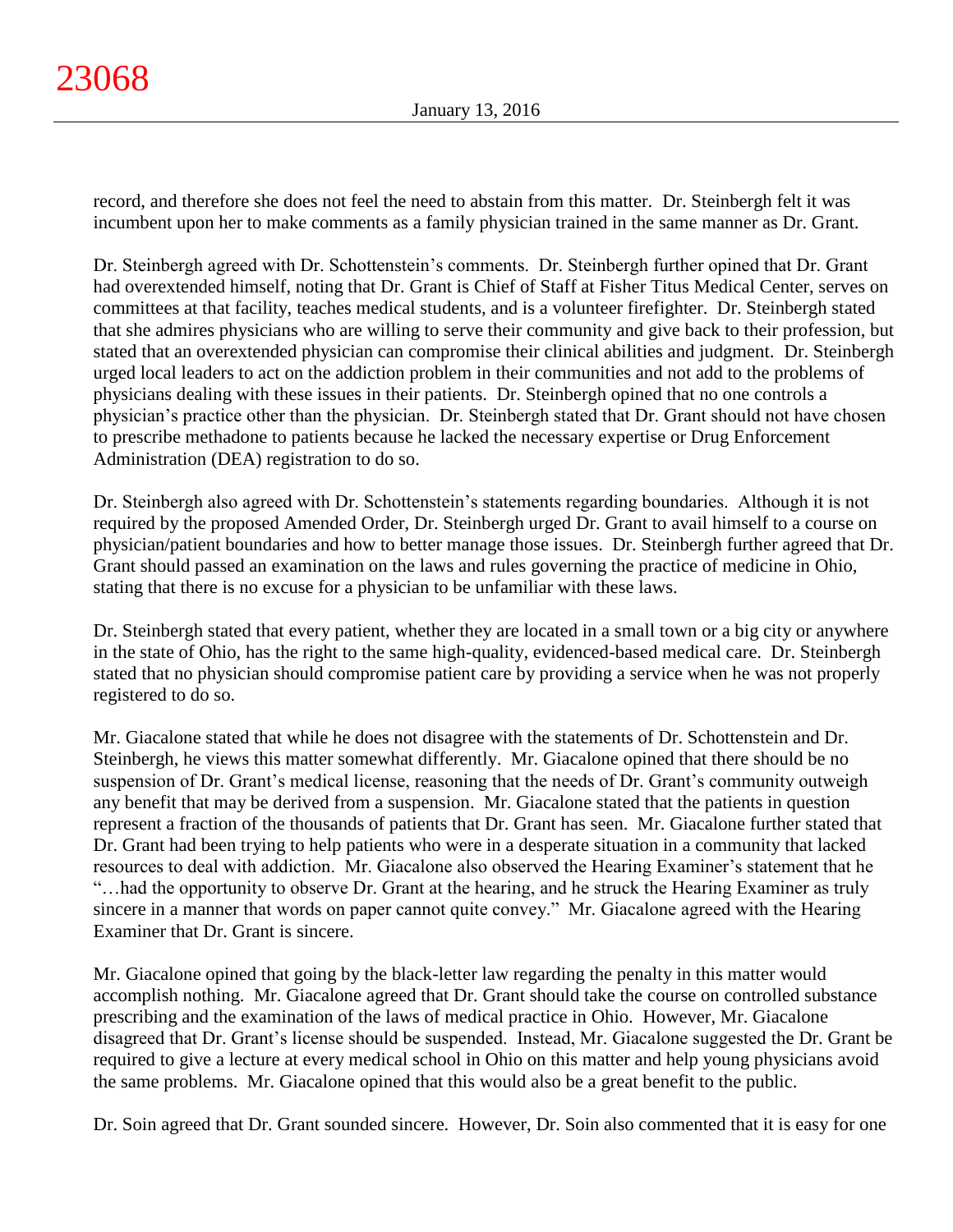to say the right things after they are caught. Dr. Soin expressed concern about Dr. Grant's actions, particularly in instructing patients to not tell anyone that he was prescribing methadone. Dr. Soin also agreed with previous comments concerning Dr. Grant's boundary issues. For these reasons, Dr. Soin supported Dr. Schottenstein's proposed amendment.

Mr. Giacalone commented that Dr. Grant had instructed his patients to not tell anyone about his methadone prescribing because he wanted to focus on his own patients and not have a large number of additional addicted patients coming into his practice. Mr. Giacalone opined that this is quite different from instructing patients to keep secrets so that the physician can get away with something.

A vote was taken on Dr. Schottenstein's motion to amend:

| <b>ROLL CALL:</b>                 | Dr. Rothermel     | - abstain |
|-----------------------------------|-------------------|-----------|
|                                   | Dr. Saferin       | - abstain |
|                                   | Mr. Giacalone     | - nay     |
|                                   | Dr. Steinbergh    | - aye     |
|                                   | Dr. Soin          | - aye     |
|                                   | Mr. Gonidakis     | - nay     |
|                                   | Dr. Sethi         | - nay     |
|                                   | Mr. Kenney        | - nay     |
|                                   | Dr. Schottenstein | - aye     |
|                                   | Dr. Edgin         | - aye     |
|                                   |                   |           |
| The motion to amend did not carry |                   |           |

The motion to amend did not carry.

Mr. Giacalone suggested that the Board consider his recommendation to require Dr. Grant to give a lecture on this topic at medical schools in Ohio. Mr. Gonidakis asked Mr. Giacalone to specify his suggestion so that the Board's legal staff can draft a proposed amendment for the Board's consideration. Mr. Giacalone stated that in addition to the provision for lectures at Ohio's medical schools, his recommendation would closely mirror Dr. Schottenstein's amended order except that the 60-day suspension would be replaced by a 30-day stayed suspension.

Dr. Steinbergh commented that if those Board members who voted against Dr. Schottenstein's proposed amendment would prefer a stayed suspension, then the amendment could be re-introduced with the suspension stayed. Dr. Steinbergh further commented that, though Mr. Giacalone's suggestion is laudable, the Board lacks the ability to require medical schools to allow Dr. Grant to give a lecture. Dr. Steinbergh stated that the Board should not impose a requirement on Dr. Grant that he may not be able to accomplish. Mr. Giacalone stated that the Order could be written so that Dr. Grant must provide documentation that he has made good-faith efforts to give lectures at all Ohio medical schools. Mr. Giacalone opined that even if Dr. Grant is only able to speak to one class at one school, that would be a positive thing. Mr. Giacalone stated that every case is unique and factually specific, and therefore the Board will not be bound by this precedent in future cases concerning methadone prescribing. Mr. Gonidakis commented that the Board should provide a degree of predictability for its licensees.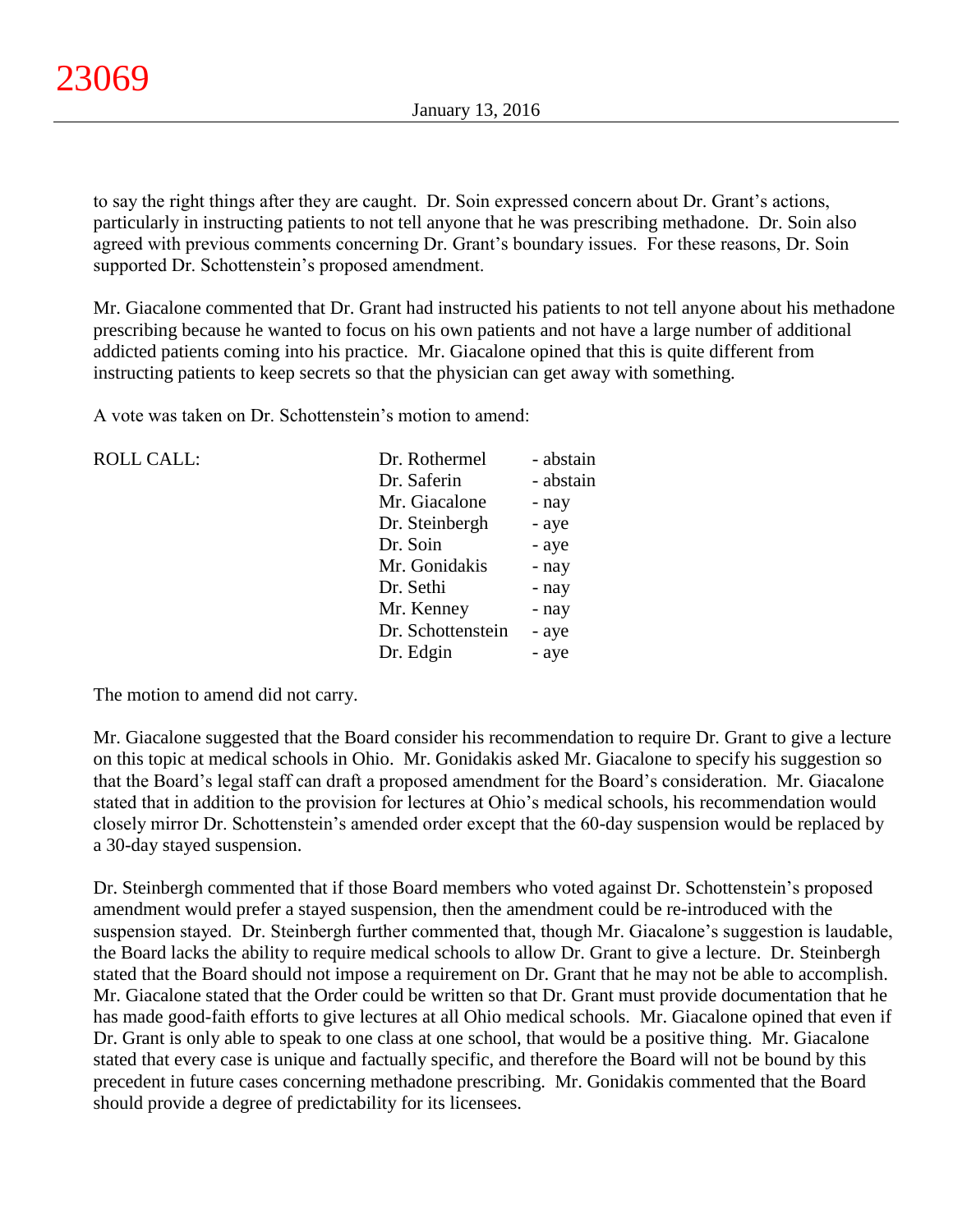Dr. Sethi agreed with Mr. Giacalone that Dr. Grant was sincerely trying to help his patients and he agreed with staying the suspension. Dr. Sethi opined that Dr. Grant would have difficulty in convincing medical schools to provide him with time and space to give a lecture. Dr. Sethi commented that the medical students who attend the Board meetings learn a good deal from probationers appearing before the Board and the Compliance Committee.

Mr. Gonidakis directed Ms. Anderson to have the Board's legal staff draft a proposed amendment based on Mr. Giacalone's comments. Ms. Anderson confirmed that Mr. Giacalone wanted his amendment to include a requirement that Dr. Grant pass an examination on federal laws and Ohio state laws governing the practice of medicine.

Dr. Soin noted that Dr. Steinbergh and others have suggested to Dr. Grant that he take a physician/patient boundaries course. Dr. Soin recommended that the boundaries course be a requirement included in the proposed amendment. Dr. Steinbergh, Mr. Kenney, and Dr. Schottenstein agreed that Dr. Grant would benefit from taking a boundaries course.

**Dr. Steinbergh moved to table this topic. Dr. Soin seconded the motion.** All members voted aye. The motion carried.

# WALEED NASR MANSOUR, M.D.

Mr. Gonidakis directed the Board's attention to the matter of Waleed Nasr Mansour, M.D., Case Nos. 15- CRF-024 and 15-CRF-048. Objections were timely filed to Ms. Blue's Report and Recommendation and were previously distributed to Board members.

Mr. Gonidakis stated that a request to address the Board has been timely filed by Dr. Mansour. Five minutes will be allowed for that address.

Dr. Mansour was represented by his attorney, Eric Plinke.

Mr. Plinke stated that it is alleged that Dr. Mansour engaged in a continuing course of conduct in providing false or misleading information and committing fraud on his license renewal applications. The Proposed Order is to permanently revoke Dr. Mansour's medical license.

Mr. Plinke stated that a number of allegations against Dr. Mansour were dismissed before the hearing and there are three allegations remaining. The first two allegations concern Dr. Mansour's answers on his license renewal application. Specifically, Dr. Mansour allegedly failed to disclose a domestic violence conviction and failed to disclose actions taken by the Arizona Medical Board. Mr. Plinke agreed that Dr. Mansour should have disclosed his domestic violence conviction. However, Mr. Plinke opined that since Dr. Mansour did disclose 87 indictments against him, it cannot reasonably be inferred that Dr. Mansour intended to deceive the Board. Mr. Plinke stated that the situation with the Arizona Medical Board is very similar, noting that Dr. Mansour had correctly disclosed his discussions with the Arizona Board. Mr. Plinke stated that though the Ohio Board has alleged that Dr. Mansour failed to disclose a letter he had received from the Arizona Board, there is no evidence that Dr. Mansour received that letter.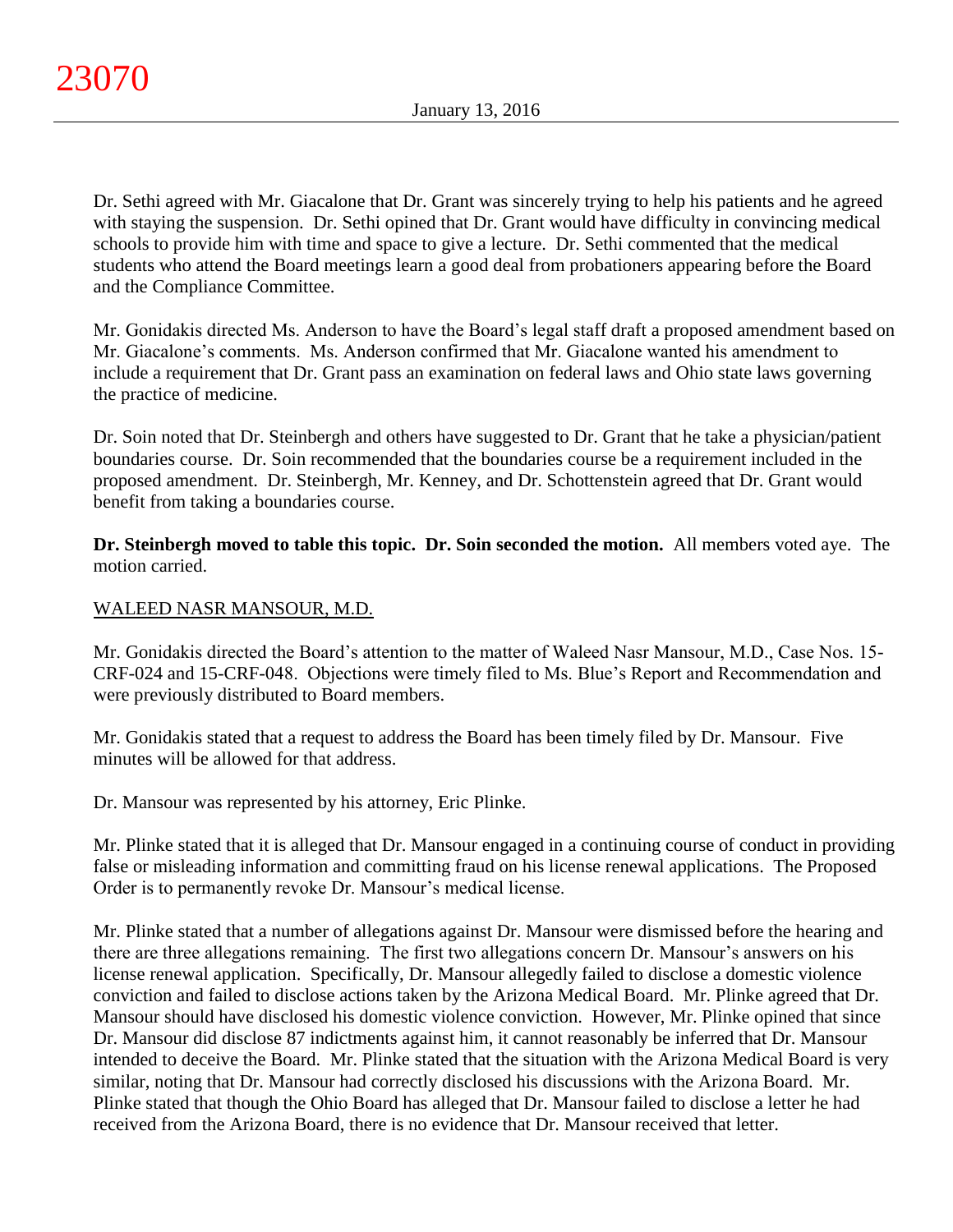Mr. Plinke stated that the third allegation relates to Dr. Mansour's guilty plea to misdemeanor possession of drugs. Mr. Plinke stated that Dr. Mansour took responsibility in court and pleaded guilty of the elements of two misdemeanors involving possession of drugs. Mr. Plinke stated this is not a typical criminal case, noting that the original 87 counts eventually became two misdemeanors resulting in a \$1,000 fine with no probation and no jail time. Mr. Plinke also stated that the record of the court proceedings is very unusual in that it contains relatively little information and the court transcript is unsigned and uncertified. Mr. Plinke stated that purpose of the unusual proceedings was to create a record so that the judge could both grant the dismissal and accept Dr. Mansour's plea. Mr. Plinke stated that one cannot conclude that the court record is the allocution of facts that constitute the possession of drugs charge.

Mr. Plinke requested that the Board amend the Proposed Order of permanent revocation into an Order that is generally consistent with other misdemeanor cases, while considering that Dr. Mansour has already been under suspension and probation for the case which the Board dismissed earlier in this meeting.

Mr. Gonidakis asked if the Assistant Attorney General would like to respond. Mr. Wakley stated that he would like to respond.

Mr. Wakley stated that he had no personal involvement with the earlier case against Dr. Mansour which the Board has now dismissed, and so he approached this new case with fresh eyes. Mr. Wakley emphasized that applicants for license renewal must answer the application questions truthfully and correctly. Mr. Wakley stated that the Board is alleging that Dr. Mansour answered questions incorrectly, not that Dr. Mansour engaged in a long-term scheme to defraud the Board.

Mr. Wakley stated that there is no question that Dr. Mansour was convicted of domestic violence and that he did not report that conviction to the Board. At his hearing, Dr. Mansour testified that his attorney at that time had communicated the conviction to the Board. Therefore, an additional day of hearing was scheduled so that Dr. Mansour's former attorney could testify. However, on the additional day of hearing there was no additional testimony or information. Mr. Wakley stated that Dr. Mansour deliberately misled the Board by not reporting his domestic violence conviction. Mr. Wakley also reiterated that this matter stands on its own and is not related to the case which has been dismissed.

Regarding the criminal conviction for possession of drugs, Mr. Wakley stated that there is no question that the transcript of the court proceedings is real. Mr. Wakley stated that the court transcript has a certification page and it is not uncommon for a court transcript to be unsigned. In the transcript, the prosecutor explains the case, why it took from 2010 to 2015 to resolve it, and why the very large indictment ultimately resulted in very small offenses. Mr. Wakley noted that the prosecutor used most of a page to describe what Dr. Mansour had done. Mr. Wakley further noted that Dr. Mansour's counsel agreed with everything the prosecutor said. Mr. Wakley stated that the court transcript is the best record because it shows what facts both Dr. Mansour and the prosecutor agreed that Dr. Mansour was pleading guilty to.

Mr. Wakley opined that the Proposed Order of permanent revocation is appropriate based on the facts of the case and not on the Board's procedural history with Dr. Mansour.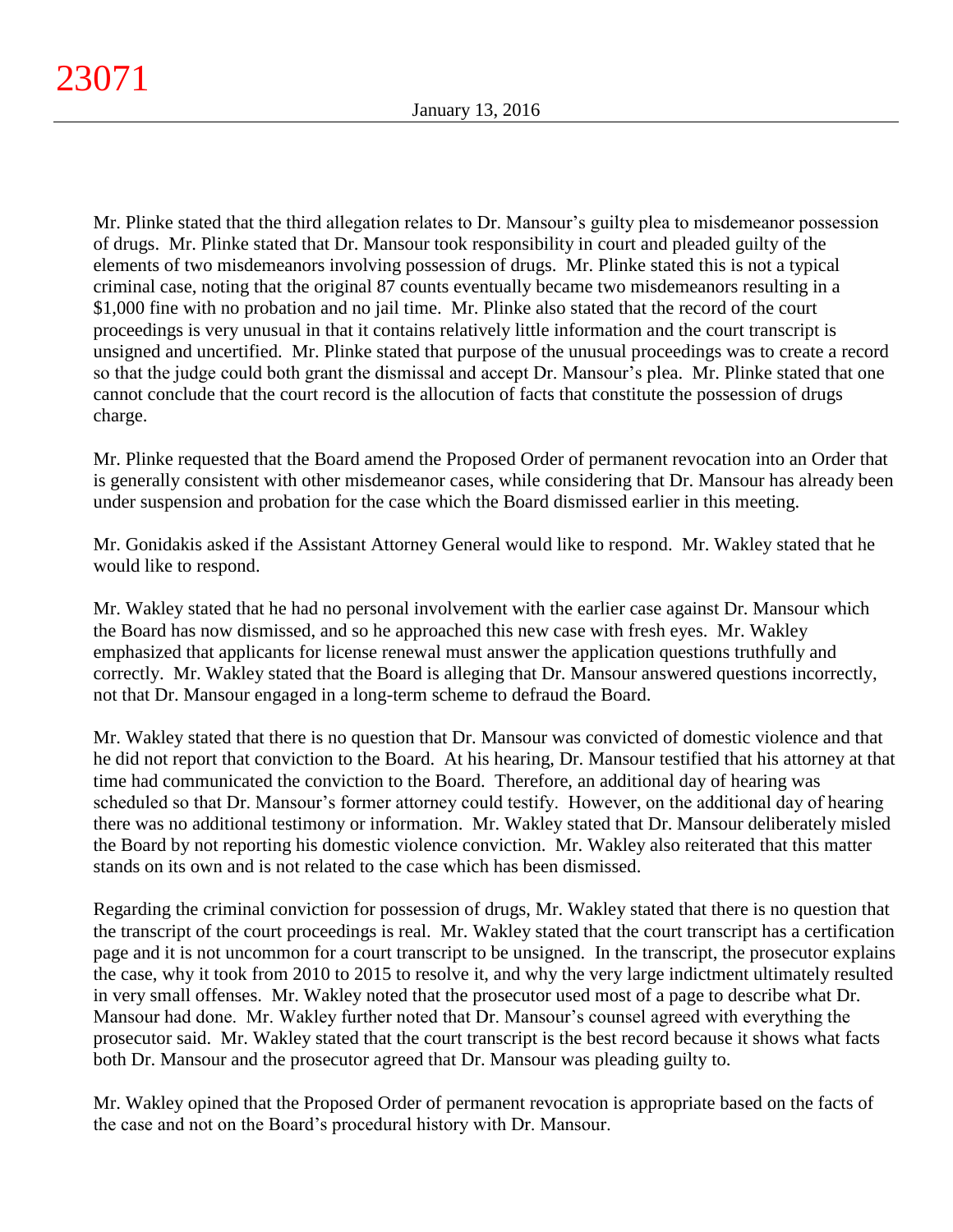**Dr. Steinbergh moved to approve and confirm Ms. Blue's Findings of Fact, Conclusions of Law, and Proposed Order in the matters of Waleed Nasr Mansour, M.D., Case Nos. 15-CRF-024 and 15-CRF-048. Dr. Sethi seconded the motion.**

Mr. Gonidakis stated that he will now entertain discussion in the above matter.

Dr. Sethi briefly reviewed Dr. Mansour's medical career. Dr. Sethi stated that in December 2010 in Girard Municipal Court in Trumbull County, Ohio, Dr. Mansour was found guilty of domestic violence, a firstdegree misdemeanor. Dr. Sethi commented that the record does not detail the nature of the domestic violence that Dr. Mansour allegedly committed.

Dr. Sethi continued that in May 2012, Dr. Mansour submitted an online application to renew his Ohio medical license. On that application, Dr. Mansour answered "no" to the question, "Have you been found guilty of, or pled guilty or no contest to, or received treatment or intervention in lieu of conviction of, a misdemeanor or felony?" When asked why he did not disclose his domestic violence conviction, Dr. Mansour replied that his counsel at that time had discussed the conviction with a Board attorney.

Dr. Sethi continued that in 2014 the Arizona Medical Board sent Dr. Mansour a letter alleging that he had violated Arizona statutes in relation to an online renewal application for his Arizona medical license. Dr. Sethi stated that it is not clear whether Dr. Mansour received that letter or what his final conclusion was with the Arizona Board. In December 2014, Dr. Mansour provided the Ohio Board with an explanation of the Arizona matter. Although Dr. Mansour initially could not recall whether he had based his explanation on the letter which the Arizona Board had sent him in July 2014, he later claimed that his explanation had been based on an interview with an Arizona Board investigation. Dr. Mansour further claimed that he did not receive the Arizona Board's letter until after his December 2014 explanation due to a delay with certified mailing.

Dr. Sethi continued that in April 2014 in the Mahoning County Court of Common Pleas, Dr. Mansour was indicted on multiple felony drug charges. Count One alleged that Dr. Mansour

did knowingly prepare for shipment, ship, transport, deliver, prepare for distribution, or distribute hydrocodone, a Schedule III controlled substance, in an amount that exceeds the bulk amount but does not equal or exceed five times the bulk amount, when Waleed Mansour intends to sell or resell the controlled substance or when Waleed Mansour knows or has reasonable cause to believe that another person intends to sell or resell the controlled substance.

# Count 2 read, in part:

On or about or between January 1, 2007 and September 30, 2008, at Mahoning County, Waleed Mansour did knowingly prepare for shipment, ship, transport, deliver, prepare for distribution, or distribute Hydrocodone, a Schedule III controlled substance, in an amount that exceeds the bulk amount but does not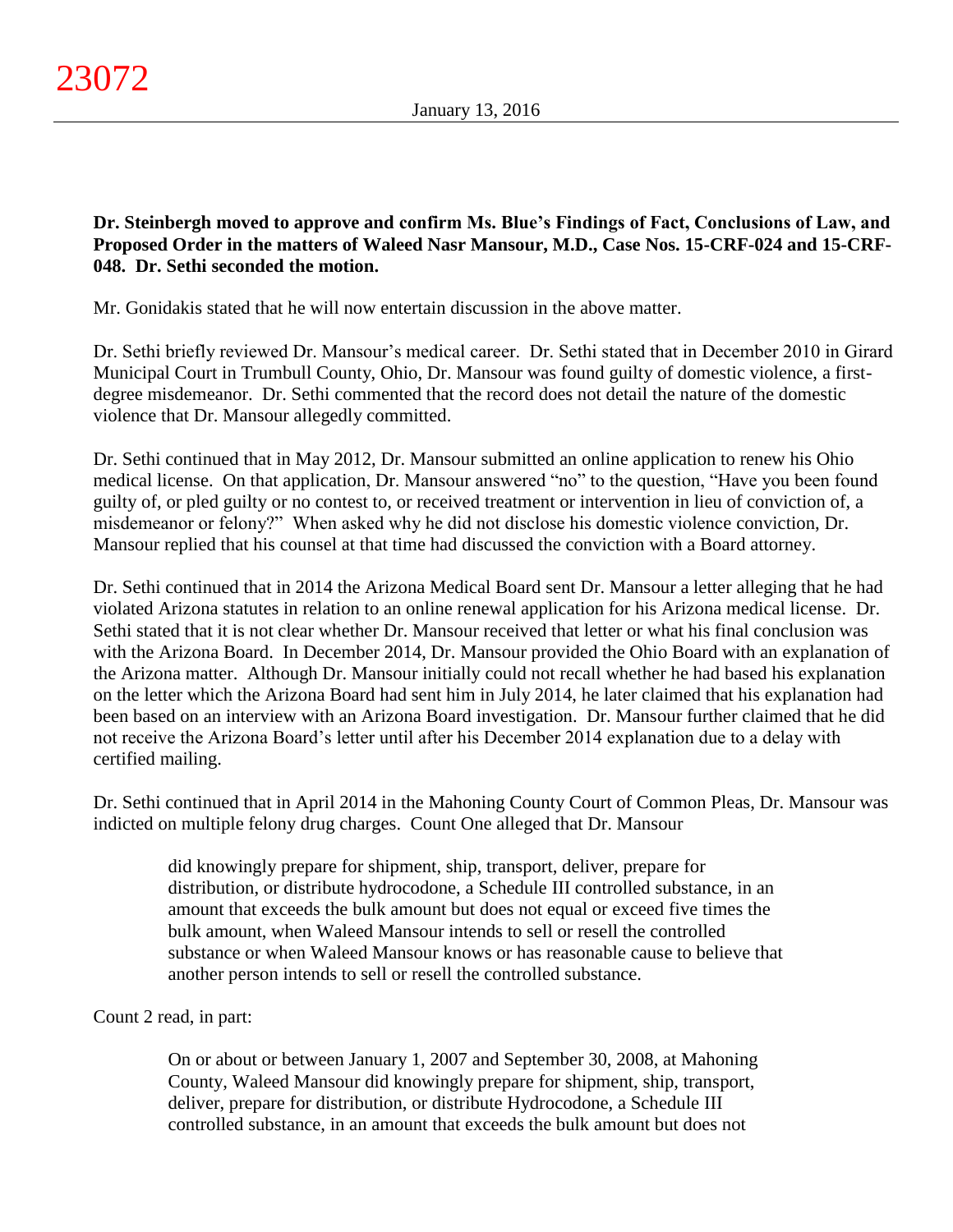equal or exceed five times the bulk amount, when Waleed Mansour intends to sell or resell the controlled substance or when Waleed Mansour knows or has reasonable cause to believe that another person intends to sell or resell the controlled substance, in violation of Section  $2925.03(A)(2)(C)(2)(c)$  of the Revised Code, a Felony of the Fourth Degree, against the peace and dignity of the State of Ohio.

Dr. Sethi stated that Dr. Mansour accepted a plea agreement on these two counts, though he adamantly denied that he committed the offense.

Dr. Sethi stated that the Proposed Order would permanently revoke Dr. Mansour's Ohio medical license on the rationale that disclosure and honesty are essential to the licensure renewal process and the practice of medicine. Dr. Sethi reiterated that Dr. Mansour knowingly failed to disclose his 2010 conviction for domestic violence and knowingly misled the Board concerning the Arizona Board action. At his hearing, Dr. Mansour continued to proclaim his innocence despite his guilty pleas.

Dr. Sethi stated that there is overwhelming evidence that Dr. Mansour is not trustworthy and is not fit to practice medicine. Dr. Sethi agreed with the Proposed Order of permanent revocation.

A vote was taken on Dr. Steinbergh's motion to approve:

| <b>ROLL CALL:</b> | Dr. Rothermel     | - abstain |
|-------------------|-------------------|-----------|
|                   | Dr. Saferin       | - abstain |
|                   | Mr. Giacalone     | - aye     |
|                   | Dr. Steinbergh    | - aye     |
|                   | Dr. Soin          | - aye     |
|                   | Mr. Gonidakis     | - aye     |
|                   | Dr. Sethi         | - aye     |
|                   | Mr. Kenney        | - aye     |
|                   | Dr. Schottenstein | - aye     |
|                   | Dr. Edgin         | - aye     |
|                   |                   |           |

The motion to approve carried.

# ARMAND LOUIS MINOTTI, D.O.

Mr. Gonidakis directed the Board's attention to the matter of Armand Louis Minotti, D.O. Objections to Ms. Clovis' Report and Recommendation have been filed and were previously distributed to Board members.

Mr. Gonidakis stated that a request to address the Board has been timely filed by Dr. Minotti. Five minutes will be allowed for that address.

Dr. Minotti was represented his attorney, Elizabeth Collis.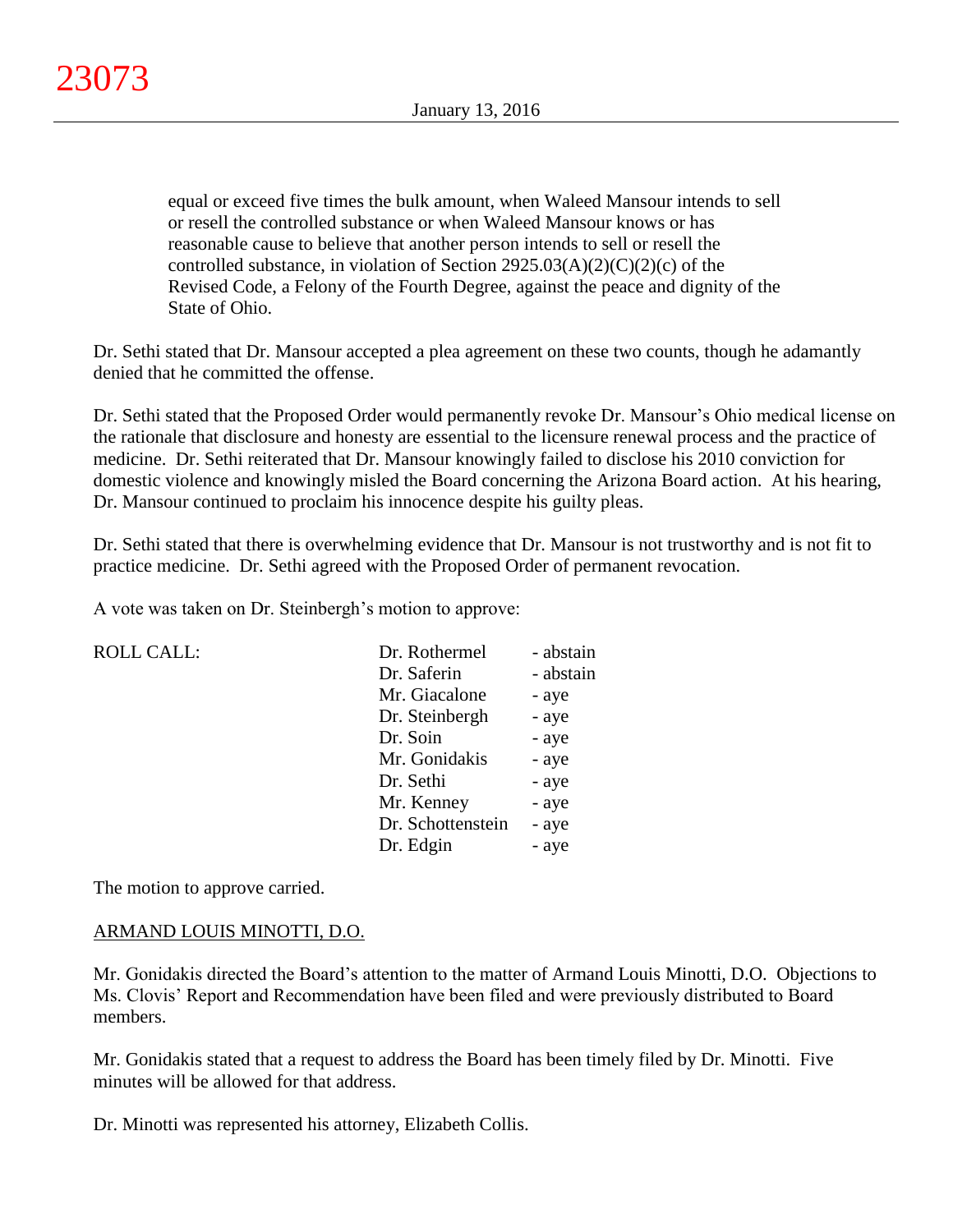Ms. Collis stated that she has not filed objections in this case and that Dr. Minotti takes full responsibility for his conduct. Ms. Collis stated that Dr. Minotti has admitted to creating three inaccurate progress notes in a patient chart. Ms. Collis opined that without Dr. Minotti's admission, the State may not have been able to prove its case. Ms. Collis noted that the Assistant Attorney General has asserted that Dr. Minotti failed to provide Patient 1 with high-quality care; however, Ms. Collis opined that this was not shown in the hearing or in the evidence.

Ms. Collis noted that while Dr. Minotti may have questioned whether Patient 1 was actually having seizures, other physicians and nurses questioned the seizures as well. Nonetheless, Dr. Minotti ordered a consultation from Robert Brocker, M.D., a neurologist. Although Dr. Brocker also questioned the Patient 1's seizures, he prescribed anti-seizure medication. Ms. Collis stated that Dr. Minotti also ordered an infectious disease consultation and antibiotics were prescribed. Ms. Collis stated that every day Patient 1 was in the hospital he was seen by a physician, and Dr. Minotti followed all the specialists' reports and the treatment Patient 1 was receiving.

Ms. Collis stated that while Dr. Minotti has admitted to creating progress notes on three dates on which he did not physically examiner Patient 1, the evidence shows that Dr. Minotti was in the hospital on those dates. The evidence also shows that Dr. Minotti consulted with the nursing staff and physician specialists and that he was present in case changes were needed in Patient 1's treatment. Ms. Collis stated that Dr. Minotti has already taken remedial steps regarding his error.

Ms. Collis asked the Board to look at the entire picture of Dr. Minotti's practice. Ms. Collis stated that Dr. Minotti has practiced for 30 years and this is the first time he has been subject to discipline by the Board. Ms. Collis stated that Steven DeMaiolo, D.O., Dr. Minotti's practice managing physician, testified to Dr. Minotti's extreme dedication to his practice, that Dr. Minotti is well-respected in the community, and that Dr. Minotti receives the most unsolicited compliments and is the most-requested physician in their practice group of 30 physicians. Dr. DeMaiolo further testified that Dr. Minotti routinely gives patients his cell phone number, routinely does house calls, and, until recently, did his hospital rounds on his own.

Ms. Collis opined that no sanction the Board imposes today will have a greater impact on Dr. Minotti than the investigation as a whole has had. Ms. Collis stated that she cannot recall another client of hers who has been more devastated or shocked by this process. Ms. Collis requested that the Board either adopt the Proposed Order or consider a shorter period of probation. Ms. Collis opined that this matter can be adequately addressed with a reprimand. Ms. Collis stated that if the Board chooses to impose probation, she recommends a one-year probation.

Dr. Minotti stated that he has practiced his entire career in his hometown of Youngstown, Ohio, and he regularly works six days per week beginning with hospital rounds at 5:00 a.m. Dr. Minotti stated that he worked as a prison physician for several years because he believed that population had genuine needs and he wanted to help them. Dr. Minotti stated that he has treated thousands of patients over the years and has written hundreds of thousands of progress notes. Dr. Minotti stated that he is before the Board today because of three progress notes that occurred during a lengthy hospital admission in 2014.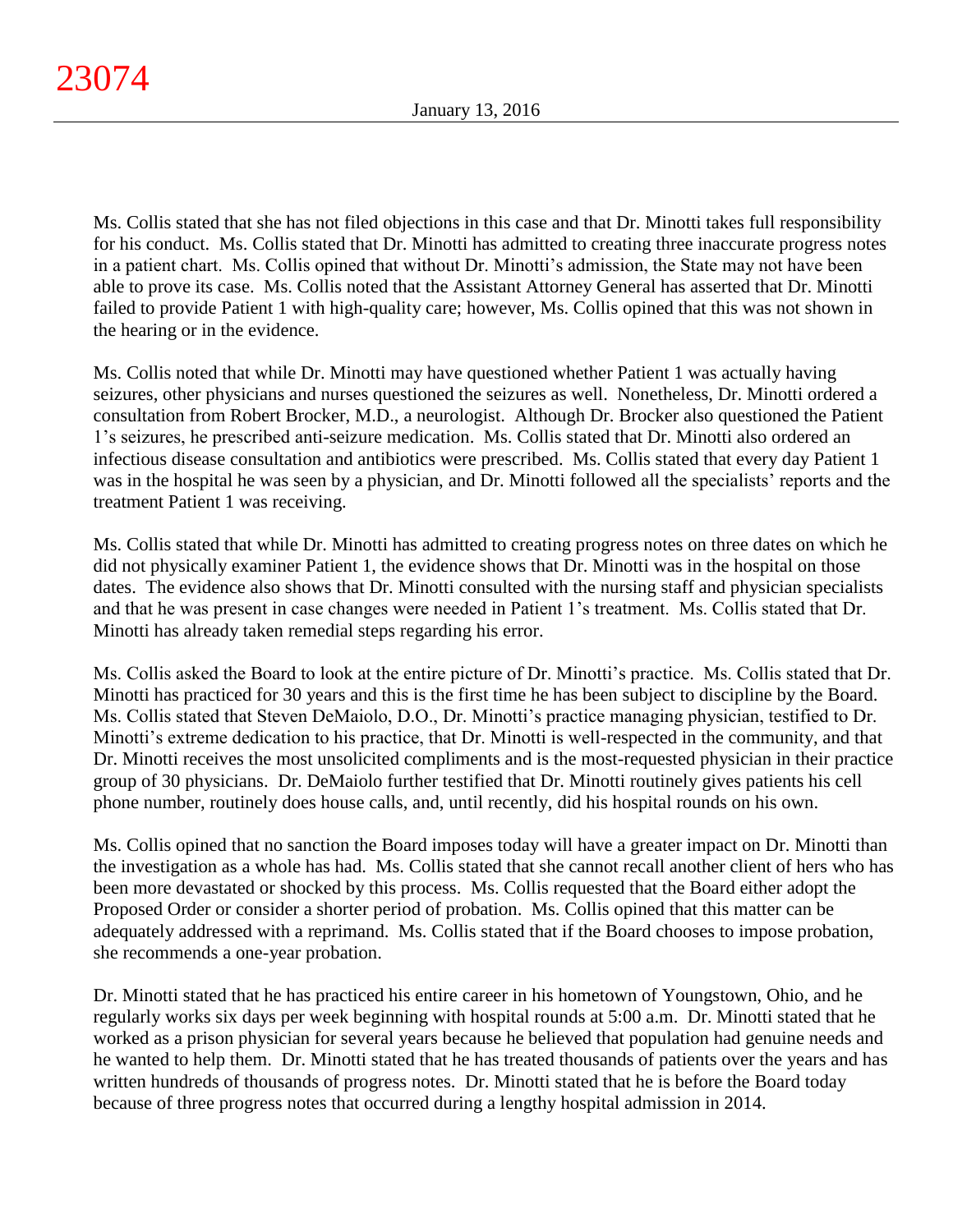Dr. Minotti stated that he went to the hospital on every day of Patient 1's admission, reviewed the patient chart, and spoke with the nursing staff and officers on duty. Dr. Minotti stated that he did not examine Patient 1 on the three dates in question as he had noted in the patient chart and he takes full responsibility for that. Dr. Minotti stated that on the dates in question the hospital staff asked him not to wake Patient 1 due to difficulties they had with him the previous night. Dr. Minotti stated that in hindsight, he should have either woken Patient 1 or returned later in the day to examine him. Dr. Minotti stated that he should not have noted in the patient chart that he examined Patient 1 when he had not. Dr. Minotti stated that he understands the importance of accurate patient records and he tries hard to ensure that his notes are complete and thorough. Dr. Minotti admitted his error when questioned by a Medical Board investigator. Dr. Minotti stated that he takes full responsibility for his actions and does not blame the nursing staff or others.

Dr. Minotti stated that the Assistant Attorney General believes that he had been dismissive of the patient's medical condition. Dr. Minotti stated that while he did question Patient 1's complaints of seizures, he ordered that Patient 1 be examined by a neurologist and an infectious disease specialist, and Dr. Minotti had reviewed the specialists' reports daily. Dr. Minotti stated that while his notes could have been more clear and he should not have documented an examination that did not occur, Patient 1 did receive excellent care from him and the other physicians.

Dr. Minotti stated that since this incident, he no longer sees patients from prison and he has resigned his privileges at that hospital. Dr. Minotti stated that he has also attended an intensive medical record review course to sharpen his record-keeping skills.

Mr. Gonidakis asked if the Assistant Attorney General would like to respond. Ms. Snyder stated that she would like to respond.

Ms. Snyder stated that Dr. Minotti twice referred to the progress notes as inaccurate. Ms. Snyder stated that this case is about fraud, not an unintentional record-keeping violation. Ms. Snyder stated that Dr. Minotti lied in the patient record, billed for the examination that he did not perform and was paid for it. Ms. Snyder stated that Dr. Minotti's actions were dishonest, not inaccurate. Ms. Snyder stated that Dr. Minotti was dishonest to the hospital, dishonest to other healthcare professionals, and dishonest to the entity that was paying for Patient 1's care.

Ms. Snyder opined that Dr. Minotti did not deserve the benefit of the doubt, as the Hearing Examiner had given him. Ms. Snyder opined that Dr. Minotti was dishonest in his hearing and that he contradicted his written statement several times. Ms. Snyder stated that the Board has repeatedly recognized that trust is the cornerstone of the medical profession.

Ms. Snyder stated that the Board's minimum disciplinary guidelines treat fraud very differently from record-keeping violations. Ms. Snyder stated that the minimum disciplinary guideline for publishing a false, fraudulent, deceptive, or misleading statement is suspension of the medical license for 30 days. The minimum disciplinary guideline for obtaining or attempting to obtain anything of value by fraudulent misrepresentations in the course of practice is suspension of the medical license for at least one year. Ms. Snyder stated that while she does not advocate for either of those penalties, she asked the Board to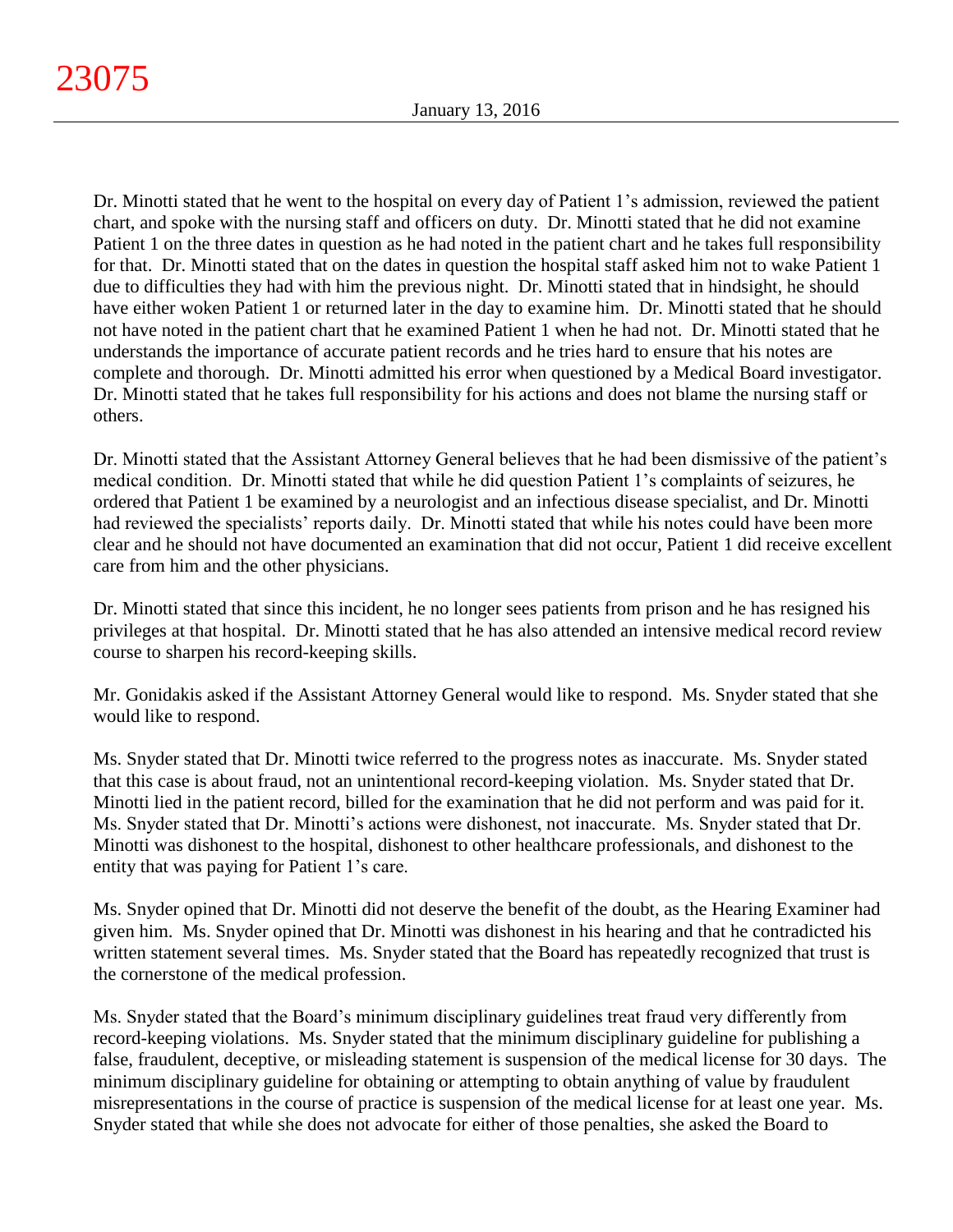carefully consider the penalty recommended by the Hearing Examiner.

Ms. Snyder stated that just because Patient 1 was a prisoner who may or may not have been seeking drugs or faking seizures, that is not a reason to document an examination that never took place and accept payment for it.

# **Dr. Steinbergh moved to approve and confirm Ms. Clovis' Findings of Fact, Conclusions of Law, and Proposed Order in the matter of Armand Louis Minotti, D.O. Mr. Giacalone seconded the motion.**

Mr. Gonidakis stated that he will now entertain discussion in the matter of Dr. Minotti.

Mr. Giacalone briefly reviewed Dr. Minotti's medical career. Mr. Giacalone stated that in addition to his practice at PRIMA Healthcare, Dr. Minotti served part-time as the Assistant Medical Director for the Northeast Ohio Correctional Center (NEOCC) from 2004 to 2012. Dr. Minotti also admitted prisoners to the local hospital as needed. Dr. Minotti testified that even after he resigned from NEOCC, he continued to admit prisoners to the hospital because there was no one else willing or able to do so. Dr. Minotti ceased admitting prisoners to the hospital in 2014, shortly after the incidents at issue in this case.

Mr. Giacalone continued that on March 14, 2014, Dr. Minotti had admitted Patient 1 to the hospital following a seizure. Patient 1 was a 39-year-old male inmate of NEOCC who had a history of seizures and previous brain tumor surgery. Patient 1 was discharged from the hospital on March 16, 2014. During an interview with a Board investigator in September 2014, Dr. Minotti admitted that he had falsified and recreated progress notes for Patient 1 dated March 16, 2014, March 20, 2014, and April 2, 2014. Dr. Minotti further admitted that he had not actually physically examined Patient 1 as he had documented, but he had charged for the falsified examinations and been paid for them.

At his hearing, Dr. Minotti testified that despite what he had documented, he entered Patient 1's room on March 16, 2014, and looked at him, but he did not wake or examine Patient 1. Dr. Minotti explained that the nurses and guards had asked him not to wake Patient 1 because he had been complaining and demanding pain medications throughout the night, although the medical record does not reflect this. Patient 1 was admitted to the hospital again on March 18, 2014 and Dr. Minotti examined him on March 19. On March 20, Dr. Minotti again chose not to wake or exam Patient 1, but he created a false progress note stated that he had examined Patient 1. Dr. Minotti explained that once again, the nurses and guards requested that Patient 1 not be awoken due to problems the previous night. On April 2, Dr. Minotti once again failed to wake or examine Patient 1.

Mr. Giacalone stated that during Patient 1's second hospital admission he demonstrated seizure activity and was treated by a neurologist. Dr. Minotti testified that there had been suspicions that Patient 1 was faking his seizures, as indicated in the medical record. Mr. Giacalone noted that, while the medical record does not explicitly demonstrate that Patient 1 had been complaining throughout the night about pain medications, it does show that Patient 1 had been taking pain medication prior to entering prison and that he wanted to resume taking pain medications. Mr. Giacalone also noted evidence of drug-seeking behavior.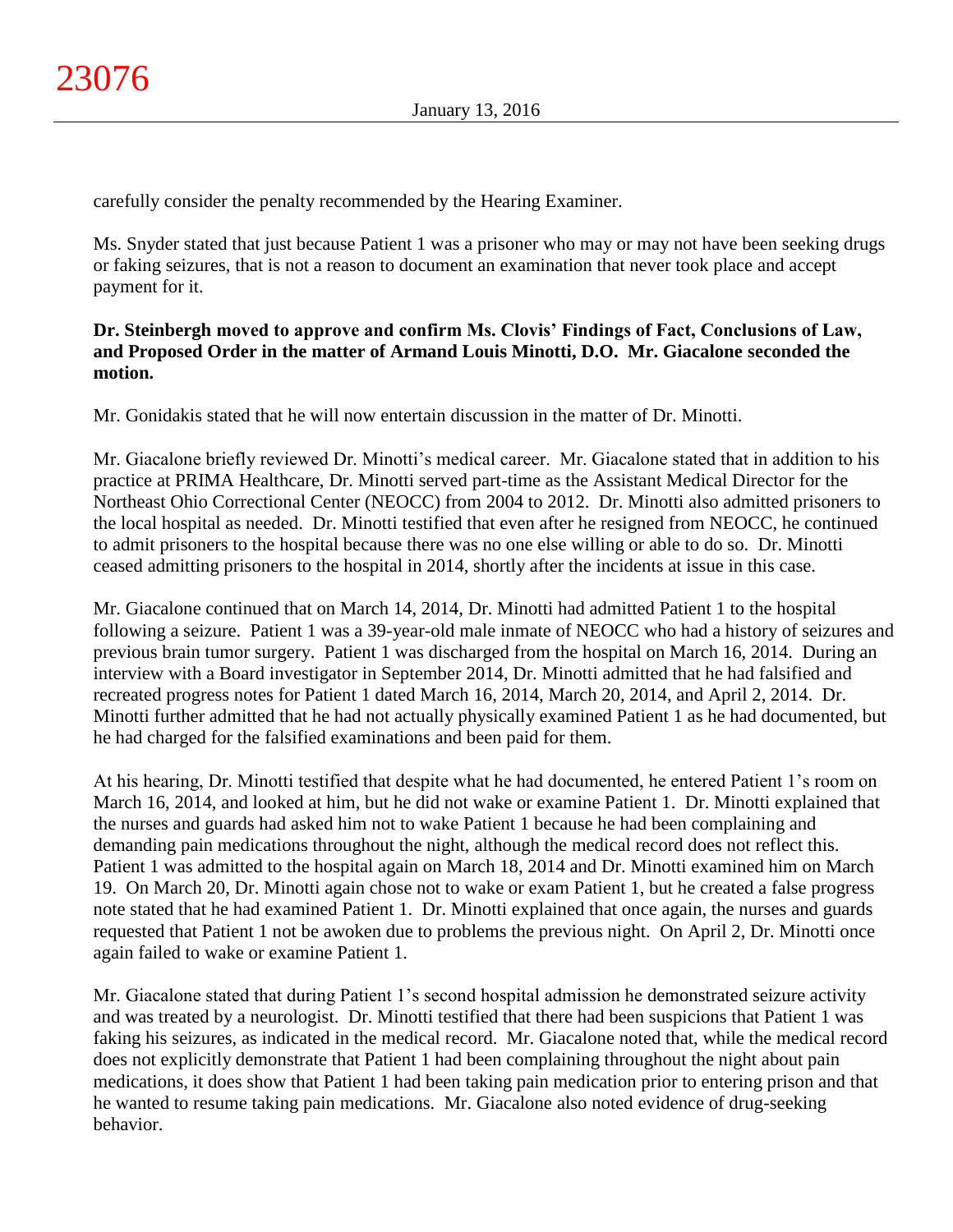Mr. Giacalone stated that he supports the Hearing Examiner's Proposed Order. Mr. Giacalone based his support for the Proposed Order on the following factors:

- Dr. Minotti appeared genuinely remorseful about his omissions in treating Patient 1, who did not suffer any harm. Dr. Minotti had testified, "Even though this is an unusual situation, and I know it was totally wrong for me not to wake that patient up on those three days but I succumbed to pressure from the nurse and the guard not to stir a mess up. Looking back at it, I surely will never do it again. I've never done it before and never will do it again."
- The medical record shows that Patient 1 was suspected to have been faking seizures and that he had engaged in drug-seeking behavior.
- It was credible that nurses and guards would ask Dr. Minotti not to wake a patient like Patient 1 early in the morning.
- Since these violations have come to light, Dr. Minotti has made changes to his practice. Dr. Minotti no longer treats prison inmates and he has significantly decreased his hospital practice in general.
- Dr. Minotti has educated himself on improving his medical record-keeping by attending the *Intensive Course in Medical Documentation: Clinical, Legal and Economic Implications for Healthcare* at the Case Western Reserve University School of Medicine.

Dr. Steinbergh expressed concerns regarding Dr. Minotti's ethical decision-making, specifically his decision to falsify a medical record. Dr. Steinbergh stated that Patient 1 was cared for by other medical professionals, but Patient 1 was the responsibility of Dr. Minotti. Dr. Steinbergh did not believe there is any reason for a physician to not see a patient whose care is his or her responsibility. Dr. Steinbergh stated that if a physician cannot see the patient or the physician believes the patient should sleep longer, then the record should reflect that.

Dr. Steinbergh further expressed concern that Dr. Minotti billed for a service he did not perform and accepted that payment. Dr. Steinbergh stated that Dr. Minotti lied, cheated, and stole that money. Dr. Steinbergh stated that, more importantly, Dr. Minotti did not provide medical care at a time when it should have been provided.

For the foregoing reasons, Dr. Steinbergh did not favor staying Dr. Minotti's suspension. Dr. Steinbergh opined that Dr. Minotti's medical license should be suspended for 30 days and that the probationary period in the Proposed Order should be shortened from a minimum of three years to a minimum of two years. Dr. Steinbergh further opined that the professional ethics course which was a probationary term of the Proposed Order should instead be a condition for the reinstatement of Dr. Minotti's license. Dr. Steinbergh also felt that Dr. Minotti should provide the Board with documentation of his medical recordkeeping course and submit a letter indicating what he learned from the course and how it will affect his future practice.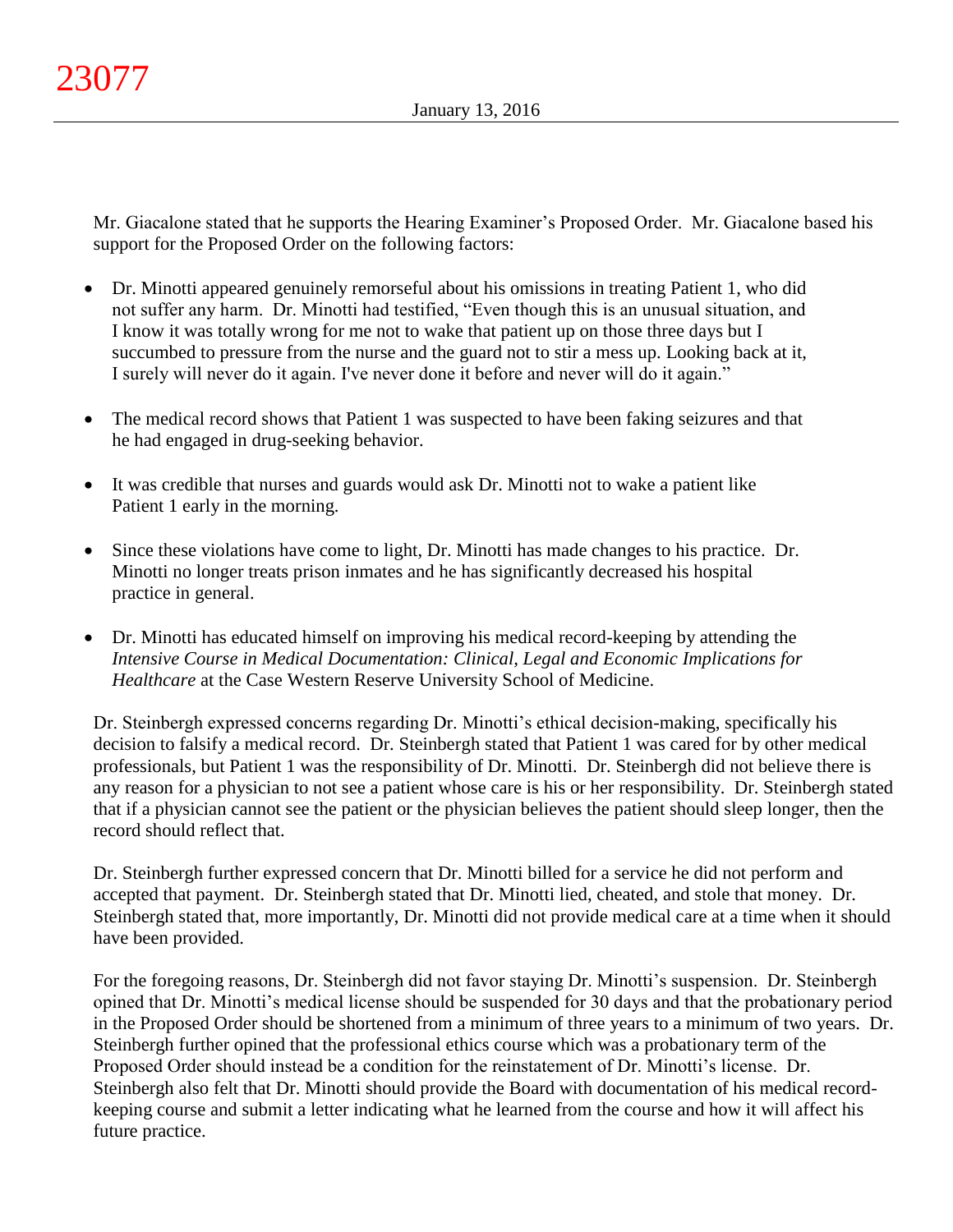Dr. Steinbergh observed that Dr. Minotti has not been charged with violating the minimal standards of care, but she opined that Dr. Minotti did violate those standards. Dr. Steinbergh summarized that Dr. Minotti failed to provide the proper care, lied about it, falsified a medical record, and accepted money for services he did not render. Dr. Steinbergh stated that prisoners may be a difficult patient population, but if a physician accepts that responsibility and gets paid for rendering that care, then those patients have the right to the same medical care as anyone else in the community.

**Dr. Steinbergh moved to amend the Proposed Order to suspend Dr. Minotti's medical license for a minimum of 30 days. Dr. Steinbergh further moved that the requirement that Dr. Minotti take and pass a professional ethics course be a condition for the reinstatement of Dr. Minotti's medical license rather than a condition of his probation. Dr. Steinbergh further moved that Dr. Minotti be required to submit documentation of his medical record-keeping course to the Board and to provide a written report on what he learned from the course and how he will use that knowledge in his practice in the future. Dr. Steinbergh further moved to shorten the length of Dr. Minotti's probationary period to a minimum of two years. Dr. Sethi seconded the motion.**

Dr. Schottenstein agreed with Dr. Steinbergh's proposed amendment. Dr. Schottenstein opined that Dr. Minotti's defense includes things that are not entirely relevant to this situation. Dr. Schottenstein stated that when a nurse asks a physician to not wake a patient, they are not asking the physician to not see the patient that day, nor are they asking the physician to neglect their duty. Dr. Schottenstein opined that though Dr. Minotti says he takes full responsibility, it feels like he is shifting blame to the nurses. Dr. Schottenstein also opined that the question of whether Patient 1 is faking seizures or seeking drugs is irrelevant. Dr. Schottenstein stated that even if Patient 1 was engaging in those behaviors, that is not an excuse to provide substandard care.

Dr. Schottenstein opined that if a physician is treating a prisoner population, the physician should go out of his or her way to provide good patient care in order to avoid the appearance of bias or a double-standard. Dr. Schottenstein stated that when a physician engages in such behavior, it is noticed by others and can spread in the culture of the institution.

Mr. Gonidakis asked the Board to consider that this discussion seems to be moving in the opposite direction of a case the Board considered and tabled earlier in the meeting which, while not exactly the same as the matter of Dr. Minotti, was similarly situated.

Ms. Anderson asked if Dr. Steinbergh wished to include in her amendment a 30-day wind-down period prior to the suspension of Dr. Minotti's license. Dr. Steinbergh replied that she did wish to include a winddown period.

**Dr. Steinbergh wished to change her motion to amend to state that the suspension of Dr. Minotti's license shall commence on the 31st day following the effective date of the Order. Dr. Steinbergh further specified that Dr. Minotti should not undertake the care of any new patient in the 30 days prior to the suspension of his license.** No Board member objected to the change in Dr. Steinbergh's motion to amend. The change to the motion to amend was accepted.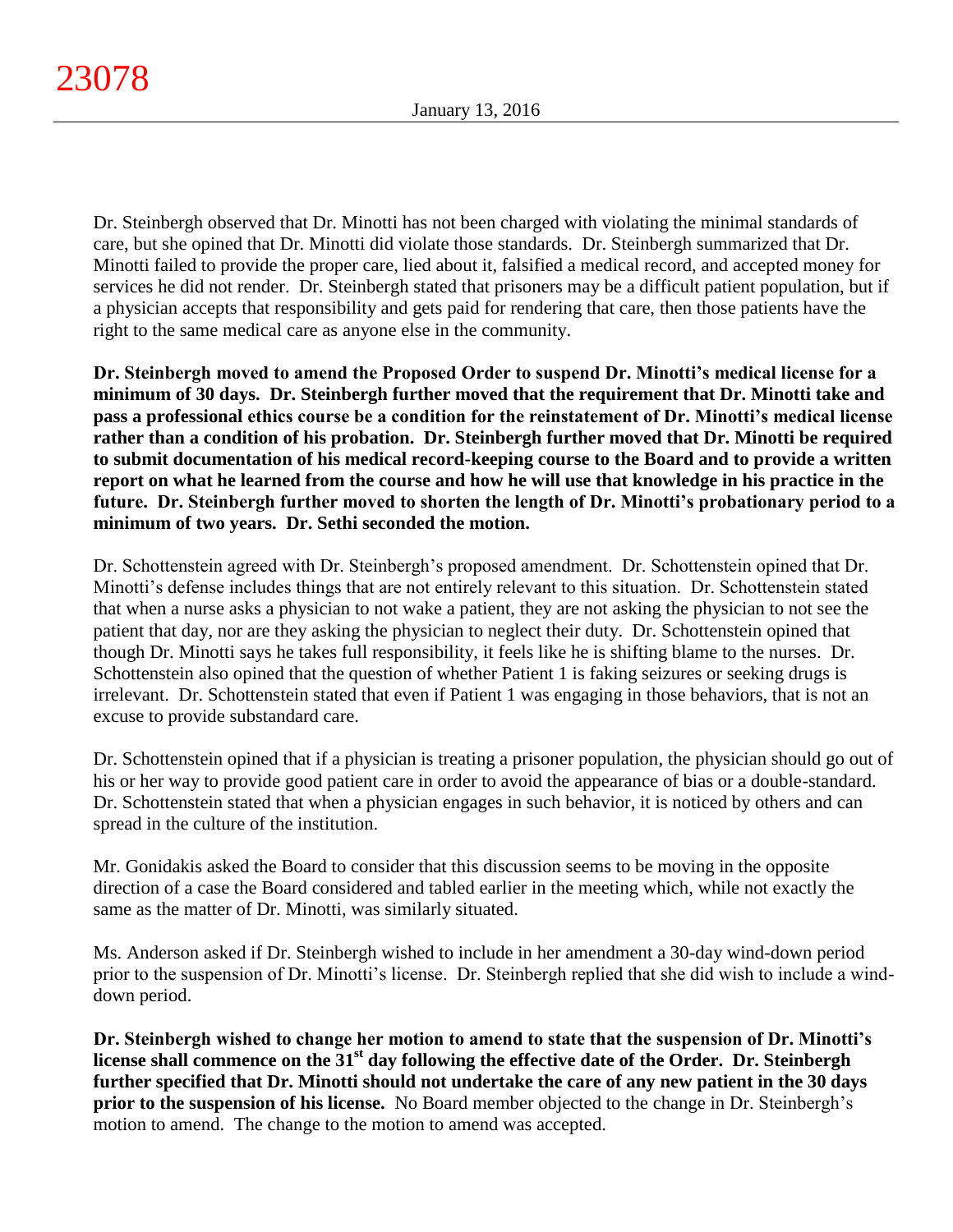A vote was taken on Dr. Steinbergh's motion to amend:

ROLL CALL:

| Dr. Rothermel     | - abstain |
|-------------------|-----------|
| Dr. Saferin       | - abstain |
| Mr. Giacalone     | - abstain |
| Dr. Steinbergh    | - aye     |
| Dr. Soin          | - aye     |
| Mr. Gonidakis     | - nay     |
| Dr. Sethi         | - aye     |
| Mr. Kenney        | - aye     |
| Dr. Schottenstein | - aye     |
| Dr. Edgin         | - aye     |
|                   |           |

The motion to amend carried.

# **Dr. Steinbergh moved to approve and confirm Ms. Clovis' Findings of Fact, Conclusions of Law, and Proposed Order, as amended, in the matter of Armand Louis Minotti, D.O. Dr. Sethi seconded the motion.**

Mr. Giacalone questioned whether the sanctions in the Amended Order fit Dr. Minotti's offense. Mr. Giacalone opined that this case is not about fraud, but rather is about poor judgment. Mr. Giacalone reiterated that Dr. Minotti had questions about the veracity of the prisoner/patient. Dr. Steinbergh disagreed with Mr. Giacalone and opined that this is a matter of ethics and responsibility to patient care, not of poor judgment. Dr. Steinbergh stated that it is unethical to lie into a medical record.

A vote was taken on Dr. Steinbergh's motion to approve:

| <b>ROLL CALL:</b> | Dr. Rothermel     | - abstain |
|-------------------|-------------------|-----------|
|                   | Dr. Saferin       | - abstain |
|                   | Mr. Giacalone     | - nay     |
|                   | Dr. Steinbergh    | - aye     |
|                   | Dr. Soin          | - nay     |
|                   | Mr. Gonidakis     | - nay     |
|                   | Dr. Sethi         | - aye     |
|                   | Mr. Kenney        | - aye     |
|                   | Dr. Schottenstein | - aye     |
|                   | Dr. Edgin         | - aye     |
|                   |                   |           |

Having failed to achieve six affirmative votes, the motion to approve did not carry.

**Dr. Steinbergh moved to approve and confirm Ms. Clovis' Findings of Fact, Conclusions of Law, and Proposed Order in the matter of Armand Louis Minotti, D.O. Dr. Soin seconded the motion.**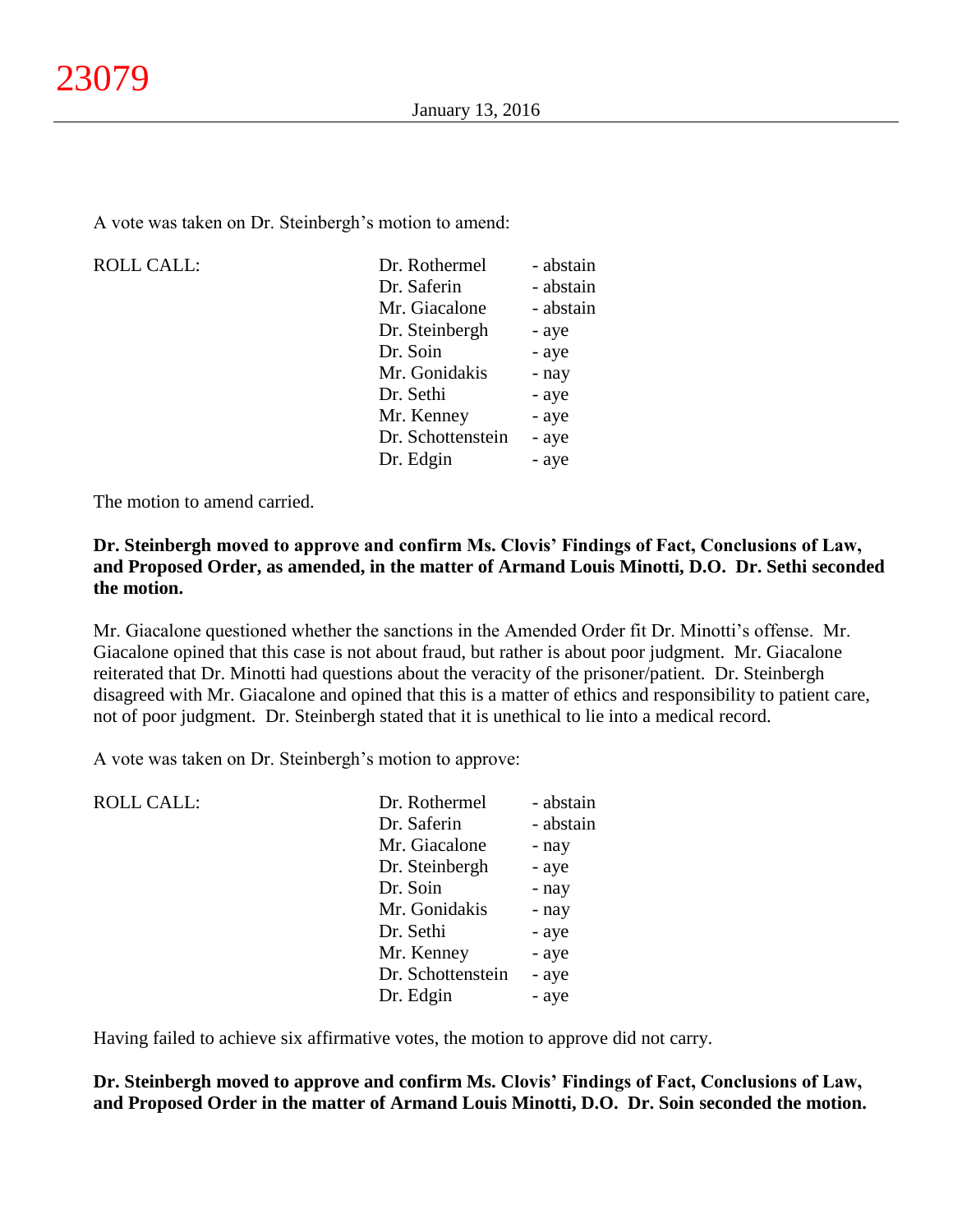**Mr. Giacalone moved to amend the Proposed Order to match Dr. Steinbergh's previous amendment, with the exceptions that the 30-day indefinite suspension be replaced with a 15-day definite suspension, and the requirement to take a professional ethics course be a probationary condition instead of a condition for reinstatement. Dr. Steinbergh seconded the motion.** A vote was taken:

| <b>ROLL CALL:</b> | Dr. Rothermel     | - abstain |
|-------------------|-------------------|-----------|
|                   | Dr. Saferin       | - abstain |
|                   | Mr. Giacalone     | - aye     |
|                   | Dr. Steinbergh    | - aye     |
|                   | Dr. Soin          | - aye     |
|                   | Mr. Gonidakis     | - aye     |
|                   | Dr. Sethi         | - aye     |
|                   | Mr. Kenney        | - aye     |
|                   | Dr. Schottenstein | - aye     |
|                   | Dr. Edgin         | - aye     |

The motion to amend carried.

**Dr. Steinbergh moved to approve and confirm Ms. Clovis' Findings of Fact, Conclusions of Law, and Proposed Order, as amended, in the matter of Armand Louis Minotti, D.O. Dr. Soin seconded the motion.**

| <b>ROLL CALL:</b> | Dr. Rothermel     | - abstain |
|-------------------|-------------------|-----------|
|                   | Dr. Saferin       | - abstain |
|                   | Mr. Giacalone     | - aye     |
|                   | Dr. Steinbergh    | - aye     |
|                   | Dr. Soin          | - aye     |
|                   | Mr. Gonidakis     | - aye     |
|                   | Dr. Sethi         | - aye     |
|                   | Mr. Kenney        | - aye     |
|                   | Dr. Schottenstein | - aye     |
|                   | Dr. Edgin         | - aye     |

The motion to approve carried.

#### FINDINGS, ORDERS, AND JOURNAL ENTRIES

Mr. Gonidakis stated that in the following matters, the Board issued Notices of Opportunity for Hearing, and documentation of Service was received for each. There were no timely requests for hearing filed, and more than 30 days have elapsed since the mailing of the Notices. The matters are therefore before the Board for final disposition. Mr. Gonidakis stated that these matters are non-disciplinary, and therefore all Board members may vote.

Mr. Kenney exited the meeting at this time.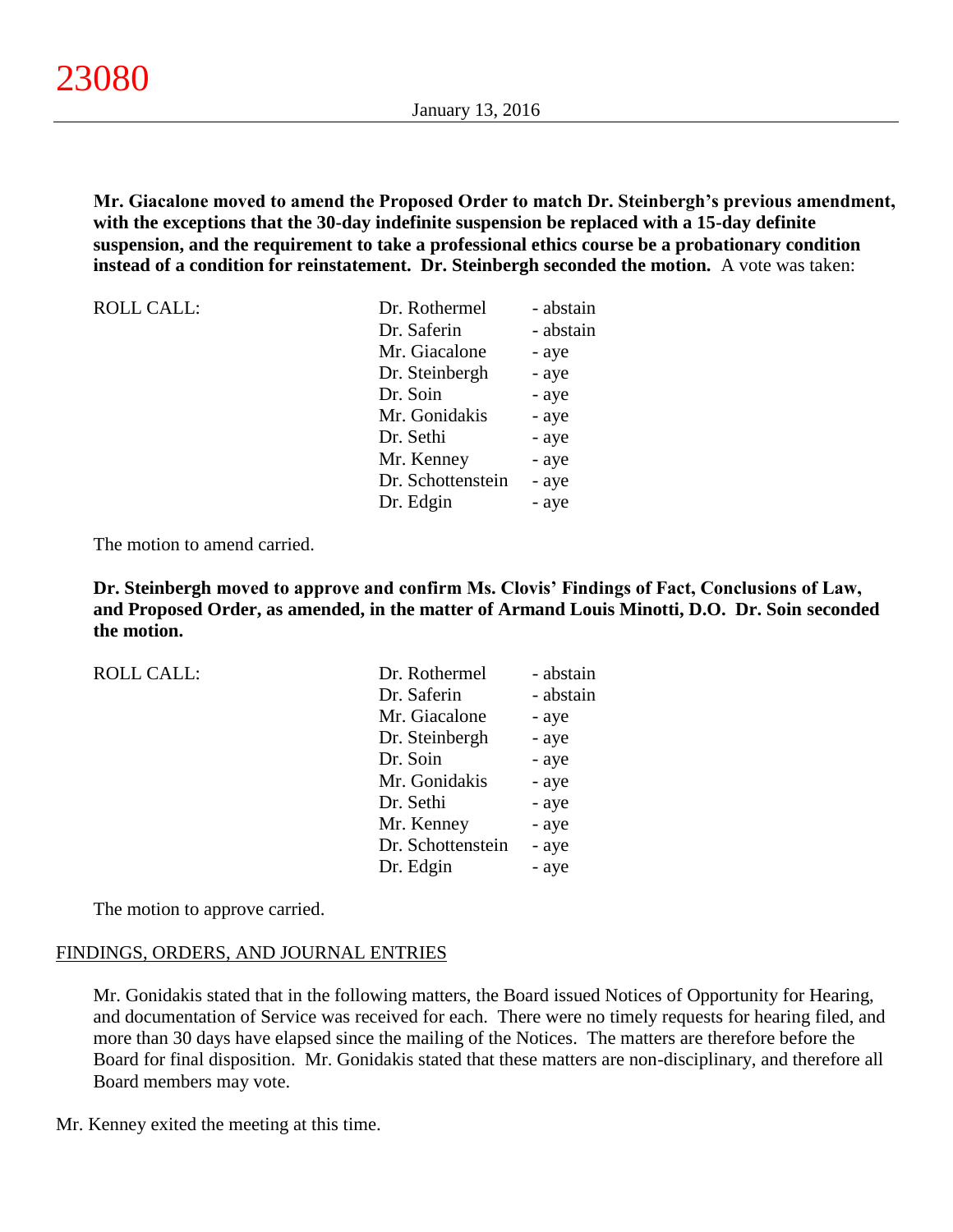# JANERALL DAWAN BROWN, M.T.

Mr. Gonidakis stated that Janerall Dawan Brown, M.T., has applied for restoration of his license to practice massage therapy in Ohio. The Board notified Mr. Brown that it proposed to approve his application, provided that he take and pass the Massage and Bodywork Licensing Examination (MBLEX) due to the fact that Mr. Brown has not engaged in the active practice of massage therapy for more than two years.

**Dr. Steinbergh moved to find that the allegations set forth in the March 20, 2014 Notice of Opportunity for Hearing have been proven to be true by a preponderance of the evidence, and that the Board enter an Order, effective immediately upon mailing, granting Mr. Brown's application for restoration, provided that he takes and passes the Massage and Bodywork Licensing Examination within six months of October 21, 2015. Dr. Saferin seconded the motion.** A vote was taken:

| <b>ROLL CALL:</b> | Dr. Rothermel     | - aye |
|-------------------|-------------------|-------|
|                   | Dr. Saferin       | - aye |
|                   | Mr. Giacalone     | - aye |
|                   | Dr. Steinbergh    | - aye |
|                   | Dr. Soin          | - aye |
|                   | Mr. Gonidakis     | - aye |
|                   | Dr. Sethi         | - aye |
|                   | Dr. Schottenstein | - aye |
|                   | Dr. Edgin         | - aye |
|                   |                   |       |

The motion to approve carried.

# KATHARINE GRAWE, M.D.

Mr. Gonidakis stated that Katharine Grawe, M.D., has filed a Special Services Plan application requesting permission for a physician assistant to administer cosmetic laser treatments at ROXY Plastic Surgery. The Board has proposed denying Dr. Grawe's application because Section 4731-18-02(C), Ohio Administrative Code prohibits physician assistants from performing such treatments.

**Dr. Steinbergh moved to find that the allegations set forth in the November 20, 2015 Notice of Opportunity for Hearing have been proven to be true by a preponderance of the evidence, and that the Board enter an Order, effective immediately upon mailing, denying Dr. Grawe's Special Services Plan application. Dr. Soin seconded the motion.** A vote was taken:

| ROLL CALL: | Dr. Rothermel  | - aye |
|------------|----------------|-------|
|            | Dr. Saferin    | - aye |
|            | Mr. Giacalone  | - aye |
|            | Dr. Steinbergh | - aye |
|            | Dr. Soin       | - aye |
|            |                |       |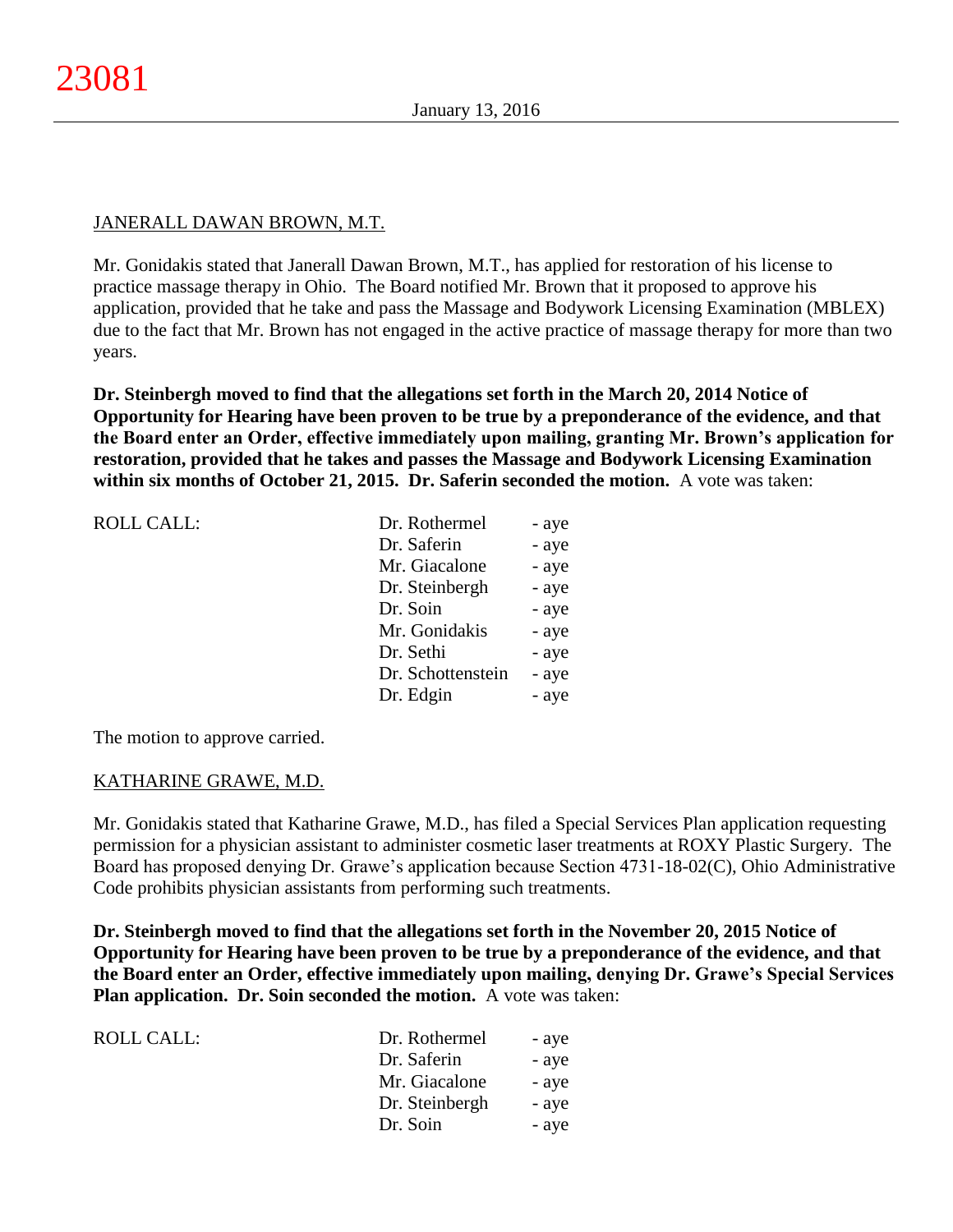| Mr. Gonidakis     | - aye |
|-------------------|-------|
| Dr. Sethi         | - aye |
| Dr. Schottenstein | - aye |
| Dr. Edgin         | - aye |

The motion to approve carried.

#### ANGELA KAYE SAAM, M.T.

Mr. Gonidakis stated that Angela Kaye Saam, M.T., has applied for restoration of her license to practice massage therapy in Ohio. The Board notified Ms. Saam that it proposed to approve her application, provided that she take and pass the Massage and Bodywork Licensing Examination (MBLEX) due to the fact that Ms. Saam has not engaged in the active practice of massage therapy for more than two years.

**Dr. Steinbergh moved to find that the allegations set forth in the November 12, 2015 Notice of Opportunity for Hearing have been proven to be true by a preponderance of the evidence, and that the Board enter an Order, effective immediately upon mailing, granting Ms. Saam's application for restoration, provided that she takes and passes the Massage and Bodywork Licensing Examination within six months of November 12, 2015. Dr. Saferin seconded the motion.** A vote was taken:

| <b>ROLL CALL:</b> | Dr. Rothermel     | - aye |
|-------------------|-------------------|-------|
|                   | Dr. Saferin       | - aye |
|                   | Mr. Giacalone     | - aye |
|                   | Dr. Steinbergh    | - aye |
|                   | Dr. Soin          | - aye |
|                   | Mr. Gonidakis     | - aye |
|                   | Dr. Sethi         | - aye |
|                   | Dr. Schottenstein | - aye |
|                   | Dr. Edgin         | - aye |
|                   |                   |       |

The motion to approve carried.

#### PROPOSED FINDINGS AND PROPOSED ORDERS

Mr. Gonidakis stated that in the following matters, the Board issued a Notice of Opportunity for Hearing. No timely requests for hearing were received. The matters were reviewed by a Hearing Examiner, who prepared Proposed Findings and Proposed Orders, and are now before the Board for final disposition. These items are disciplinary in nature, and therefore the Secretary and Supervising Member cannot vote. In these matters, Dr. Rothermel served as Secretary and Dr. Saferin served as Supervising Member.

#### ROLAND FERNAND CHALIFOUX, JR., D.O.

**Dr. Steinbergh moved to find that the allegations as set forth in the August 13, 2014 Notice of Opportunity for Hearing in the matter of Dr. Chalifoux have been proven to be true by a**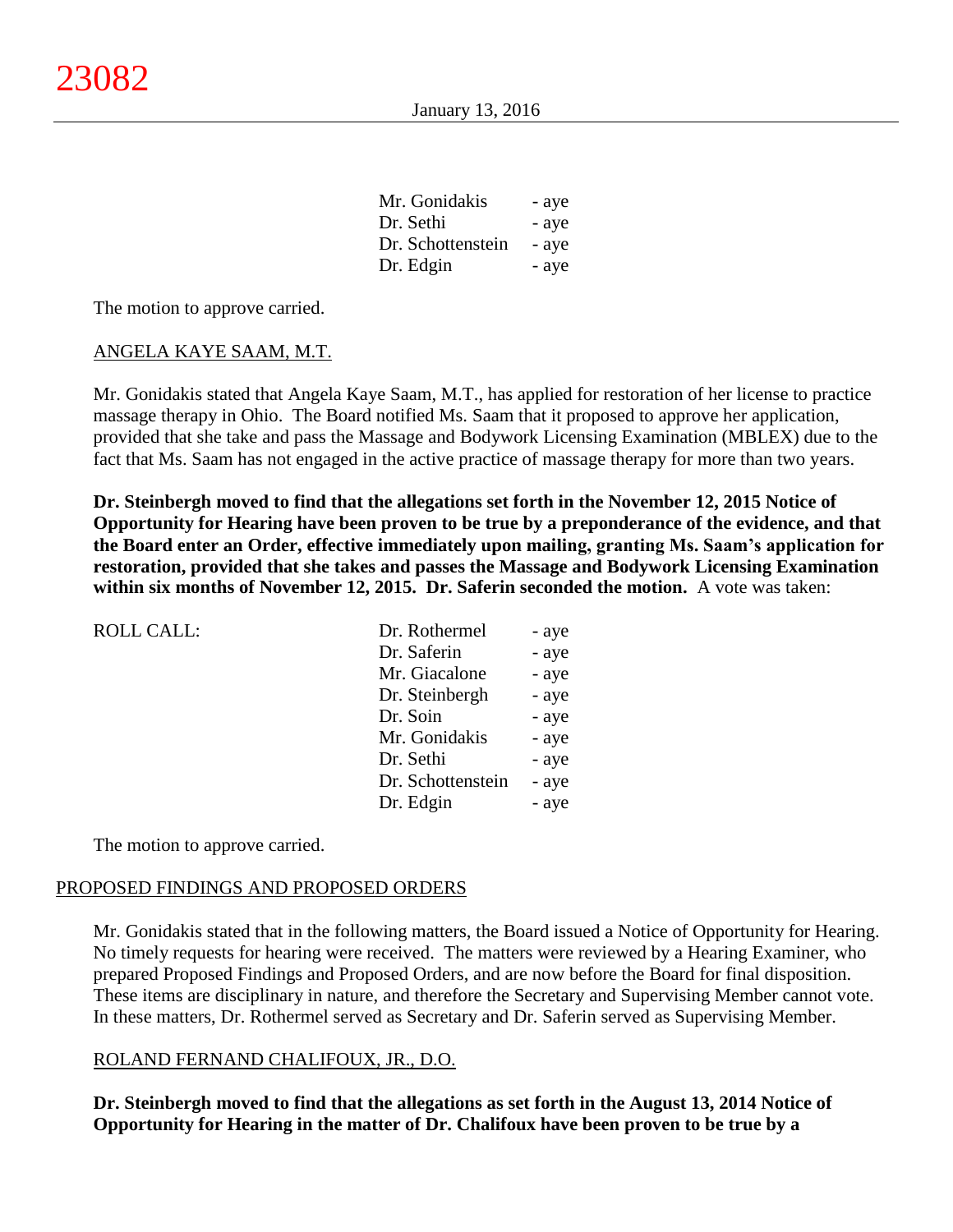# **preponderance of the evidence and to adopt Mr. Decker's Proposed Findings and Proposed Order. Dr. Sethi seconded the motion.**

Mr. Gonidakis stated that he will now entertain discussion in the matter of Dr. Chalifoux.

Dr. Steinbergh stated that Dr. Chalifoux has applied for a license to practice osteopathic medicine and surgery in Ohio. On his application, Dr. Chalifoux disclosed that his osteopathic medical license in Texas had been suspended and subsequently revoked and that his osteopathic medical license in Michigan had been suspended. Dr. Steinbergh stated that Dr. Chalifoux's Texas license was revoked in June 2004 based on Dr. Chalifoux's treatment of three patients.

Dr. Steinbergh continued that in July 2004 the Michigan Department of Community Health, Bureau of Health Professions, issued an Order of Summary Suspension of Dr. Chalifoux's Michigan medical license, based on the Texas Board's order of temporary suspension. In October 2004 Dr. Chalifoux entered into a Consent Order in Michigan providing for an additional six months and one day suspension of his Michigan license. In October 2005, the Michigan Bureau dissolved the suspension and granted Dr. Chalifoux a full and unlimited license to practice osteopathic medicine in Michigan, but continued a period of supervised probation for an additional year.

Dr. Steinbergh stated that in July 2014, the West Virginia Board of Osteopathic Medicine issued a Determination of Probable Cause and Order of Summary Suspension of Dr. Chalifoux's West Virginia medical license based on an alleged failure to employ proper sterile and sanitary practices during procedures. In December 2014 the State Medical Board of Ohio dismissed without prejudice that portion of its August 13, 2014 Notice of Opportunity for Hearing which had been based on the West Virginia action because that action had been stayed by order of a West Virginia court.

Dr. Steinbergh stated that Dr. Chalifoux was offered the opportunity to request a hearing on the Ohio Board's allegations by making a written request, to be received by the Board within 30 days of the mailing of the Notice of Opportunity for Hearing. The Notice was mailed via certified mail to Dr. Chalifoux's address of record and a person at that address signed the certified mail receipt on August 25, 2014. Section 119.07, Ohio Revised Code, and Section 4731.22(J), Ohio Revised Code, require that the request for hearing be received no later than 30 days after mailing, which in this case was Monday, September 15, 2014. In a sworn affidavit, the Board's Chief Legal Counsel stated that the Board did not receive a request for hearing from Dr. Chalifoux until Tuesday, September 16, 2014. On September 25, 2014, the Board advised Dr. Chalifoux that his request for hearing was untimely and would be denied. Dr. Chalifoux submitted arguments on why the Board should deem his initial request to be timely, but his request was not granted.

Mr. Kenney returned to the meeting at this time.

Dr. Steinbergh stated that the Texas Board had initially alleged that Dr. Chalifoux had violated an accepted level of medical care in his treatment of 13 patients. The Texas Board subsequently found that Dr. Chalifoux had not violated an accepted level of medical care in his treatment of 10 of the patients. However, the Texas Board also found that Dr. Chalifoux did violate standards and committed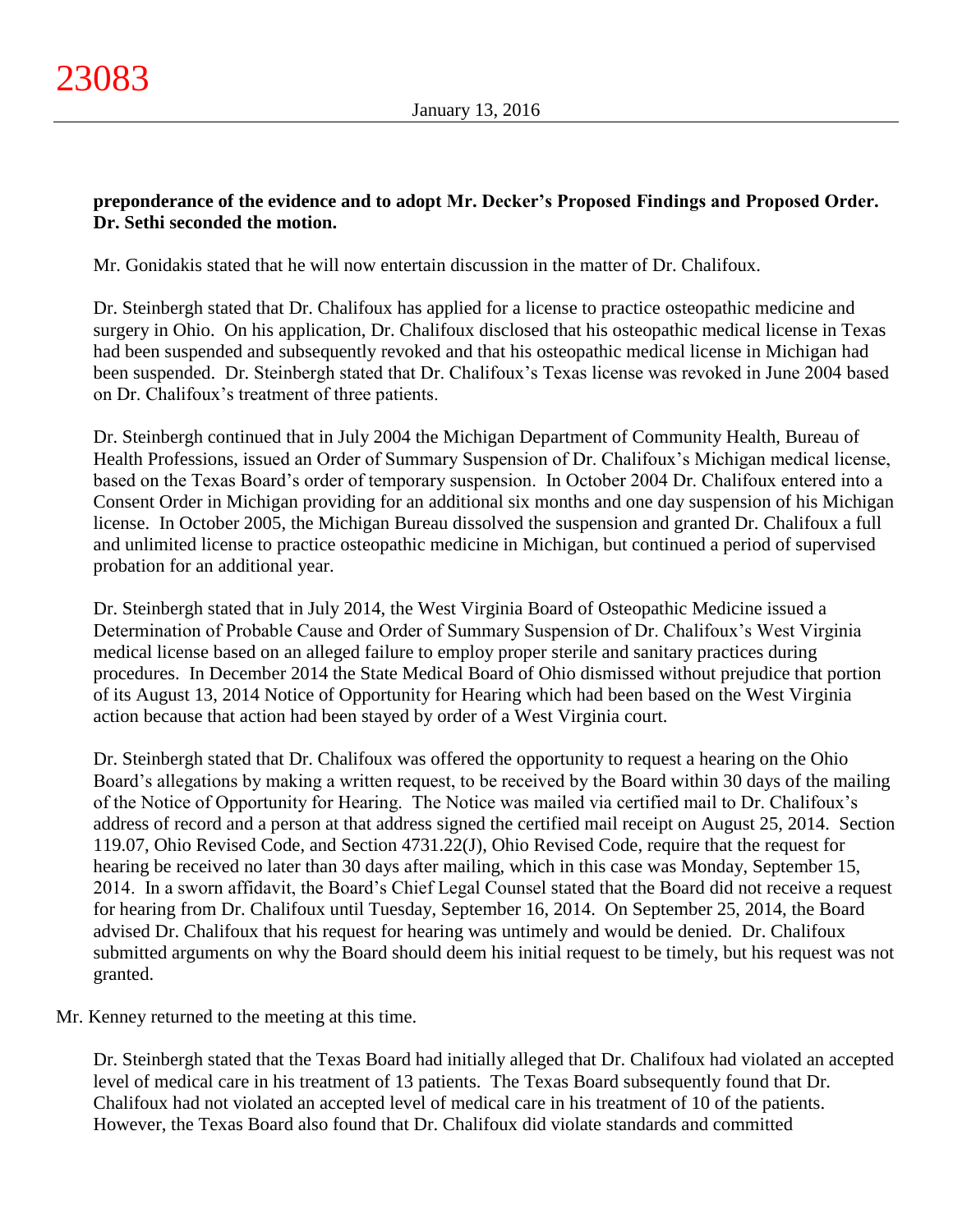unprofessional conduct in the treatment of the remaining three patients. Dr. Steinbergh summarized Dr. Chalifoux's care in these three cases.

Patient EF, a 61-year-old mail, was found to have had a fusiform giant aneurysm (GA) involving the right internal carotid artery, which was reportedly not the cause of EF's symptoms of numbness, tingling, and weakness. During exploratory surgery in 1996 the GA appeared to be large, complex and impossible to bypass. Another surgeon recommended that EF be closed without attempting surgery. Although Dr. Chalifoux likewise doubted that the GA could be clipped, Dr. Chalifoux decided to temporarily clip the internal carotid artery to reduce blood flow to the GA, which incidentally reduced blood flow to the right side of EF's brain. Dr. Chalifoux ordered tests which confirmed some blood flow, but which did not assess the volume or adequacy of the blood flow through EF's brain. Dr. Chalifoux then made the temporary clip a permanent one. EF did not awaken and died a few days later, resulting "from a severe brain infarct caused by Dr. Chalifoux occluding the right carotid artery," resulting in inadequate blood flow in EF's brain. Dr. Chalifoux was charged with violating the standard of care "by attempting surgery on EF's GA once he saw the size, shape, location, and complexity of the GA, particularly since the GA was asymptomatic and was not contributing to EF's TIAs."

Patient CY, a 40-year-old female, suffered from right-sided hypesthesias of the face. CY's seizures had been successfully controlled with the medication Dilantin. Dr. Chalifoux performed uneventful surgery consisting of an occipital craniotomy with excision repair of an arteriovenous malformation in the left occipital area. It was noted in the record that the therapeutic Dilantin levels ranged from 12 to 20. After surgery, Dr. Chalifoux had difficulty controlling CY's Dilantin level, and CY had at least one post-surgery seizure and other pre-seizure symptoms while in the hospital. By the time Dr. Chalifoux discharged CY after seven days' hospitalization, CY had a sub-therapeutic Dilantin level of 3.9. On the day CY was discharged from the hospital, she subsequently suffered a grand mal seizure at home caused by her subtherapeutic Dilantin level. Dr. Chalifoux was charged with having violated the standards of care by discharging CY from the hospital when she had suffered a post-operative seizure and other pre-seizure symptoms, and had a sub-therapeutic Dilantin level.

Patient AJ was a 47-year-old diabetic, obese female who had suffered multiple back injuries. Dr. Chalifoux had performed a two-level lumbar surgery and found a dural leak, but did not recognize a cerebral spinal fluid (CSF) leak. Dr. Chalifoux later discharged AJ with the CSF leak. AJ was later readmitted to the hospital. The Texas Board felt that Dr. Chalifoux had violated the standard of care by not properly assessing the CSF leak.

In revoking Dr. Chalifoux's Texas medical license, the Texas Board emphasized the egregious nature of the violations leading to the death of EF, and the administrative law judge's finding that "there was no evidence that Dr. Chalifoux changed his practice or procedures to avoid future situation [sic] like CY, EF, and AJ, except that he appears to have stopped performing craniotomies."

Dr. Steinbergh stated that Chalifoux sent the Ohio Board a detailed narrative which alleged that the proceedings before the Texas Board were conducted unfairly, that the case against him was prosecuted with unusual zeal, that the State's experts were poorly qualified, and that the Texas Board President told members of the press that Dr. Chalifoux was "dangerous." Dr. Chalifoux asserted that this inappropriate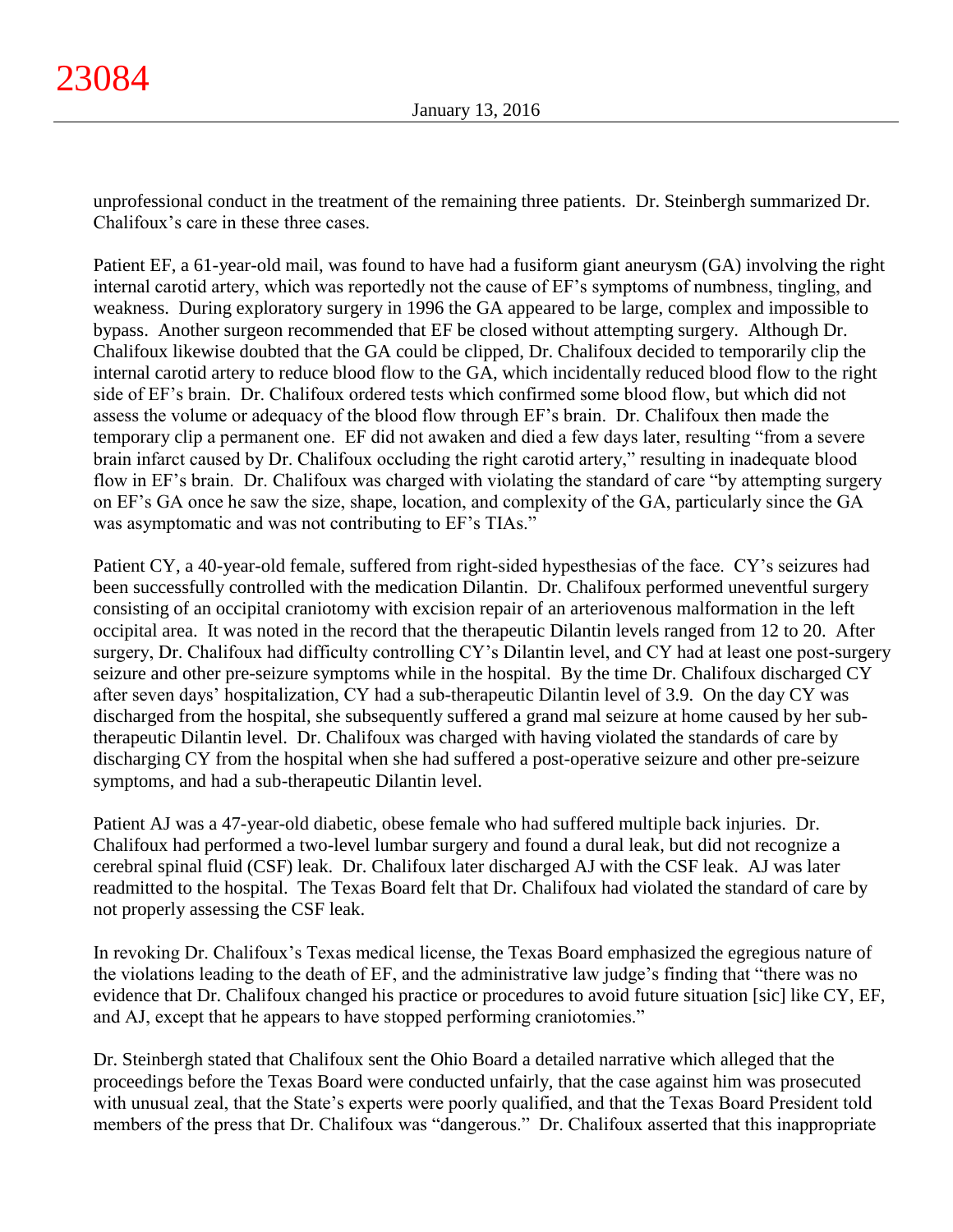behavior was the reason that his Texas medical license was revoked. Dr. Chalifoux also asserted that the states of Michigan and West Virginia granted him medical licenses despite the outcome of the proceedings in Texas, that he now has a growing and successful practice, and that, at least as of April 2014, he had had no disciplinary difficulties except for those arising from the surgeries he had performed in 1996 and 1997.

Dr. Steinbergh stated that the findings of the Texas Board, particularly those regarding Patient EF, are quite serious. Dr. Steinbergh stated that she agrees with the Proposed Order to deny Dr. Chalifoux's application. Dr. Steinbergh opined that it would be inappropriate to permanently deny Dr. Chalifoux's application without a full hearing in which potential mitigating or aggravating evidence may be introduced.

A vote was taken on Dr. Steinbergh's motion to approve:

| <b>ROLL CALL:</b> | Dr. Rothermel     | - abstain |
|-------------------|-------------------|-----------|
|                   | Dr. Saferin       | - abstain |
|                   | Mr. Giacalone     | - aye     |
|                   | Dr. Steinbergh    | - aye     |
|                   | Dr. Soin          | - aye     |
|                   | Mr. Gonidakis     | - aye     |
|                   | Dr. Sethi         | - aye     |
|                   | Mr. Kenney        | - aye     |
|                   | Dr. Schottenstein | - aye     |
|                   | Dr. Edgin         | - aye     |
|                   |                   |           |

The motion to approve carried.

# ADAM MICHAEL HOLMAN

**Dr. Steinbergh moved to find that the allegations as set forth in the January 14, 2015 Notice of Opportunity for Hearing in the matter of Mr. Holman have been proven to be true by a preponderance of the evidence and to adopt Mr. Decker's Proposed Findings and Proposed Order. Dr. Sethi seconded the motion.**

Mr. Gonidakis stated that he will now entertain discussion in the matter of Dr. Chalifoux.

Dr. Soin stated that the Board has alleged, among other things, that Mr. Holman had been indicted in the Wood County Court of Common Pleas on two felony counts of trafficking in marijuana and one count of possession of controlled substances, both of which are fifth-degree felonies. According to Mr. Holman's narrative, he had sold marijuana to two police informants. Mr. Holman indicated that the Trafficking charges were dismissed and he pleaded guilty to the charge of drug possession.

Dr. Soin stated that the evidence in the Hearing Examiner's Proposed Finding and Proposed Order establishes that Mr. Holman is impaired as a matter of law. Dr. Soin stated that Mr. Holman has evidently abandoned his effort to receive licensure as a massage therapist. Dr. Soin observed that the record is devoid of evidence of aggravating circumstances or an impairment of a permanent nature, and therefore a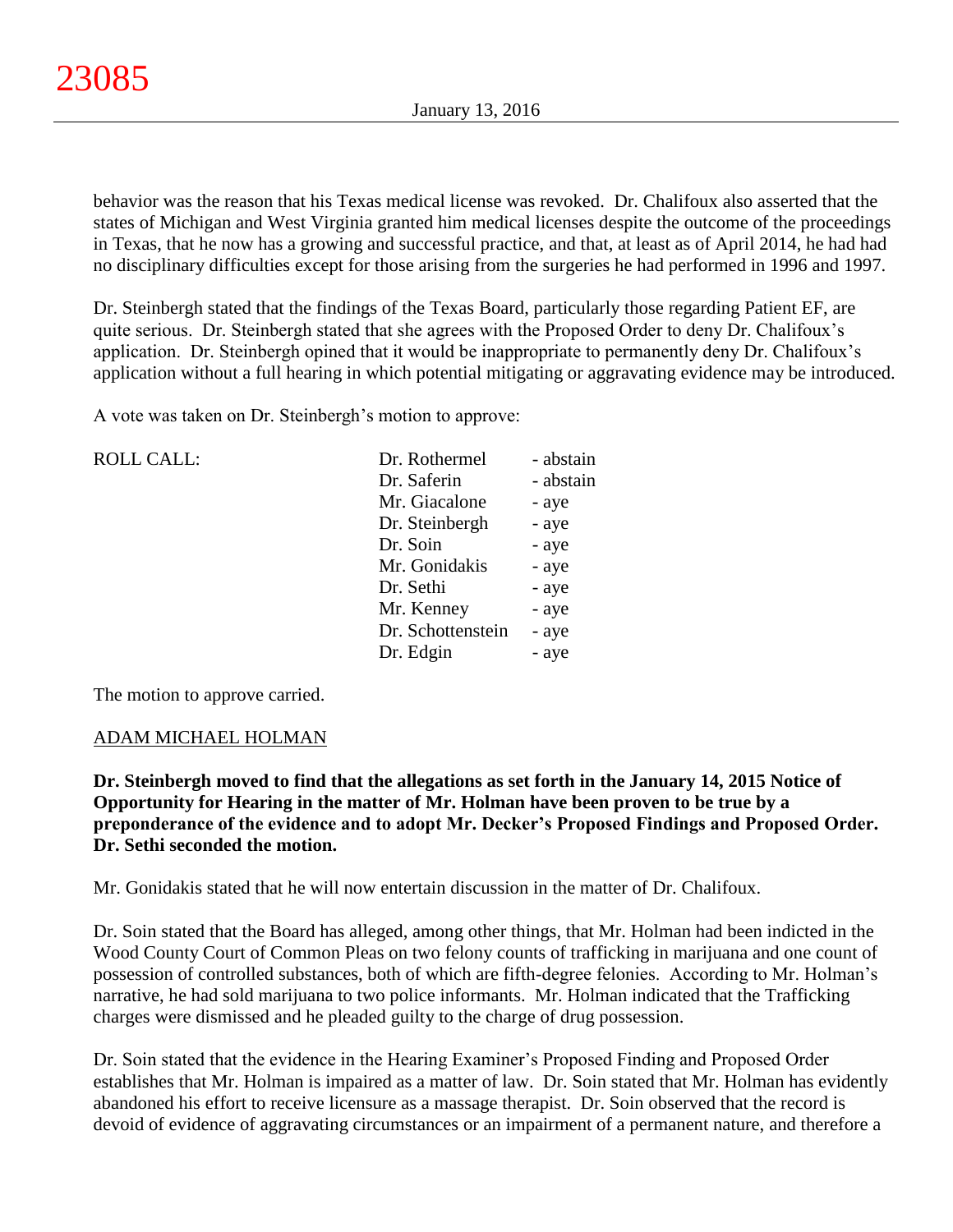permanent denial of Mr. Holman's application would not be justified. Dr. Soin agreed with the Proposed Order of denial of Mr. Holman's application for a massage therapy license.

A vote was taken on Dr. Steinbergh's motion to approve:

| <b>ROLL CALL:</b> | Dr. Rothermel     | - abstain |
|-------------------|-------------------|-----------|
|                   | Dr. Saferin       | - abstain |
|                   | Mr. Giacalone     | - aye     |
|                   | Dr. Steinbergh    | - aye     |
|                   | Dr. Soin          | - aye     |
|                   | Mr. Gonidakis     | - aye     |
|                   | Dr. Sethi         | - aye     |
|                   | Mr. Kenney        | - aye     |
|                   | Dr. Schottenstein | - aye     |
|                   | Dr. Edgin         | - aye     |

The motion to approve carried.

# REPORTS AND RECOMMENDATIONS

# GREGORY STUART GRANT, D.O.

# **Dr. Soin moved to remove the matter of Gregory Stuart Grant, D.O., from the table. Dr. Schottenstein seconded the motion.** All members vote aye. The motion carried.

Mr. Gonidakis stated that the Board's legal staff has developed a written proposed amendment at the request of Mr. Giacalone. After discussion, Mr. Giacalone and Ms. Anderson determined that the written proposed amendment should be refined further to more closely reflect Mr. Giacalone's intentions.

**Dr. Steinbergh moved to table this topic. Dr. Soin seconded the motion.** All members voted aye. The motion to table carried.

The Board recessed at 12:15 p.m. and resumed the meeting at 1:18 p.m.

# REPORTS AND RECOMMENDATIONS

# GREGORY STUART GRANT, D.O.

**Dr. Steinbergh moved to remove the matter of Gregory Stuart Grant, D.O., from the table. Dr. Soin seconded the motion.** All members vote aye. The motion carried.

Mr. Giacalone stated that a proposed amendment has been drafted reflecting his earlier comments and suggestions. Dr. Schottenstein opined that Mr. Giacalone's drafted amendment is a very reasonable compromise between differing views.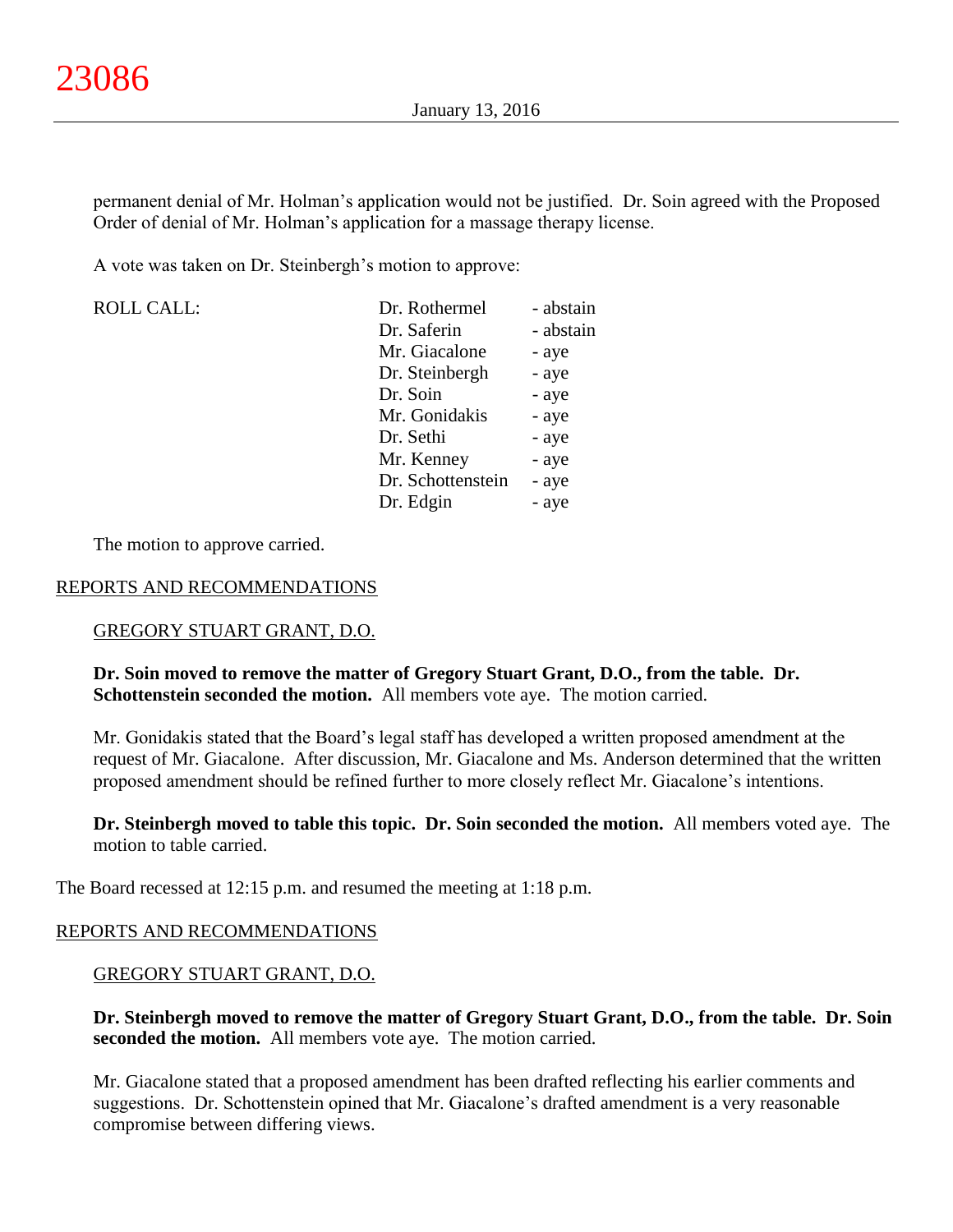# **Mr. Giacalone moved to amend the Proposed Order to read as follows:**

It is hereby ORDERED that:

- A. **SUSPENSION OF CERTIFICATE, STAYED; PROBATION**: The certificate of Gregory Stuart Grant, D.O., to practice osteopathic medicine and surgery in the State of Ohio shall be SUSPENDED for a period of 30 days. Such suspension is STAYED, subject to the following PROBATIONARY terms, conditions, and limitations for a period of at least two years.
- B. **PROBATION**: The certificate of Dr. Grant to practice osteopathic medicine and surgery in the State of Ohio shall be subject to the following PROBATIONARY terms, conditions, and limitations for a period of at least two years:
	- 1. **Obey the Law**: Dr. Grant shall obey all federal, state, and local laws, and all rules governing the practice of osteopathic medicine and surgery in Ohio.
	- 2. **Declarations of Compliance**: Dr. Grant shall submit quarterly declarations under penalty of Board disciplinary action and/or criminal prosecution, stating whether there has been compliance with all the conditions of this Order. The first quarterly declaration must be received in the Board's offices on or before the first day of the third month following the month in which this Order becomes effective. Subsequent quarterly declarations must be received in the Board's offices on or before the first day of every third month.
	- 3. **Personal Appearances**: Dr. Grant shall appear in person for an interview before the full Board or its designated representative during the third month following the month in which this Order becomes effective, or as otherwise directed by the Board. Subsequent personal appearances shall occur every six months thereafter, and/or as otherwise directed by the Board. If an appearance is missed or is rescheduled for any reason, ensuing appearances shall be scheduled based on the appearance date as originally scheduled.
	- 4. **Controlled Substances Prescribing Course(s)**: Before the end of the first year of probation, or as otherwise approved by the Board, Dr. Grant shall submit acceptable documentation of successful completion of a course or courses dealing with the prescribing of controlled substances. The exact number of hours and the specific content of the course or courses shall be subject to the prior approval of the Board or its designee. Any course(s) taken in compliance with this provision shall be in addition to the Continuing Medical Education requirements for relicensure for the Continuing Medical Education period(s) in which they are completed. The Board may consider the Intensive Course in Controlled Substance Prescribing offered by the Case Western Reserve University School of Medicine as full or partial fulfillment of this requirement.

In addition, at the time Dr. Grant submits the documentation of successful completion of the course(s) dealing with the prescribing of controlled substances, he shall also submit to the Board a written report describing the course(s), setting forth what he learned from the course(s), and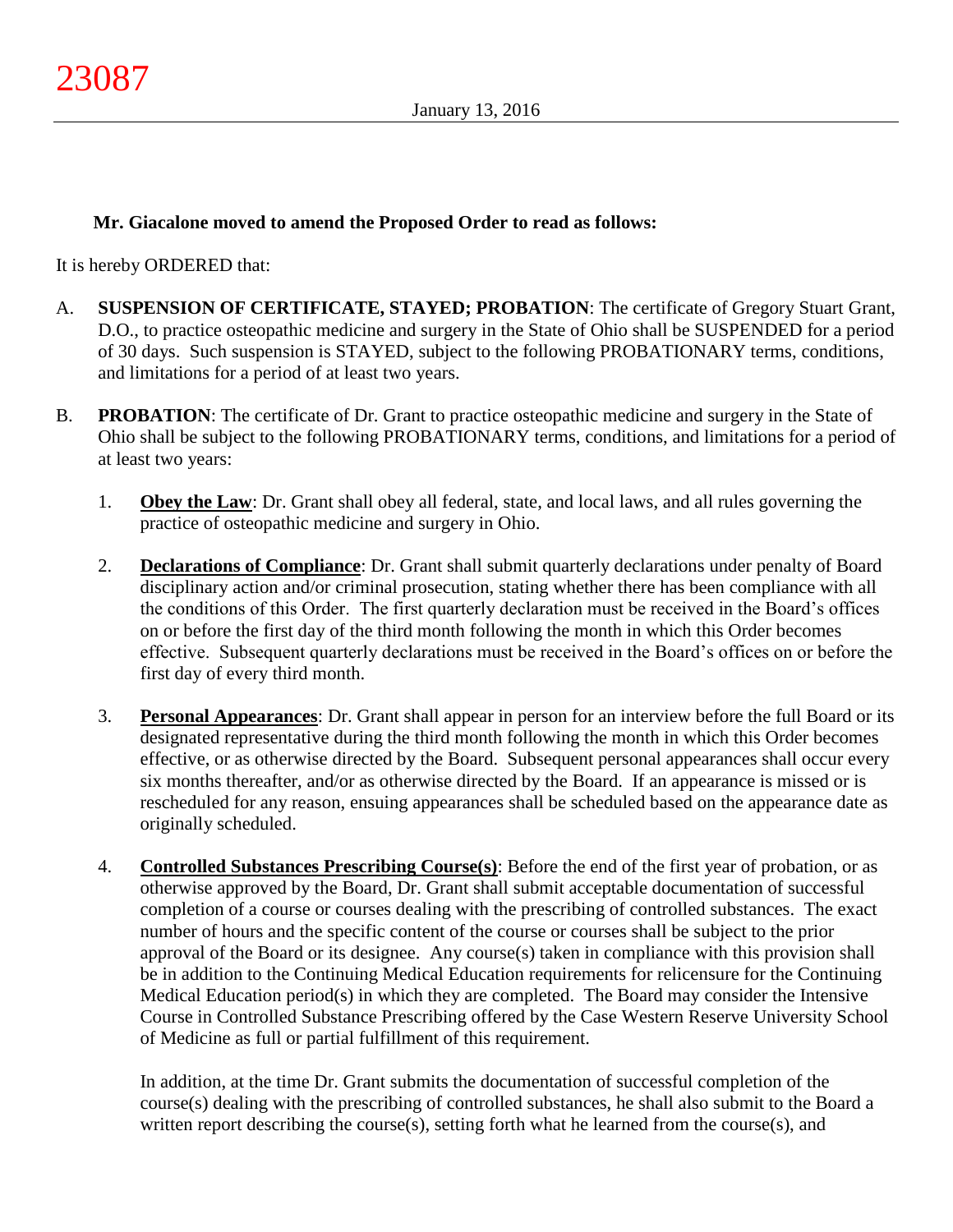identifying with specificity how he will apply what he has learned to his practice of medicine in the future.

5. **Course(s) Concerning Physician/Patient Boundaries**: Before the end of the first year of probation, or as otherwise approved by the Board, Dr. Grant shall provide acceptable documentation of successful completion of a course or courses on maintaining physician/patient boundaries. The exact number of hours and the specific content of the course or courses shall be subject to the prior approval of the Board or its designee. Any course(s) taken in compliance with this provision shall be in addition to the Continuing Medical Education requirements for relicensure for the Continuing Medical Education period(s) in which they are completed.

In addition, at the time Dr. Grant submits the documentation of successful completion of the course(s) on maintaining physician/patient boundaries, he shall also submit to the Board a written report describing the course(s), setting forth what he learned from the course(s), and identifying with specificity how he will apply what he has learned to his practice of medicine in the future.

- 6. **Examination on Law Relating to Practice of Medicine and Surgery**: Prior to his release from probation, or as otherwise approved by the Board, Dr. Grant shall take and pass an examination to be administered by the Board or its designee related to the content of the Revised Code and Administrative Code relating to the practice of medicine and surgery in Ohio, along with federal and state laws and regulations pertaining to the provision of controlled substances. In the event Dr. Grant fails this examination, he must wait at least three months between re-examinations.
- 7. **Use Best Efforts to Obtain Speaking Engagements at Ohio Medical Schools**: Before the end of the first year of probation, or as otherwise approved by the Board, Dr. Grant shall use his best efforts to obtain a speaking engagement at each accredited medical school in the State of Ohio. He shall offer to speak to each school's students concerning the underlying issues that gave rise to this matter, including the pitfalls of inappropriate prescribing of methadone for the treatment of addiction. Dr. Grant may contact Board staff for assistance identifying the appropriate individual or entity to contact at each institution, and shall send a letter to each such individual or entity formally extending his offer. Subject to each school's acceptance of his offer, Dr. Grant shall provide that service to each medical school that accepts his offer at a time mutually agreeable to Dr. Grant and the accepting medical school(s), and prior to his release from probation. Dr. Grant shall be solely responsible for the content of his materials.

As verification of his best efforts to obtain these speaking engagements, prior to his release from probation, Dr. Grant shall provide to the Board copies of: (a) each of the letters he sends to the schools, (b) any written communication he receives from each of the medical schools, or his own written statement that a school or schools did not respond, and (c) verification that he has completed the services offered and accepted. The Board in its sole discretion shall determine whether Dr. Grant has fulfilled the requirement that he apply his best efforts to fulfill this requirement.

8. **Tolling of Probationary Period While Out of Compliance**: In the event Dr. Grant is found by the Secretary of the Board to have failed to comply with any provision of this Order, and is so notified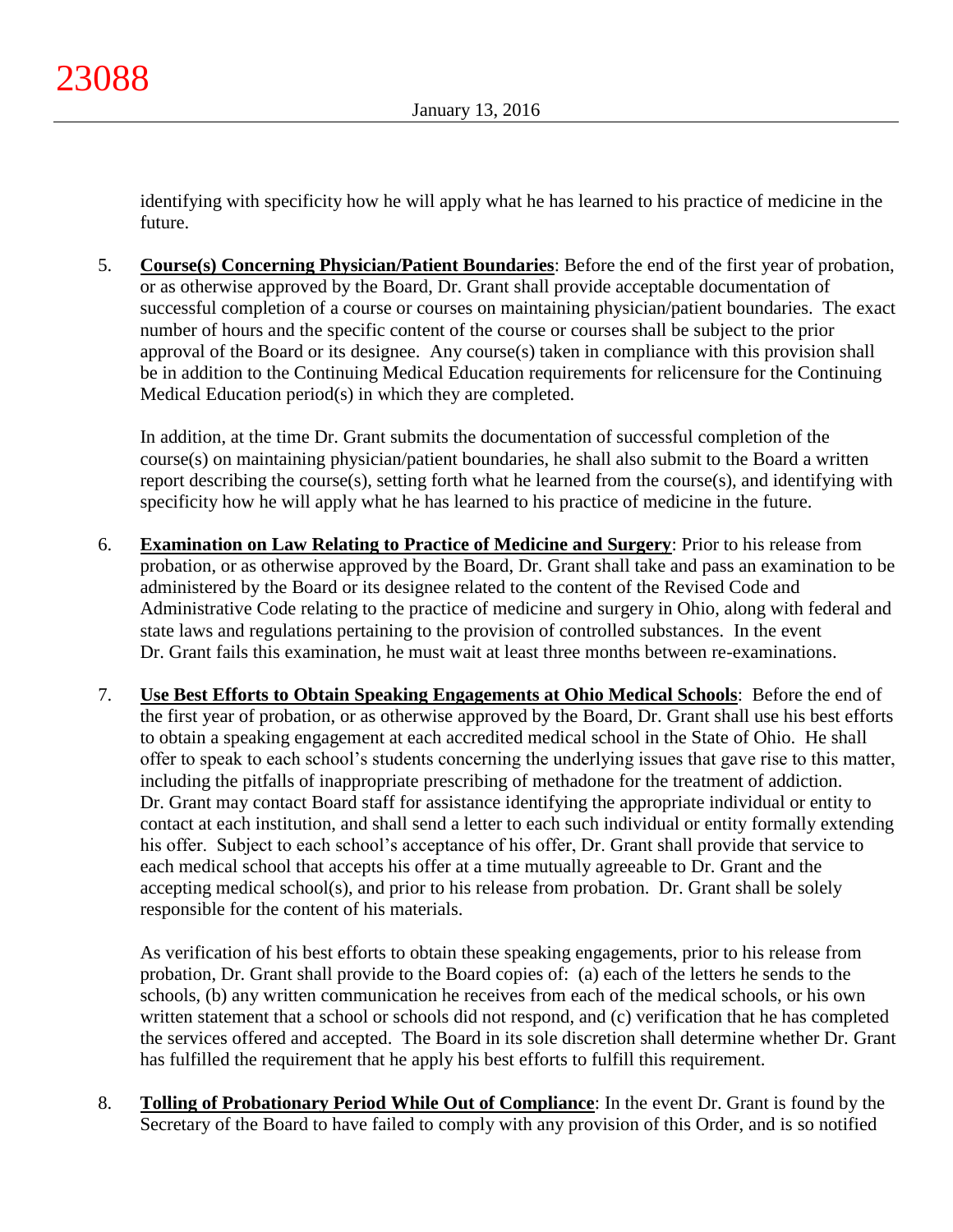of that deficiency in writing, such period(s) of noncompliance will not apply to the reduction of the probationary period under this Order.

- 9. **Required Reporting of Change of Address**: Dr. Grant shall notify the Board in writing of any change of residence address and/or principal practice address within 30 days of the change.
- C. **TERMINATION OF PROBATION**: Upon successful completion of probation, as evidenced by a written release from the Board, Dr. Grant's certificate will be fully restored.

# D. **REQUIRED REPORTING WITHIN 30 DAYS OF THE EFFECTIVE DATE OF THIS ORDER**:

1. **Required Reporting to Employers and Others**: Within 30 days of the effective date of this Order, Dr. Grant shall provide a copy of this Order to all employers or entities with which he is under contract to provide healthcare services (including but not limited to third-party payors), or is receiving training, and the Chief of Staff at each hospital or healthcare center where he has privileges or appointments. Further, Dr. Grant shall promptly provide a copy of this Order to all employers or entities with which he contracts in the future to provide healthcare services (including but not limited to third-party payors), or applies for or receives training, and the Chief of Staff at each hospital or healthcare center where he applies for or obtains privileges or appointments.

In the event that Dr. Grant provides any healthcare services or healthcare direction or medical oversight to any emergency medical services organization or emergency medical services provider in Ohio, within 30 days of the effective date of this Order, he shall provide a copy of this Order to the Ohio Department of Public Safety, Division of Emergency Medical Services.

These requirements shall continue until Dr. Grant receives from the Board written notification of the successful completion of his probation.

- 2. **Required Reporting to Other Licensing Authorities**: Within 30 days of the effective date of this Order, Dr. Grant shall provide a copy of this Order to the proper licensing authority of any state or jurisdiction in which he currently holds any professional license, as well as any federal agency or entity, including but not limited to the Drug Enforcement Administration, through which he currently holds any professional license or certificate. Also, Dr. Grant shall provide a copy of this Order at the time of application to the proper licensing authority of any state or jurisdiction in which he applies for any professional license or reinstatement/restoration of any professional license. This requirement shall continue until Dr. Grant receives from the Board written notification of the successful completion of his probation.
- 3. **Required Documentation of the Reporting Required by Paragraph D**: Dr. Grant shall provide this Board with **one** of the following documents as proof of each required notification within 30 days of the date of each such notification: (a) the return receipt of certified mail within 30 days of receiving that return receipt, (b) an acknowledgement of delivery bearing the original ink signature of the person to whom a copy of the Order was hand delivered, (c) the original facsimile-generated report confirming successful transmission of a copy of the Order to the person or entity to whom a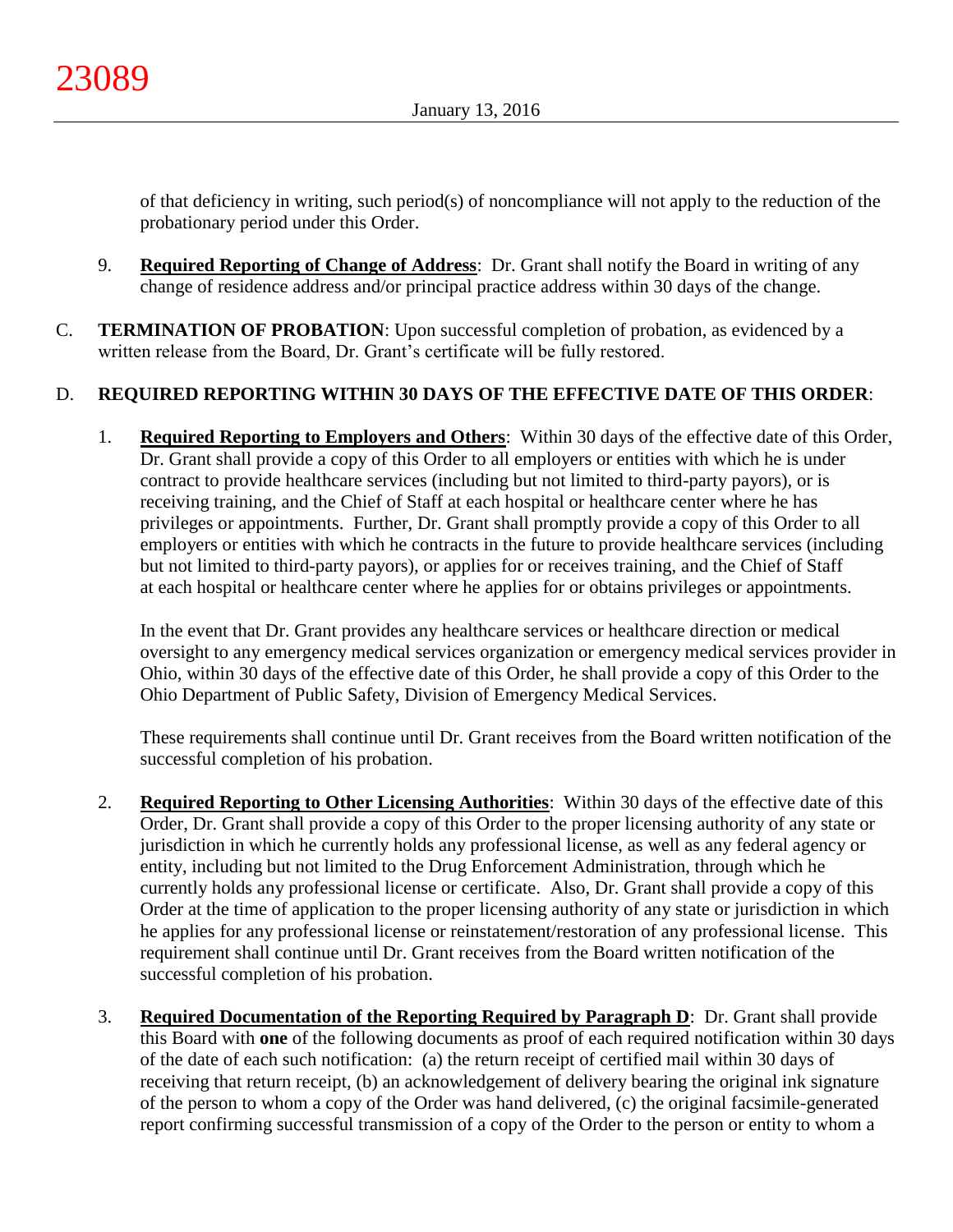copy of the Order was faxed, or (d) an original computer-generated printout of electronic mail communication documenting the e-mail transmission of a copy of the Order to the person or entity to whom a copy of the Order was e-mailed.

E. **VIOLATION OF THE TERMS OF THIS ORDER**: If Dr. Grant violates the terms of this Order in any respect, the Board, after giving him notice and the opportunity to be heard, may institute whatever disciplinary action it deems appropriate, up to and including the permanent revocation of his certificate.

**EFFECTIVE DATE OF ORDER:** This Order shall become effective immediately upon the mailing of the notification of approval by the Board.

**Dr. Steinbergh seconded the motion.** A vote was taken:

| <b>ROLL CALL:</b> | Dr. Rothermel     | - abstain |
|-------------------|-------------------|-----------|
|                   | Dr. Saferin       | - abstain |
|                   | Mr. Giacalone     | - aye     |
|                   | Dr. Steinbergh    | - aye     |
|                   | Dr. Soin          | - aye     |
|                   | Mr. Gonidakis     | - aye     |
|                   | Dr. Sethi         | - aye     |
|                   | Mr. Kenney        | - aye     |
|                   | Dr. Schottenstein | - aye     |
|                   | Dr. Edgin         | - aye     |
|                   |                   |           |

The motion to amend carried.

**Dr. Steinbergh moved to approve and confirm Mr. Porter's Findings of Fact, Conclusions of Law, and Proposed Order, as amended, in the matter of Gregory Stuart Grant. D.O . Dr. Soin seconded the motion.** A vote was taken:

| <b>ROLL CALL:</b> | Dr. Rothermel     | - abstain |
|-------------------|-------------------|-----------|
|                   | Dr. Saferin       | - abstain |
|                   | Mr. Giacalone     | - aye     |
|                   | Dr. Steinbergh    | - aye     |
|                   | Dr. Soin          | - aye     |
|                   | Mr. Gonidakis     | - aye     |
|                   | Dr. Sethi         | - aye     |
|                   | Mr. Kenney        | - aye     |
|                   | Dr. Schottenstein | - aye     |
|                   | Dr. Edgin         | - aye     |
|                   |                   |           |

The motion to approve carried.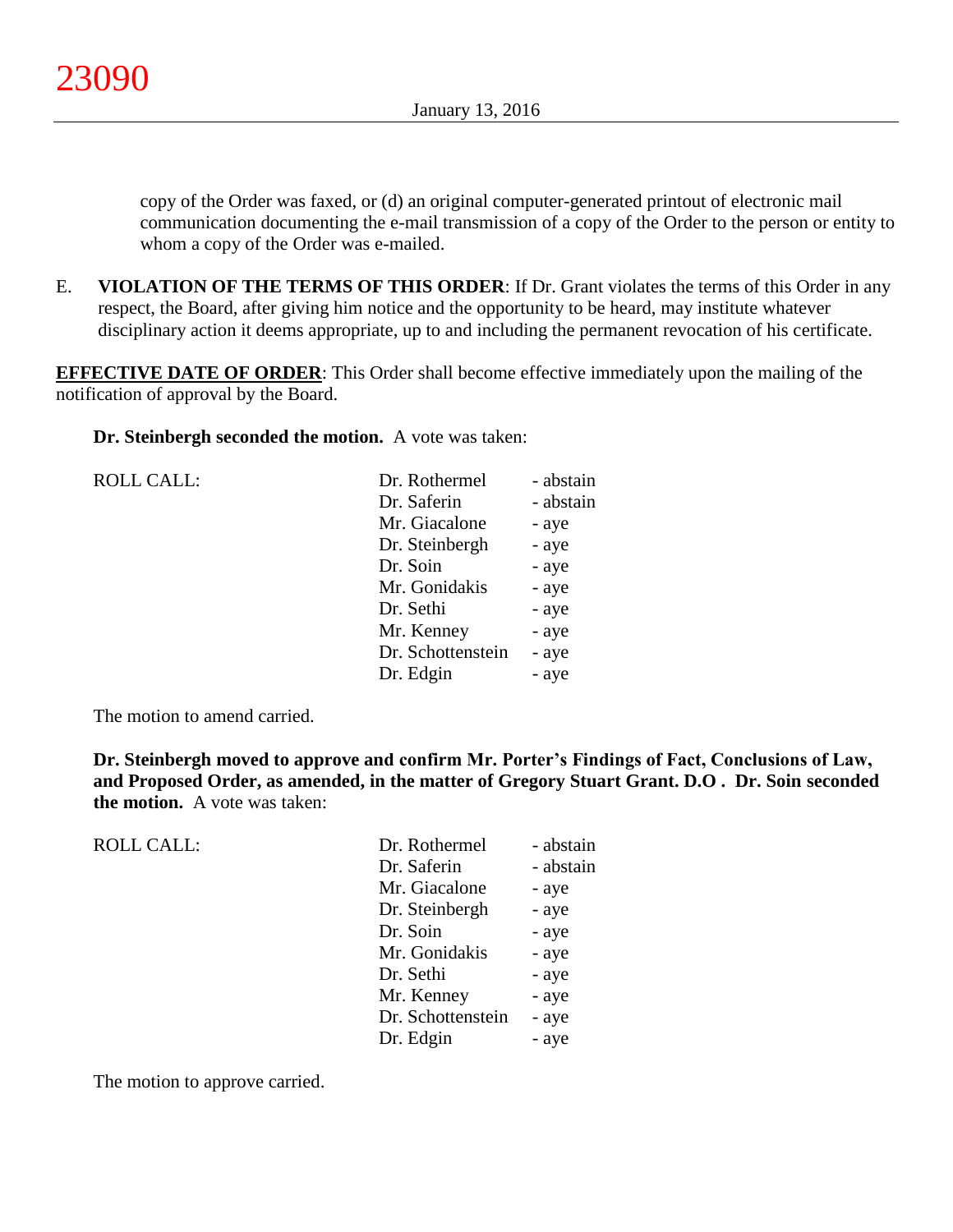#### EXECUTIVE SESSION

**Dr. Steinbergh moved to go into Executive Session to confer with the Medical Board's attorneys on matters of pending or imminent court action, and for the purpose of deliberating on proposed consent agreements in the exercise of the Medical Board's quasi-judicial capacity. Dr. Saferin seconded the motion.** A vote was taken:

| <b>ROLL CALL:</b> | Dr. Rothermel     | - aye |
|-------------------|-------------------|-------|
|                   | Dr. Saferin       | - aye |
|                   | Mr. Giacalone     | - aye |
|                   | Dr. Steinbergh    | - aye |
|                   | Dr. Soin          | - aye |
|                   | Mr. Gonidakis     | - aye |
|                   | Dr. Sethi         | - aye |
|                   | Mr. Kenney        | - aye |
|                   | Dr. Schottenstein | - aye |
|                   | Dr. Edgin         | - aye |

The motion carried.

Pursuant to Section 121.22(G)(3), Ohio Revised Code, the Board went into executive session with Mr. Groeber, Ms. Anderson, Mr. Miller, Ms. Loe, Ms. Debolt, Mr. Katko, Mr. Schmidt, Ms. Marshall, the Enforcement Attorneys, the Assistant Attorneys General, Ms. Schwartz, Ms. Murray, Ms. Moore, and Mr. Taylor in attendance.

The Board returned to public session.

#### RATIFICATION OF SETTLEMENT AGREEMENTS

#### DAVID MARK COLLEY, II, M.T. – SUPERSEDING STEP I CONSENT AGREEMENT

**Dr. Steinbergh moved to ratify the Proposed Superseding Step I Consent Agreement with Dr. Colley. Dr. Soin seconded the motion.** A vote was taken:

ROLL CALL:

| Dr. Rothermel     | - abstain |
|-------------------|-----------|
| Dr. Saferin       | - abstain |
| Mr. Giacalone     | - aye     |
| Dr. Steinbergh    | - aye     |
| Dr. Soin          | - aye     |
| Mr. Gonidakis     | - aye     |
| Dr. Sethi         | - aye     |
| Mr. Kenney        | - aye     |
| Dr. Schottenstein | - aye     |
| Dr. Edgin         | - aye     |
|                   |           |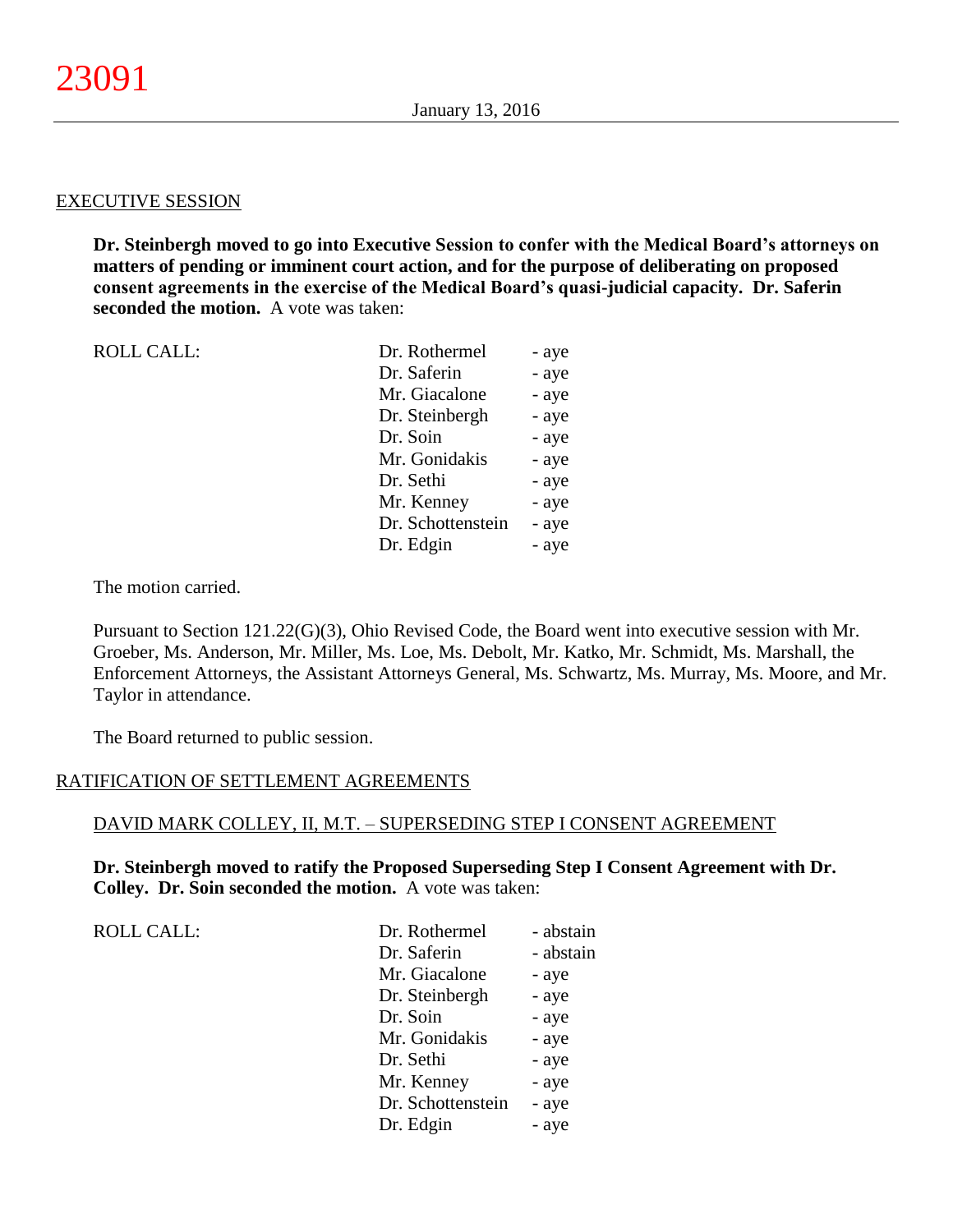The motion to ratify carried.

### MARY JO-ELLEN ERICKSON, M.D. – STEP II CONSENT AGREEMENT

**Dr. Steinbergh moved to ratify the Proposed Step II Consent Agreement with Dr. Erickson. Dr. Soin seconded the motion.** A vote was taken:

| <b>ROLL CALL:</b> | Dr. Rothermel     | - abstain |
|-------------------|-------------------|-----------|
|                   | Dr. Saferin       | - abstain |
|                   | Mr. Giacalone     | - aye     |
|                   | Dr. Steinbergh    | - aye     |
|                   | Dr. Soin          | - aye     |
|                   | Mr. Gonidakis     | - aye     |
|                   | Dr. Sethi         | - aye     |
|                   | Mr. Kenney        | - aye     |
|                   | Dr. Schottenstein | - aye     |
|                   | Dr. Edgin         | - aye     |
|                   |                   |           |

The motion to ratify carried.

# ANA CARMELA FUDGE, L.M.T. – PERMANENT SURRENDER OF CERTIFICATE TO PRACTICE MASSAGE THERAPY

**Dr. Steinbergh moved to ratify the Proposed Permanent Surrender with Ms. Fudge. Dr. Soin seconded the motion.** A vote was taken:

| <b>ROLL CALL:</b> | Dr. Rothermel     | - abstain |
|-------------------|-------------------|-----------|
|                   | Dr. Saferin       | - abstain |
|                   | Mr. Giacalone     | - aye     |
|                   | Dr. Steinbergh    | - aye     |
|                   | Dr. Soin          | - aye     |
|                   | Mr. Gonidakis     | - aye     |
|                   | Dr. Sethi         | - aye     |
|                   | Mr. Kenney        | - aye     |
|                   | Dr. Schottenstein | - aye     |
|                   | Dr. Edgin         | - aye     |
|                   |                   |           |

The motion to ratify carried.

# ELIZABETH J. GROSS, P.A. – STEP I CONSENT AGREEMENT

**Dr. Steinbergh moved to ratify the Proposed Step I Consent Agreement with Ms. Gross. Dr. Soin seconded the motion.** A vote was taken: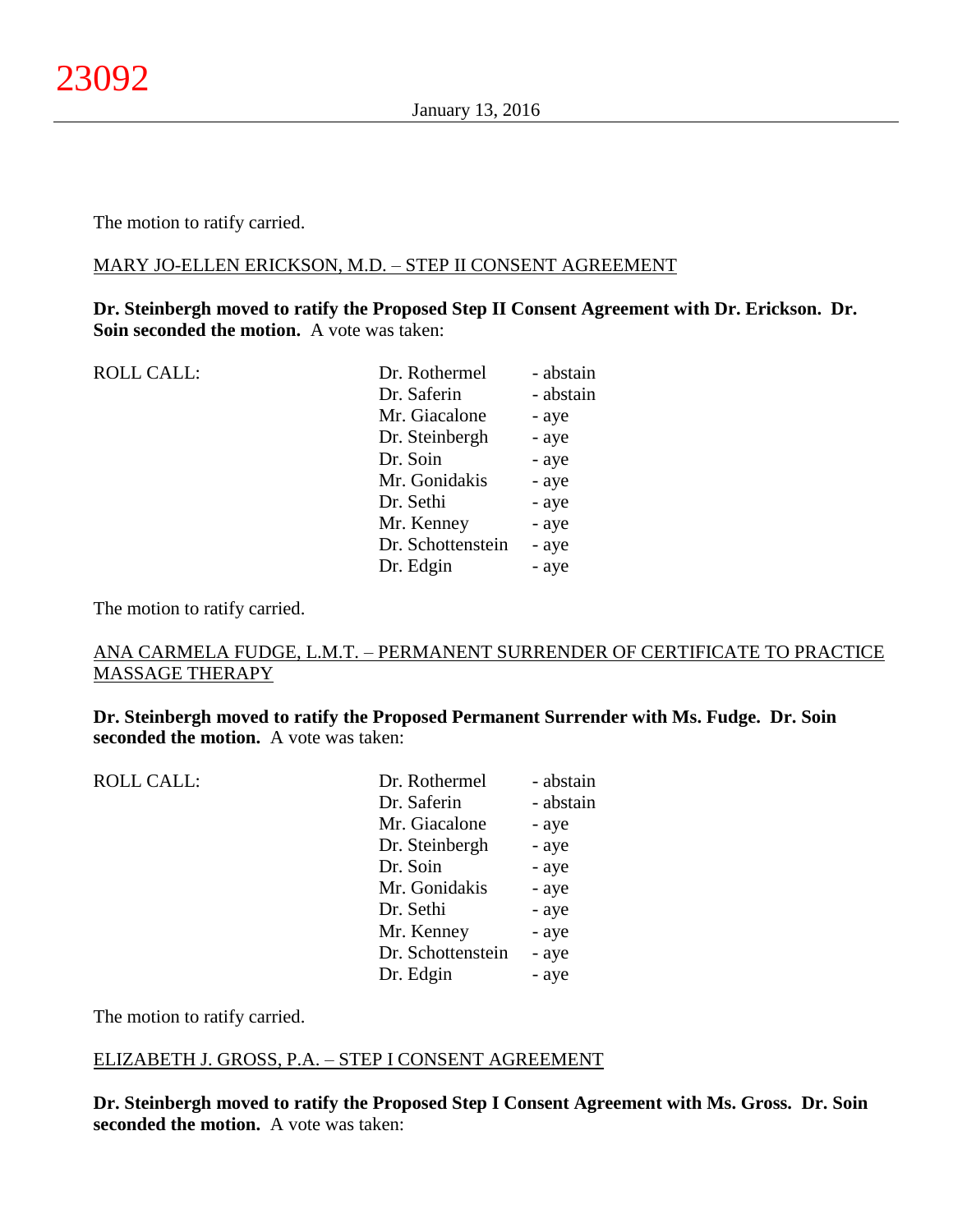ROLL CALL:

| <b>ROLL CALL:</b> | Dr. Rothermel     | - abstain |
|-------------------|-------------------|-----------|
|                   | Dr. Saferin       | - abstain |
|                   | Mr. Giacalone     | - aye     |
|                   | Dr. Steinbergh    | - aye     |
|                   | Dr. Soin          | - aye     |
|                   | Mr. Gonidakis     | - aye     |
|                   | Dr. Sethi         | - aye     |
|                   | Mr. Kenney        | - aye     |
|                   | Dr. Schottenstein | - aye     |
|                   | Dr. Edgin         | - aye     |
|                   |                   |           |

The motion to ratify carried.

#### TFM, D.O. – CONSENT AGREEMENT

# **Dr. Steinbergh moved to ratify the Proposed Consent Agreement with TFM, D.O. Dr. Soin seconded the motion.**

Mr. Giacalone stated that he is reluctant to accept this proposed Consent Agreement, especially given the facts set forth in the Kentucky Board of Medical Licensure's Agreed Order. For example, the Kentucky Board found that TFM, D.O., wrote 290 prescriptions for 290 patients in just four working days. Mr. Giacalone stated that all the prescriptions were for phentermine at a dose of 37.5 mg and were prescribed without an examination. Mr. Giacalone also observed that the distances that TFM, D.O.'s patients traveled to see him were considerable. Mr. Giacalone stated that, according to the Kentucky Order, "The licensee stated that while he does not agree with the Board consultant's opinion in whole, he is certainly agreeable to and has already addressed many of the concerns/issues during this inquiry." Mr. Giacalone stated that it appears that TFM, D.O., is not taking responsibility for what happened.

Mr. Giacalone noted that had TFM, D.O., initially appeared before the Ohio Board instead of the Kentucky Board, the Ohio Board's disciplinary guidelines would have resulted in a stiffer sanction than what is provided in this proposed Consent Agreement. Mr. Giacalone stated that he intends to vote against ratification of the Consent Agreement. Dr. Schottenstein and Dr. Steinbergh agreed with Mr. Giacalone's comments.

A vote was taken on Dr. Steinbergh's motion to ratify:

| Dr. Rothermel  | - abstain |
|----------------|-----------|
| Dr. Saferin    | - abstain |
| Mr. Giacalone  | - nay     |
| Dr. Steinbergh | - nay     |
| Dr. Soin       | - nay     |
| Mr. Gonidakis  | - nay     |
| Dr. Sethi      | - aye     |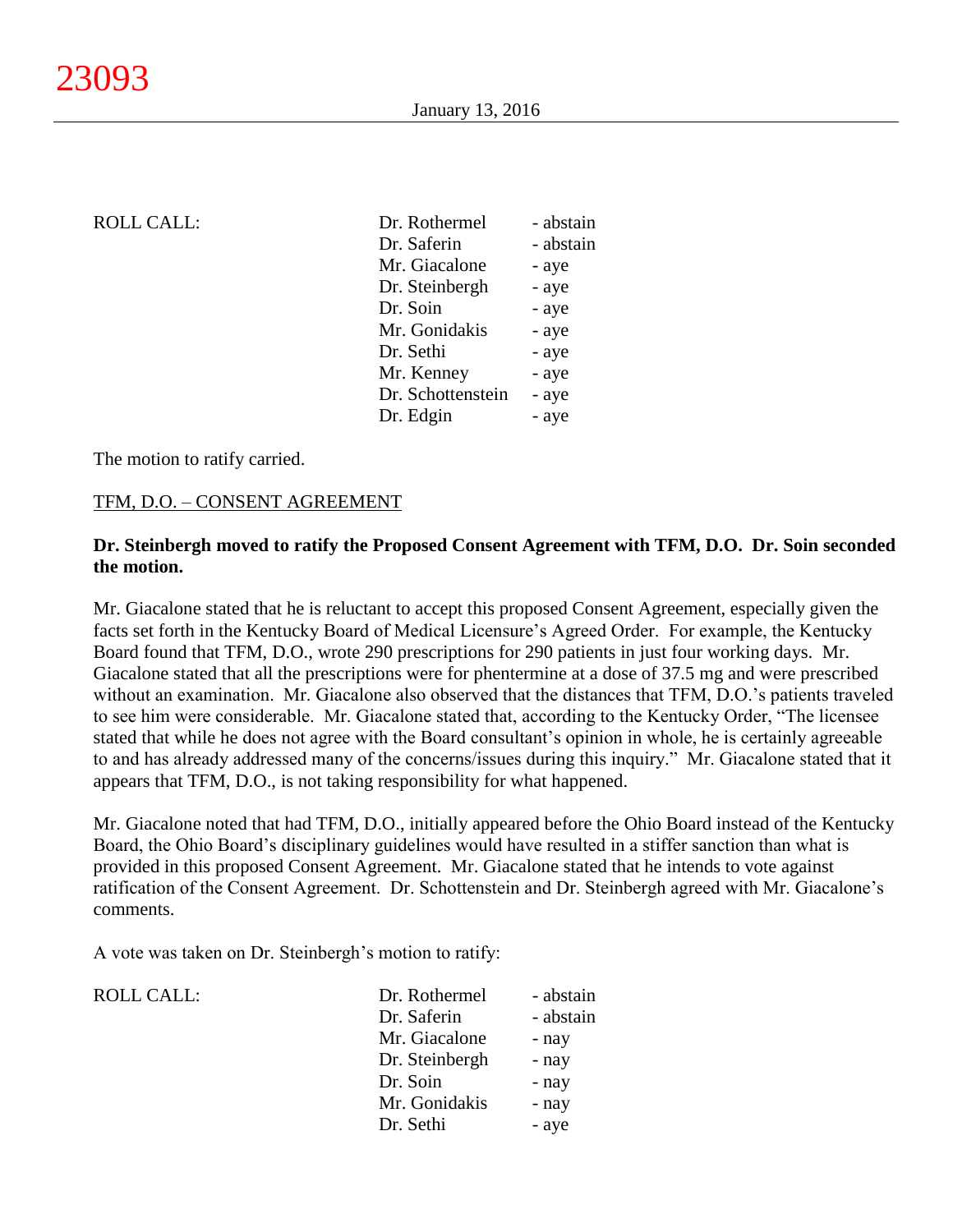| Mr. Kenney        | - nay |
|-------------------|-------|
| Dr. Schottenstein | - nay |
| Dr. Edgin         | - nay |

The motion to ratify did not carry.

#### JAMES PATRICK MIMA, P.A.-C. – STEP I CONSENT AGREEMENT

**Dr. Steinbergh moved to ratify the Proposed Step I Consent Agreement with Mr. Mima. Dr. Soin seconded the motion.** A vote was taken:

| <b>ROLL CALL:</b> | Dr. Rothermel     | - abstain |
|-------------------|-------------------|-----------|
|                   | Dr. Saferin       | - abstain |
|                   | Mr. Giacalone     | - aye     |
|                   | Dr. Steinbergh    | - aye     |
|                   | Dr. Soin          | - aye     |
|                   | Mr. Gonidakis     | - aye     |
|                   | Dr. Sethi         | - aye     |
|                   | Mr. Kenney        | - aye     |
|                   | Dr. Schottenstein | - aye     |
|                   | Dr. Edgin         | - aye     |
|                   |                   |           |

The motion to ratify carried.

#### ROBERT HAMILTON, III, M.D. – VOLUNTARY PERMANENT RETIREMENT

**Dr. Steinbergh moved to ratify the Proposed Voluntary Permanent Retirement with Dr. Hamilton. Dr. Soin seconded the motion.** A vote was taken:

| <b>ROLL CALL:</b> | Dr. Rothermel     | - abstain |
|-------------------|-------------------|-----------|
|                   | Dr. Saferin       | - abstain |
|                   | Mr. Giacalone     | - aye     |
|                   | Dr. Steinbergh    | - aye     |
|                   | Dr. Soin          | - aye     |
|                   | Mr. Gonidakis     | - aye     |
|                   | Dr. Sethi         | - aye     |
|                   | Mr. Kenney        | - aye     |
|                   | Dr. Schottenstein | - aye     |
|                   | Dr. Edgin         | - aye     |
|                   |                   |           |

The motion to ratify carried.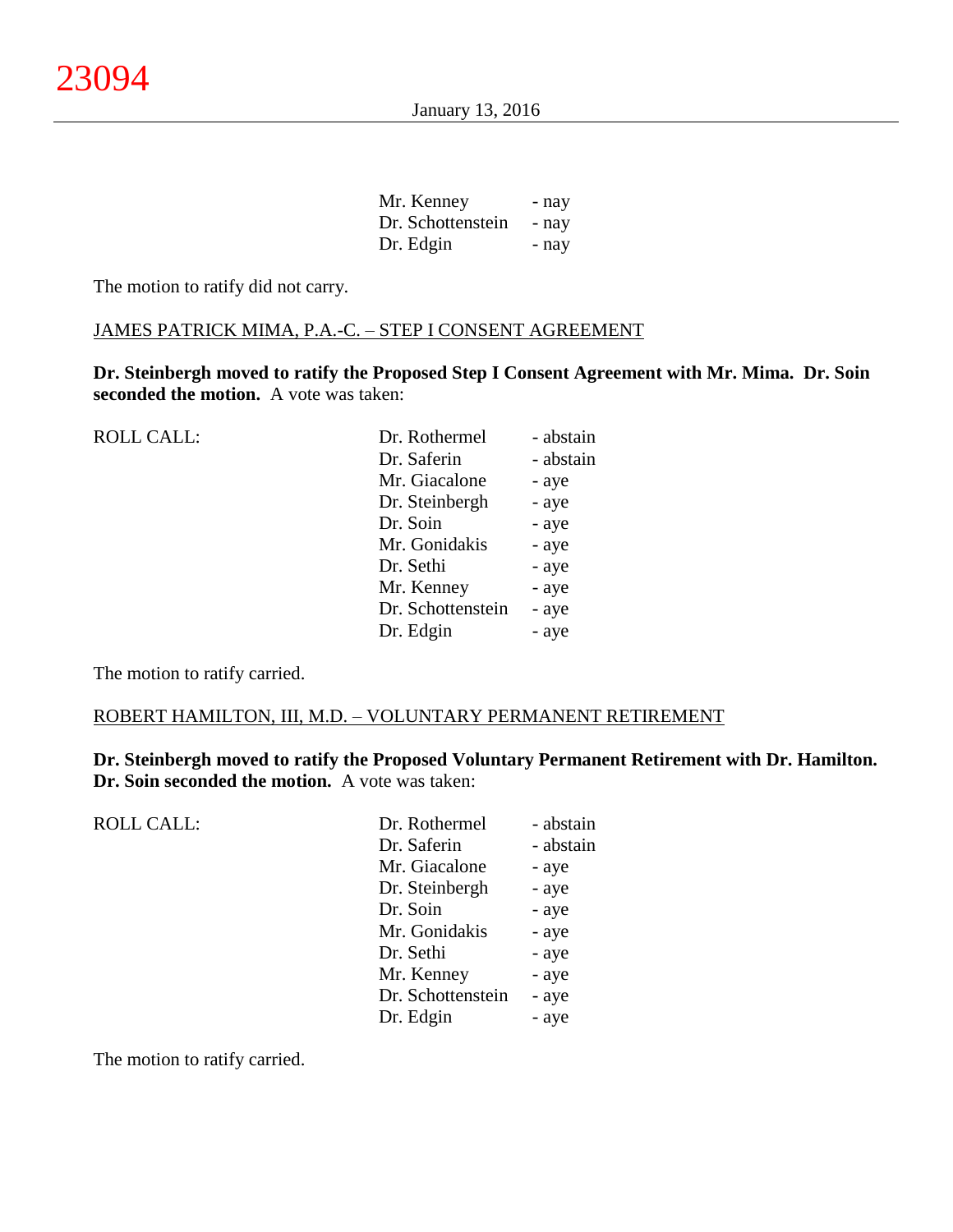#### CITATIONS AND ORDERS OF SUMMARY SUSPENSION, IMMEDIATE SUSPENSION, AND AUTOMATIC SUSPENSION

**Dr. Steinbergh moved to send the Notices of Opportunity for Hearing to the following: Alex Abbassi, M.D.; Stephanie Nicole Adams; Emily Koch Hellesen, M.T.; Gregory Allen Ingram, M.D.; Michael Todd Tatro, M.D.; and Michelle K. Ulee, M.T. Dr. Soin seconded the motion.** A vote was taken:

| <b>ROLL CALL:</b> | Dr. Rothermel     | - abstain |
|-------------------|-------------------|-----------|
|                   | Dr. Saferin       | - abstain |
|                   | Mr. Giacalone     | - aye     |
|                   | Dr. Steinbergh    | - aye     |
|                   | Dr. Soin          | - aye     |
|                   | Mr. Gonidakis     | - aye     |
|                   | Dr. Sethi         | - aye     |
|                   | Mr. Kenney        | - aye     |
|                   | Dr. Schottenstein | - aye     |
|                   | Dr. Edgin         | - aye     |
|                   |                   |           |

The motion to send carried.

**Dr. Steinbergh moved to send the Notice of Summary Suspension and Opportunity for Hearing to Daniel Thomas Haley, D.P.M. Dr. Soin seconded the motion.** A vote was taken:

| <b>ROLL CALL:</b> | Dr. Rothermel     | - abstain |
|-------------------|-------------------|-----------|
|                   | Dr. Saferin       | - abstain |
|                   | Mr. Giacalone     | - aye     |
|                   | Dr. Steinbergh    | - aye     |
|                   | Dr. Soin          | - aye     |
|                   | Mr. Gonidakis     | - aye     |
|                   | Dr. Sethi         | - aye     |
|                   | Mr. Kenney        | - aye     |
|                   | Dr. Schottenstein | - aye     |
|                   | Dr. Edgin         | - aye     |

The motion to send carried.

**Dr. Steinbergh moved to send the Notice of Summary Suspension and Opportunity for Hearing to Michael Todd Tatro, M.D. Dr. Soin seconded the motion.** A vote was taken:

| ROLL CALL: | Dr. Rothermel  | - abstain |
|------------|----------------|-----------|
|            | Dr. Saferin    | - abstain |
|            | Mr. Giacalone  | - ave     |
|            | Dr. Steinbergh | - ave     |
|            |                |           |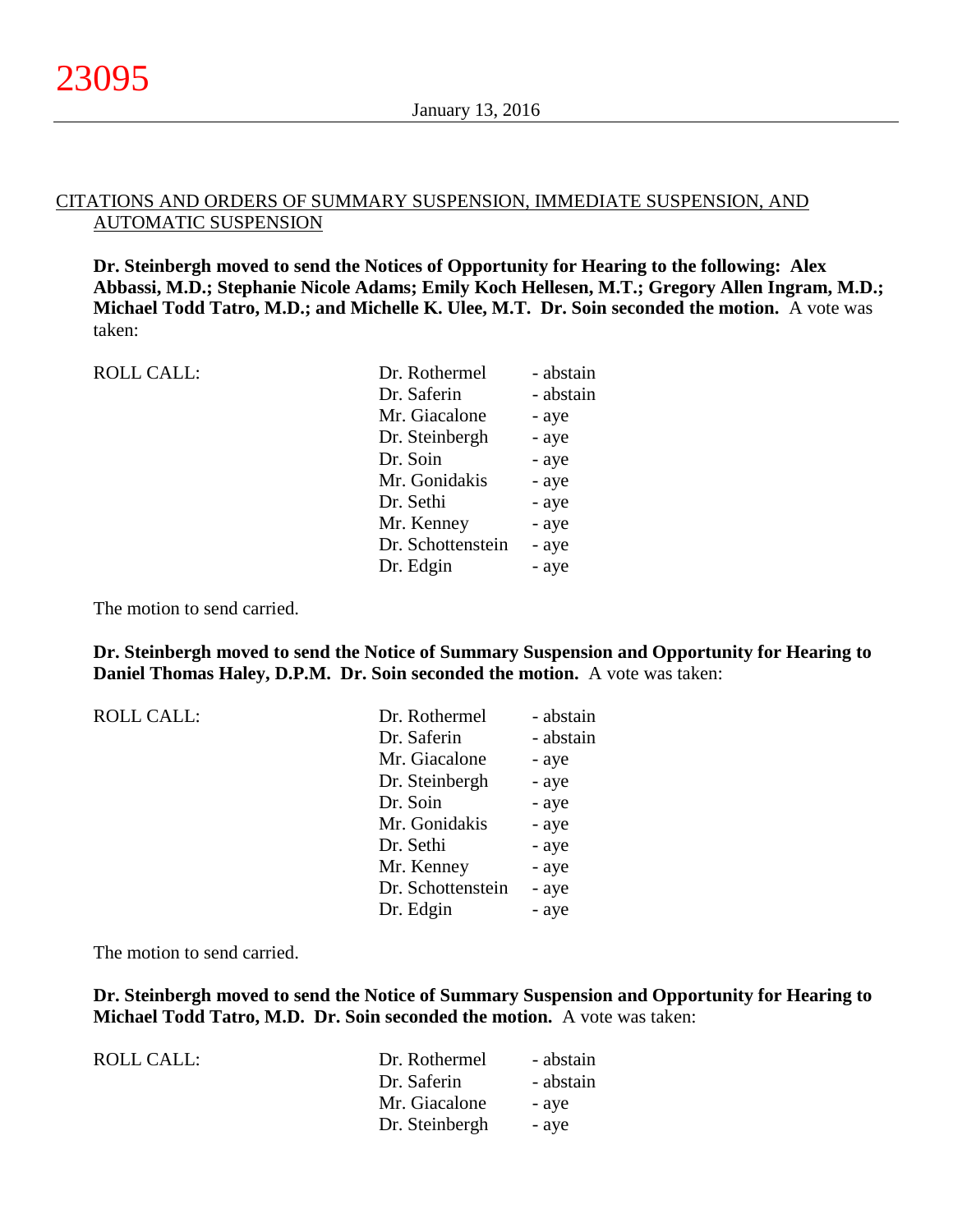| - aye |
|-------|
| - aye |
| - aye |
| - aye |
| - aye |
| - aye |
|       |

The motion to send carried.

#### RULES & POLICIES

**Dr. Steinbergh moved to approve the proposed language for the rules in Chapters 4731-13 and 4731- 26, Ohio Administrative Code, for submission to the Common Sense Initiative Office. Dr. Steinbergh further moved to approve the proposal to rescind current Rule 4731-14-01 and adopt new rule 4731-14-01, and to file the proposed rescinded and new rules for review by the Common Sense Initiative Office. Dr. Saferin seconded the motion.** A vote was taken:

| <b>ROLL CALL:</b> | Dr. Rothermel     | - aye     |
|-------------------|-------------------|-----------|
|                   | Dr. Saferin       | - aye     |
|                   | Mr. Giacalone     | - aye     |
|                   | Dr. Steinbergh    | - aye     |
|                   | Dr. Soin          | - aye     |
|                   | Mr. Gonidakis     | - abstain |
|                   | Dr. Sethi         | - aye     |
|                   | Mr. Kenney        | - aye     |
|                   | Dr. Schottenstein | - aye     |
|                   | Dr. Edgin         | - aye     |
|                   |                   |           |

The motion carried.

#### OPERATIONS REPORT

**Human Resources:** Mr. Groeber announced that Danielle Bickers has accepted the position of Central Region Investigator. Alexandra Murray will fulfill Ms. Bickers' prior duties in the Compliance Section on an interim basis. Mr. Groeber stated that offers have been extended for two investigator positions in the North Region.

Mr. Groeber stated that positions for full-time nurses have been posted.

Mr. Groeber stated that Michael Miller has taken on the role of Deputy Director of Strategic Services, which will include legislative functions, information technology, and communications.

**Budget:** Mr. Groeber stated that the Board's current cash balance is \$4,300,000, a 7% increase from this time last year, and that last month's revenue continued to outstrip costs. Mr. Groeber stated that the Office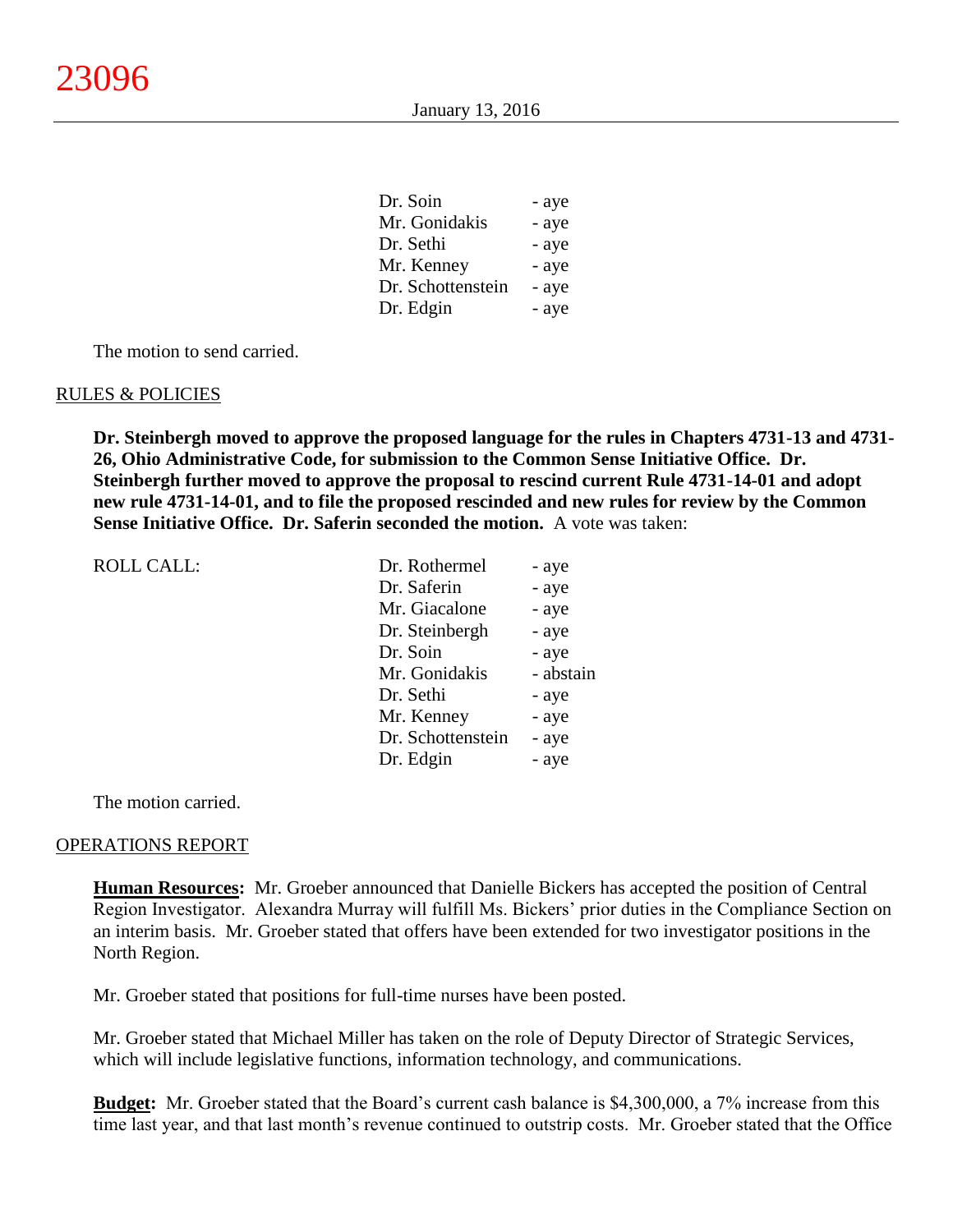of Management and Budget has granted the Board authority to access more of the Board's funds in order to account for staff increases and other additional costs.

Mr. Groeber stated that the Board members have been provided with the annual report on Board member compensation, which shows very few changes over the previous year.

**Information Technology:** Mr. Groeber stated that the development of the E-License 3.0 system is proceeding and that Mr. Miller's new position will allow the Board to take a stronger approach to the project.

**Communications and Outreach:** Mr. Groeber stated that the Board's communications and outreach activities are included in the Operations Report.

**Agency Operations:** Mr. Groeber stated that the number of open complaints now stands at 1,940, down from 3,300 12 months ago. Mr. Groeber credited tremendous efforts on the part of the staff to clear out items which should have been long since resolved.

Mr. Groeber stated that Mr. Alderson and Ms. Scott have temporarily taken over Mr. Miller's former duties in the Licensure Section. Mr. Groeber stated that the Board's total number of licenses in 2015 was approximately 3,700, and increase of 11% from the approximately 3,300 in 2014. The number of allopathic and osteopathic medical licenses issued decreased by 3%, in large part due to a backlog that was addressed in late 2014. Mr. Groeber noted that the number of allied medical licensed increased by approximately 40%. Mr. Groeber stated that licenses are being issued 35% faster than one year ago.

Mr. Groeber stated that last month the Board issued nine expedited licenses in an average of 16 days. Mr. Gonidakis commented that the Board's staff has done a great job with expedited licensure. Dr. Steinbergh asked what projections the Board had made for the number expedited licenses that could be expected to be issued in a year. Mr. Groeber stated that he will locate that information and report back to the Board. Mr. Groeber stated that 147 expedited licenses were issued in 2015.

**Speed and Ease Initiatives:** Mr. Groeber stated that in June the Board will attempt to pilot a program at the Ohio State University School of Medicine to process training certificate applications on-site for graduating students.

Mr. Groeber stated that Mr. LaCross continues to work on statute changes to allow for the licensure of physicians between meetings of the Medical Board.

Mr. Groeber stated that the Board continues to review proposals for the One-Bite/First Occurrence Recovery Program, including ways to engage the Board's approved treatment providers and to obtain better data from them more quickly.

Mr. Groeber stated that as part of the 5S project, 38 pallets of materials have been removed from the Board's offices, saving 450 square feet of floor space.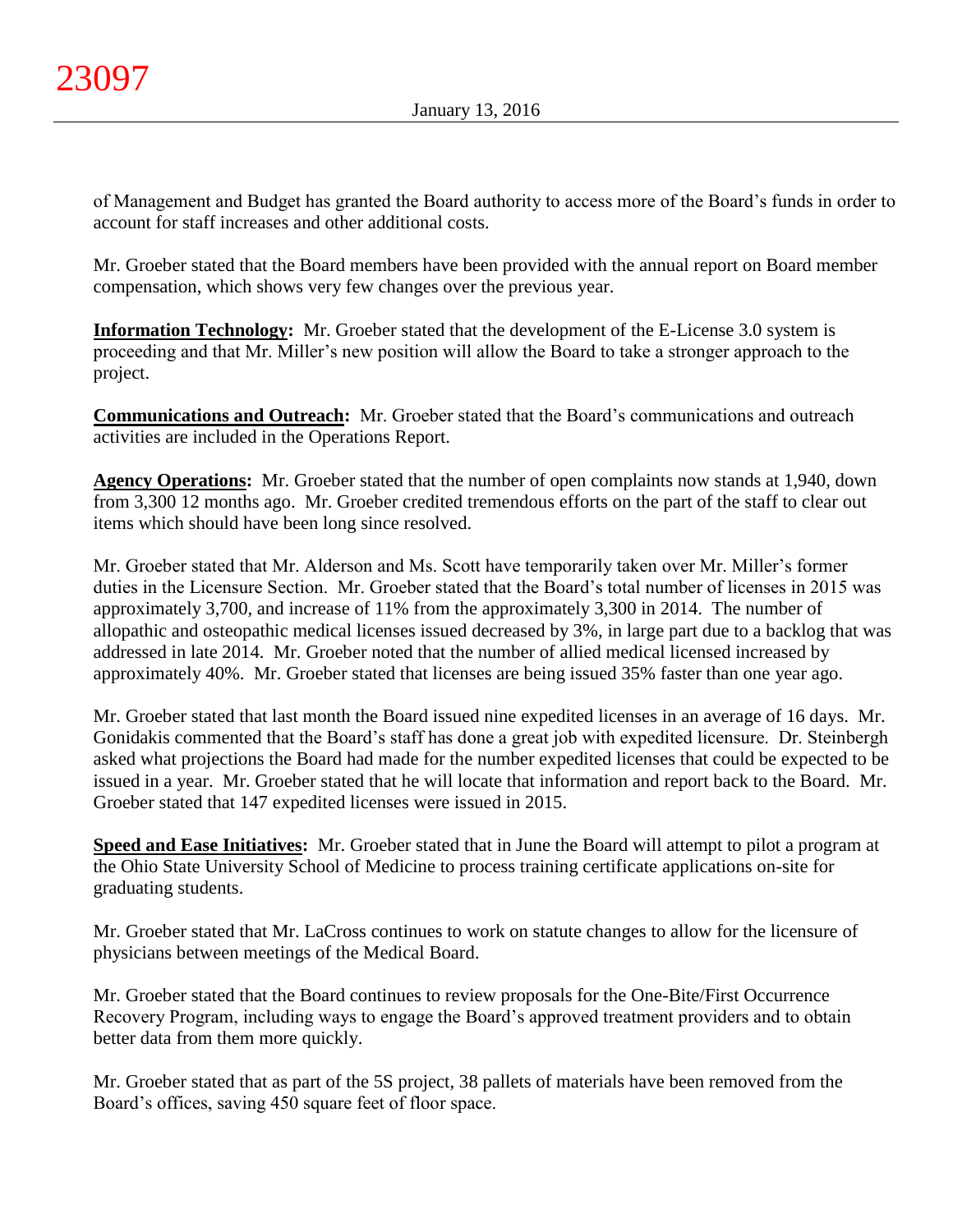**Federation of State Medical Boards 2016Annual Meeting:** Mr. Groeber stated that the Federation of State Medical Boards (FSMB) will hold its 2016 Annual Meeting from April 28 to April 30 in San Diego. Under the Board's policy, two non-scholarship staff members and two non-scholarship Board members may attend the meeting. Mr. Groeber stated that he and Mr. Gonidakis will have scholarships to cover their travel costs. Mr. Groeber asked any other Board members who wished to attend the meeting to let him know. Dr. Steinbergh stated that she will attend the meeting as the Chair of the FSMB's By-Laws Committee.

**Dr. Saferin moved to approve that A.J. Groeber, Executive Director, attend the 2016 Annual Meeting of the FSMB and accept the FSMB Executive Director scholarship, as his attendance at the meeting is in connection with Mr. Groeber's responsibilities as, and is related to his position as, Executive Director of the State Medical Board of Ohio. Dr. Saferin further moved that Mr. Groeber he attend the 2016 Annual Meeting AIM as his attendance at the meeting is in connection with Mr. Groeber's responsibilities as, and is related to his position as, Executive Director of the State Medical Board of Ohio. Dr. Steinbergh seconded the motion.** A vote was taken:

| <b>ROLL CALL:</b> | Dr. Rothermel     | - aye |
|-------------------|-------------------|-------|
|                   | Dr. Saferin       | - aye |
|                   | Mr. Giacalone     | - aye |
|                   | Dr. Steinbergh    | - aye |
|                   | Dr. Soin          | - aye |
|                   | Mr. Gonidakis     | - aye |
|                   | Dr. Sethi         | - aye |
|                   | Mr. Kenney        | - aye |
|                   | Dr. Schottenstein | - aye |
|                   | Dr. Edgin         | - aye |
|                   |                   |       |

The motion carried.

**Dr. Saferin moved to approve that Michael L. Gonidakis attend the 2016 Annual Meeting of the FSMB and accept the FSMB Voting Delegate scholarship, and that attendance at the meeting is in connection with Mr. Gonidakis' responsibilities as, and is related to his position as, a member of the State Medical Board of Ohio. Dr. Steinbergh seconded the motion.** A vote was taken:

ROLL CALL:

| Dr. Rothermel     | - aye     |
|-------------------|-----------|
| Dr. Saferin       | - aye     |
| Mr. Giacalone     | - aye     |
| Dr. Steinbergh    | - aye     |
| Dr. Soin          | - aye     |
| Mr. Gonidakis     | - abstain |
| Dr. Sethi         | - aye     |
| Mr. Kenney        | - aye     |
| Dr. Schottenstein | - aye     |
| Dr. Edgin         | - aye     |
|                   |           |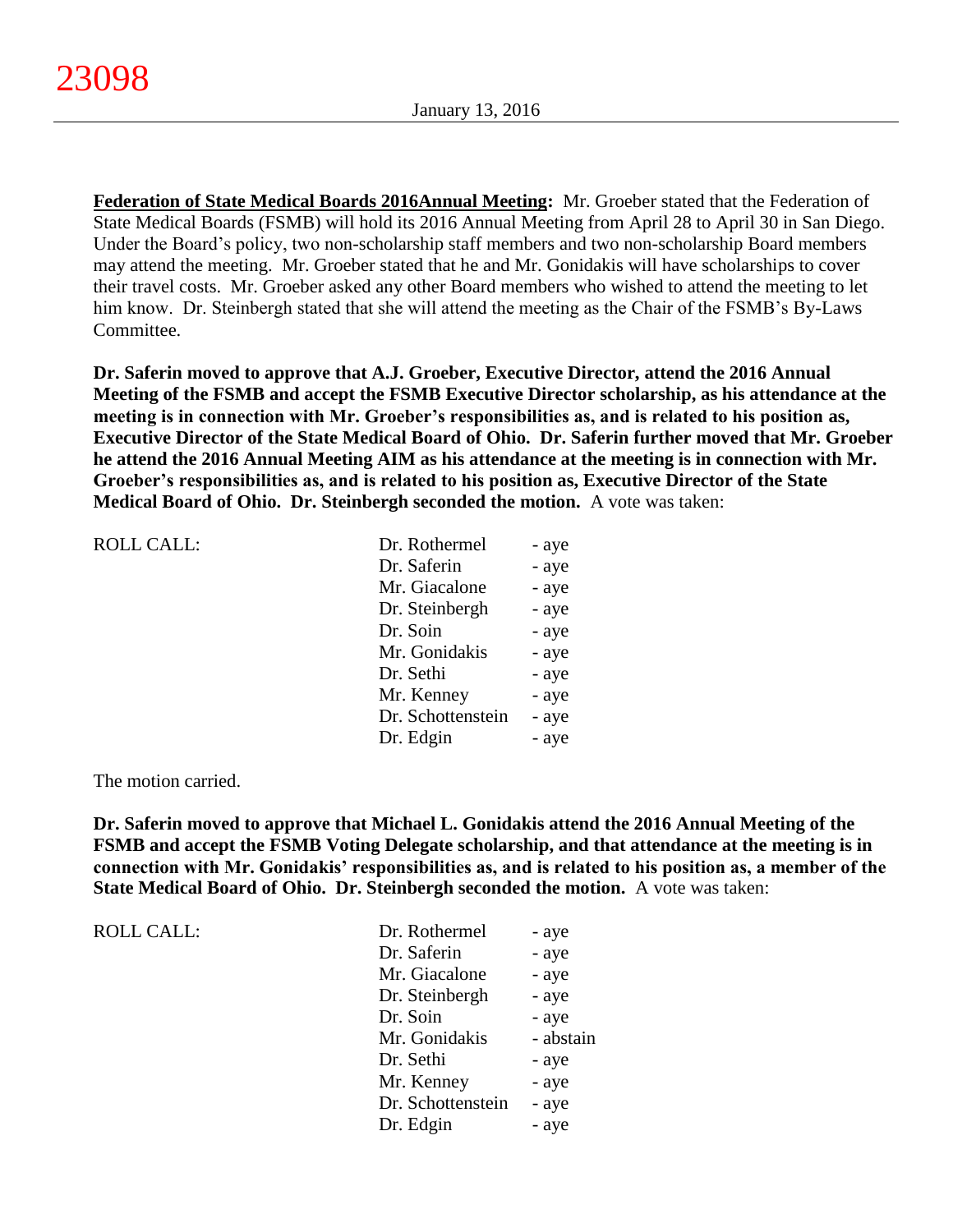The motion carried.

**Board Retreat:** Mr. Groeber stated that the consensus of the Board members is to hold a Board Retreat on Thursday, March 10, 2016. Proposed topics for the Retreat are the One-Bite/First Occurrence Recovery Program and Board-approved treatment providers, components of Settlement Agreements, and the possibility of reconstituting the Board's Executive Committee. Dr. Schottenstein suggested that another possible topic may be the propriety of the Board's licensure applications' question regarding mental health.

**2015 Financial Disclosure Statements:** Mr. Groeber reminded the Board members that financial disclosure statements are due at the Ohio Ethics Commission by May 15, 2016. Ms. Debolt added that Board members who have a source of income from another state agency are also required to file a 102.04(d) form. Ms. Debolt stated that she is providing assistance to those members who need to file a 102.04(d) form.

**Board Member Attendance:** Mr. Groeber stated that state law requires that all Board members attend at least 60% of all regular and special meetings of the Board. Mr. Groeber stated that currently, no Board member has an attendance lower than 91%.

# REPORTS BY ASSIGNED COMMITTEES

# FINANCE COMMITTEE

# FISCAL REPORT

Mr. Kenney asked what additional revenue has been derived from the expedited licensure program. Mr. Groeber stated that 2015's 147 expedited licenses at a fee of \$1,000 per license, compared to \$335 for standard licensure, represent approximately \$100,000 of additional revenue.

Ms. Loe stated that Mr. Groeber had previously reviewed the November financial numbers in the Operations Report. Ms. Loe noted that the Board paid approximately \$200,000 towards the E-License 3.0 system in December, which is not shown on the November report. Ms. Loe also stated that moving the Hearing Unit to the third floor will save the Board approximately \$40,000 per year in rent.

# MEDICAL BOARD JOURNAL

Mr. Kenney stated that the Medical Board journal's premiere edition will be issued in March.

# FINING AUTHORITY

Mr. Kenney stated that the Finance Committee discussed how fines will be collected from respondents and who will be responsible for the collection. Mr. Kenney stated that the Finance Committee seeks to specify when letters will be sent to fined respondents, when the matter would sent to the Attorney General's office in cases of non-payment, what letters the Attorney General's office would send, and when the matter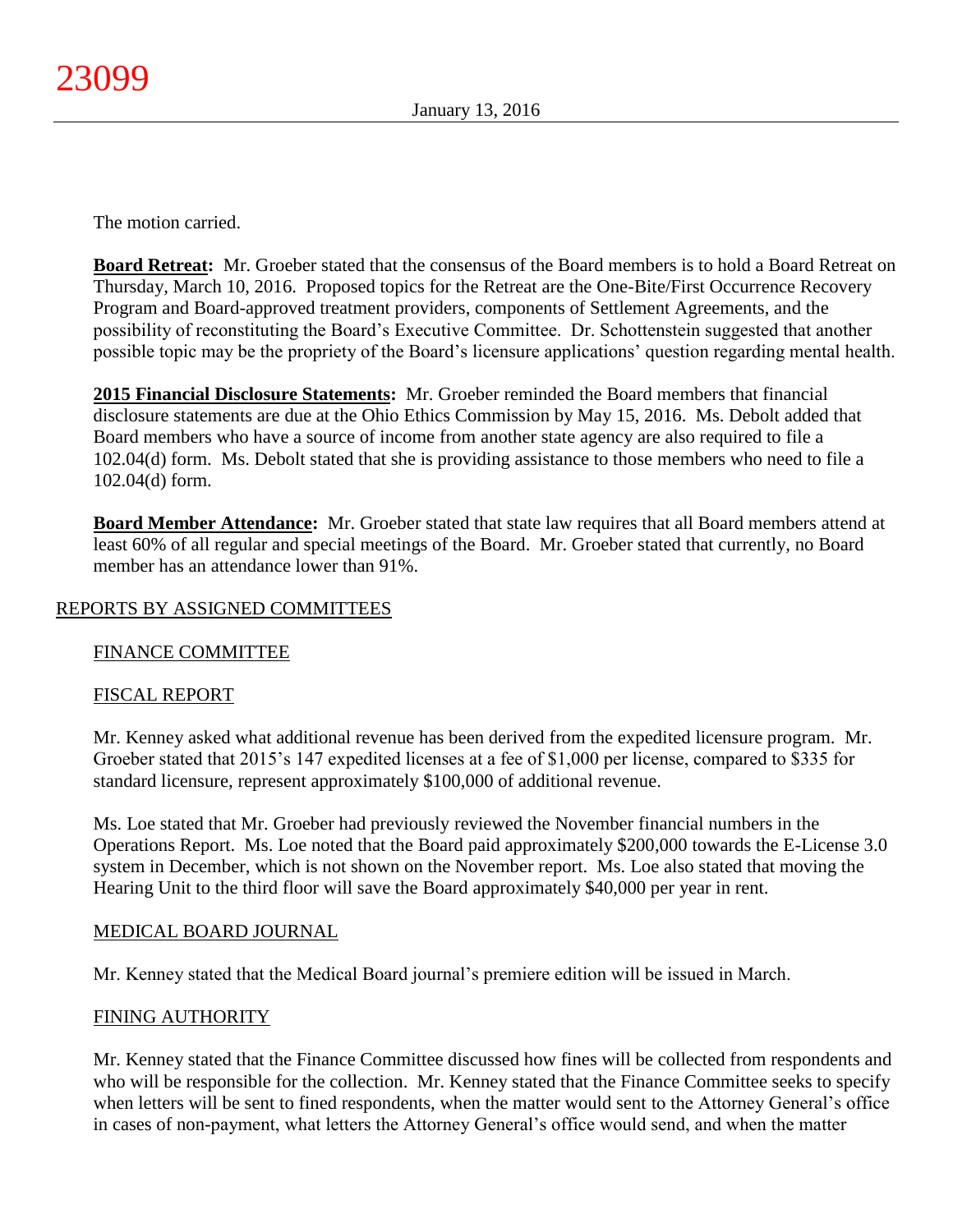would proceed to a special counsel. Mr. Kenney stated that after 30 days of non-payment, the matter will be sent to the Attorney General's office. If the Attorney General's office does not receive payment within another 30 days, the matter will be forwarded to a special counsel.

# POLICY COMMITTEE

# RULES REVIEW

Mr. Gonidakis stated that the Policy Committee recommended approval of three rules to be filed with the Common Sense Initiative Office and the full Board has now approved that recommendation. The Policy Committee also approved three other rules to be distributed to interested parties for comments.

# ACUTE PAIN PRESCRIBING GUIDELINES

Mr. Groeber stated that the Governor's Cabinet Opioid Action Team (GCOAT) has adopted guidelines for acute pain prescribing and will have a press release on that topic. Representatives from GCOAT will also meet with members of the press and will feature a young man who had become addicted to prescription drugs following an injury and has since turned his life around.

Mr. Groeber stated that Dr. Soin will be involved with GCOAT as the Board's representative in this issue. Mr. Groeber added that Dr. Soin will also be available as an expert if the media has questions regarding pain prescribing. Mr. Gonidakis thanked Dr. Soin for his efforts.

# LICENSURE COMMITTEE

# LICENSURE APPLICATION REVIEWS

# DROR KRAUS, M.D.

Dr. Saferin stated that Dr. Kraus has requested a waiver of the United States Medical Licensing Examination (USMLE) 10-year rule. Dr. Kraus passed Step 2 (CK) of the USMLE on his first attempt in February 2004, Step 1 in June 2010, Step 2 (CS) on his first attempt in September 2010, and Step 3 on his first attempt in July 2015. Dr. Kraus completed his medical degree at Hadassah Medical School, Hebrew University, in Jerusalem, Israel, in 2005. Subsequently, Dr. Kraus successfully completed a three-year neurology/child neurology residency followed by a one-year fellowship in neurology/clinical neurophysiology at Cincinnati Children's Hospital.

**Dr. Saferin moved to approve Dr. Krause's request for a good cause exception of the ten-year rule as outlined in 4731-6-14(C)(3)(b)(ii), and accepting the examination sequence in order to be granted a license. Dr. Steinbergh seconded the motion.** A vote was taken:

| ROLL CALL: | Dr. Rothermel | - aye |
|------------|---------------|-------|
|            | Dr. Saferin   | - aye |
|            | Mr. Giacalone | - aye |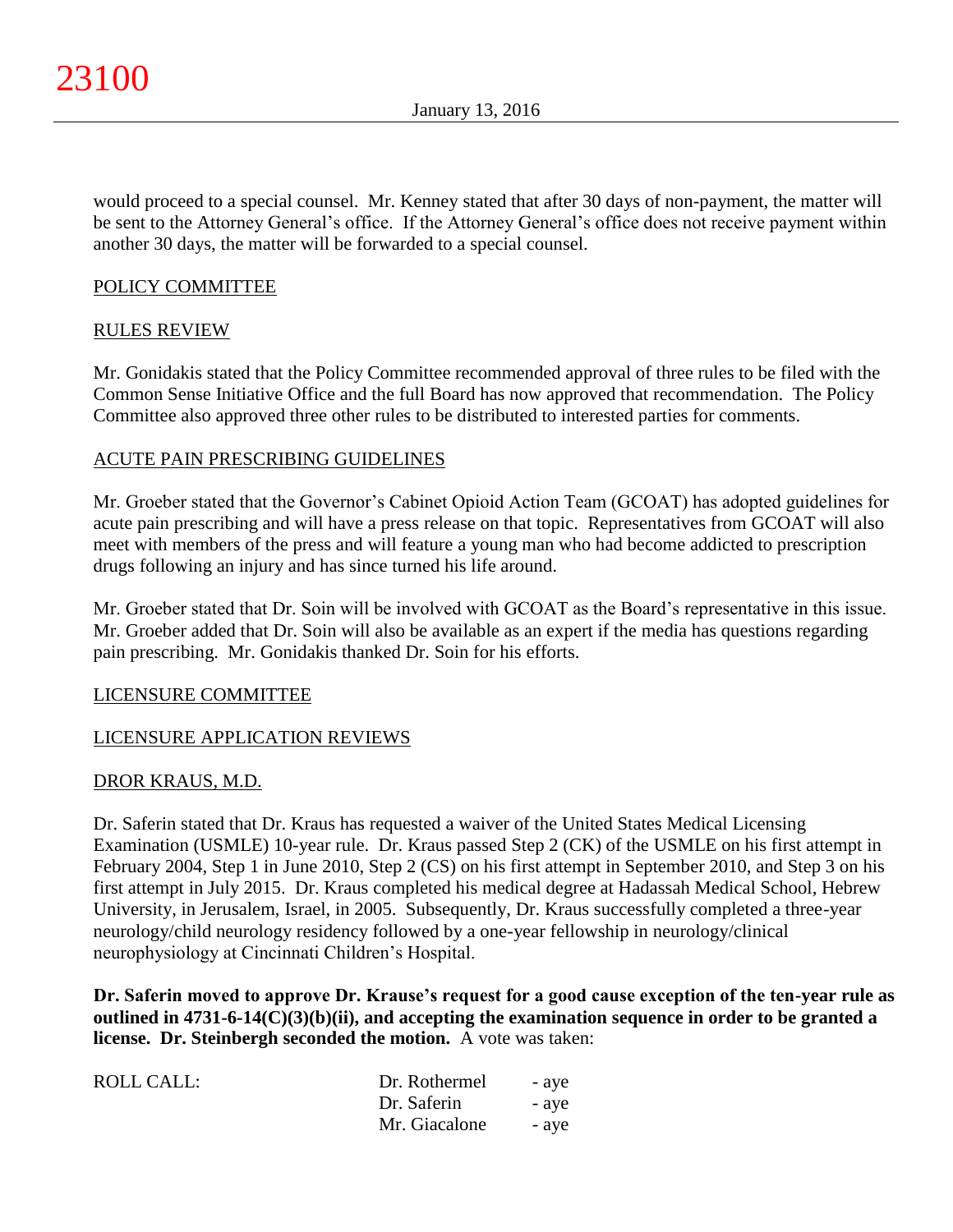| Dr. Steinbergh    | - aye |
|-------------------|-------|
| Dr. Soin          | - aye |
| Mr. Gonidakis     | - aye |
| Dr. Sethi         | - aye |
| Mr. Kenney        | - aye |
| Dr. Schottenstein | - aye |
| Dr. Edgin         | - aye |

The motion carried.

#### LEIF SAAGER, M.D.

Dr. Saferin stated that Dr. Saager has applied for a Certified of Conceded Eminence. Dr. Saager is a graduate of the University Luebeck Medical School in Luebeck, Germany, and has held a Clinical Research Faculty Certificate which expired on December 13, 2015. Dr. Saager served as a Research Associate at the Cleveland Clinic from 2007 to 2009. Since 2009, Dr. Saager has served on the staff of the Department of Outcomes Research, Anesthesiology Institute at the Cleveland Clinic. Dr. Saager has been reappointed as a member of the Professional Staff of the Cleveland Clinic. Dr. Saferin noted that Dr. Saager holds a current, unrestricted medical license in Germany.

# **Dr. Saferin moved to approve Dr. Saager's application for a Certificate of Conceded Eminence, as presented. Dr. Steinbergh seconded the motion.**

Mr. Kenney stated that, to his understanding, the Certificate of Conceded Eminence is designed for physicians coming into the United States from another country. Mr. Kenney noted that while Dr. Saager is from Germany, he has been in the United States since at least 2007. Ms. Anderson stated that a physician who had their medical education outside the United States and no longer meets the requirements to take the United States Medical Licensing Examination (USMLE) can qualify for the Certificate of Conceded Eminence, provided they meet all other requirements.

The Board continued to discuss the topic of the Certificate of Conceded Eminence. Dr. Saferin commented that Dr. Saager seems to be changing his duties at the Cleveland Clinic from research-oriented work to more clinical-based practice, and this may be why he is changing his licensure from the Clinical Research Faculty Certificate to the Certificate of Conceded Eminence. Mr. Kenney agreed that Dr. Saager seems very qualified for the Certificate of Conceded Eminence. Mr. Gonidakis suggested that the Licensure Committee clarify the qualifications regarding the Certificate of Conceded Eminence and report back to the Board.

A vote was taken on Dr. Saferin's motion:

| <b>ROLL CALL:</b> | Dr. Rothermel  | - aye |
|-------------------|----------------|-------|
|                   | Dr. Saferin    | - aye |
|                   | Mr. Giacalone  | - aye |
|                   | Dr. Steinbergh | - aye |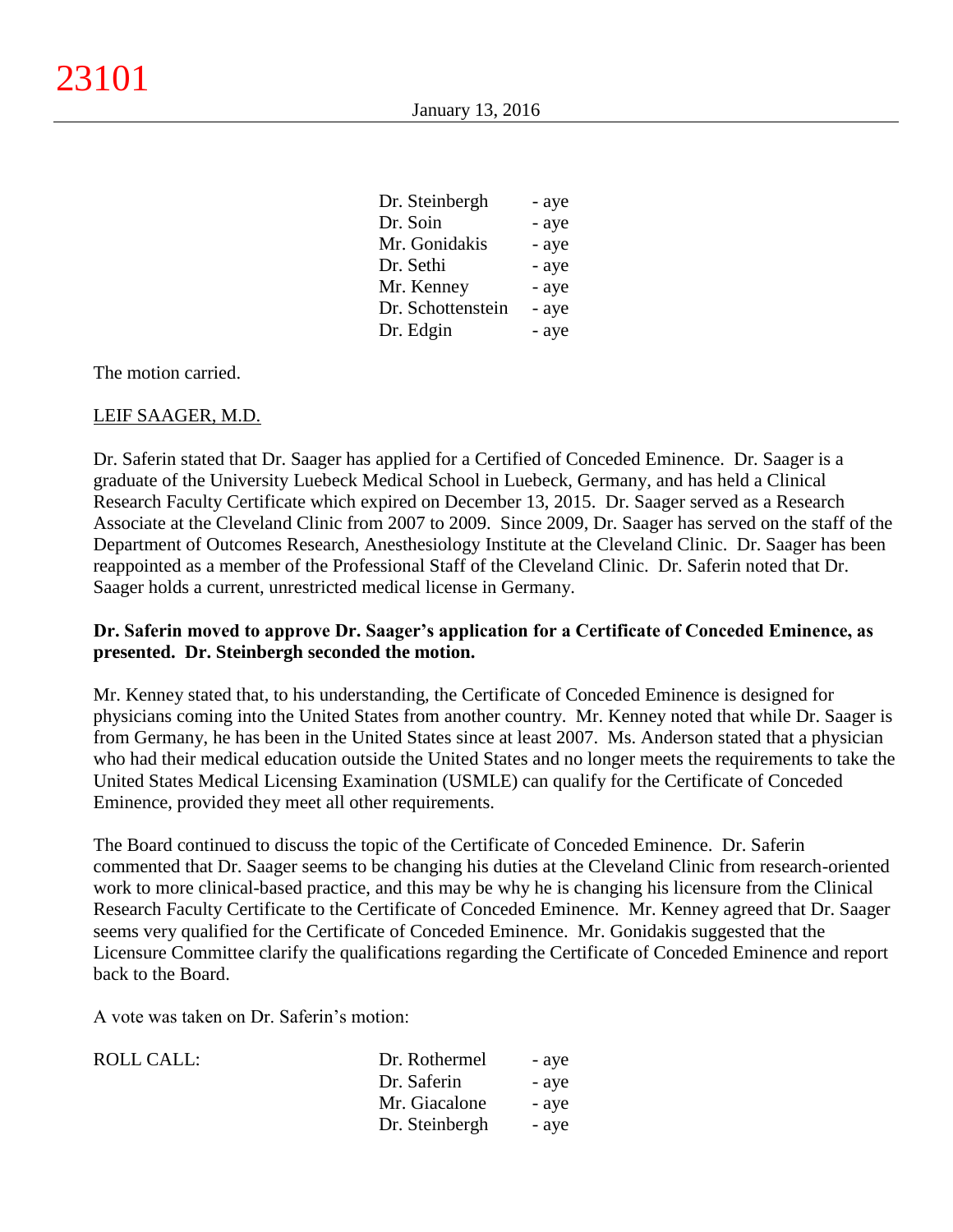| - aye |
|-------|
| - aye |
| - aye |
| - aye |
| - aye |
| - aye |
|       |

The motion carried.

#### PHYSICIAN ASSISTANT/SCOPE OF PRACTICE COMMITTEE

Dr. Sethi stated that the Physician Assistant Policy Committee did not meet yesterday, nor did the Physician Assistant/Scope of Practice Committee meet today. However, Dr. Sethi wanted to bring proposed Rule 4730-1-08 to the Board's attention since the question of whether to submit it to the Common Sense Initiative Office is not controversial. Dr. Sethi stated that proposed Rule 4730-1-08 would regulate the physician assistant delegation of tasks and administration of medications. Dr. Sethi stated that proposed Rule 4730-1-08 has already been circulated to interested parties and no comments have been received. Dr. Sethi noted that materials regarding proposed Rule 4730-1-08 were previously provided to all Board members as part of the Agenda Materials.

#### **Dr. Sethi moved that proposed replacement Rule 4730-1-08 be filed with the Common Sense Initiative Office. Dr. Steinbergh seconded the motion.** A vote was taken:

| <b>ROLL CALL:</b> | Dr. Rothermel     | - aye |
|-------------------|-------------------|-------|
|                   | Dr. Saferin       | - aye |
|                   | Mr. Giacalone     | - aye |
|                   | Dr. Steinbergh    | - aye |
|                   | Dr. Soin          | - aye |
|                   | Mr. Gonidakis     | - aye |
|                   | Dr. Sethi         | - aye |
|                   | Mr. Kenney        | - aye |
|                   | Dr. Schottenstein | - aye |
|                   | Dr. Edgin         | - aye |

The motion carried.

#### COMPLIANCE COMMITTEE

Dr. Steinbergh stated that on December 9, 2015, the Compliance Committee met with Micah S. Crouse, M.D.; Thuan D. Dang, M.D.; Iraj Derakhshan, M.D.; Karl M. Hagen, M.D.; and Peter C. Johnson, M.D., and moved to continue them under the terms of their respective Board actions. The Compliance Committee also accepted Compliance staff's report of conferences on November 2 and 3, 2015.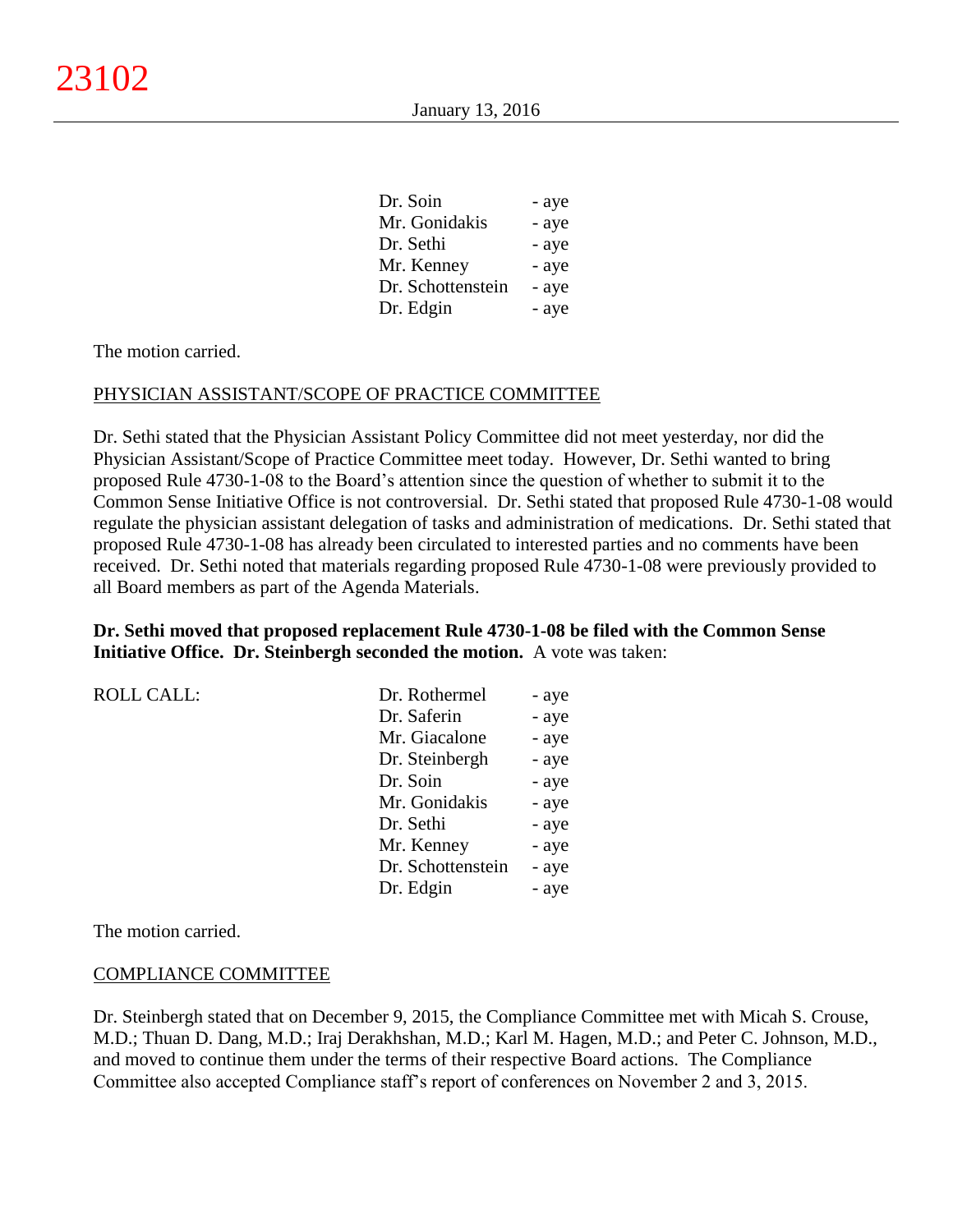#### TREATMENT PROVIDER APPLICATION REVIEW

#### CARON TREATMENT CENTERS

**Dr. Steinbergh moved to approve the Application for Certificate of Good Standing as a Treatment Provider for Impaired Practitioners from Caron Treatment Centers. Dr. Schottenstein seconded the motion.** A vote was taken:

| <b>ROLL CALL:</b> | Dr. Rothermel     | - aye |
|-------------------|-------------------|-------|
|                   | Dr. Saferin       | - aye |
|                   | Mr. Giacalone     | - aye |
|                   | Dr. Steinbergh    | - aye |
|                   | Dr. Soin          | - aye |
|                   | Mr. Gonidakis     | - aye |
|                   | Dr. Sethi         | - aye |
|                   | Mr. Kenney        | - aye |
|                   | Dr. Schottenstein | - aye |
|                   | Dr. Edgin         | - aye |
|                   |                   |       |

The motion carried.

# PROBATIONARY REQUESTS

Mr. Gonidakis advised that at this time he would like the Board to consider the probationary requests on today's consent agenda. Mr. Gonidakis asked if any Board member wished to discuss a probationary request separately. Dr. Steinbergh stated that she would like to discuss the probationary requests of Patrick L. Bruno, M.D., Deborah L. Cook, D.P.M., and Peter C. Johnson, M.D., separately.

# PATRICK L. BRUNO, M.D.

Dr. Steinbergh stated that she approves of Dr. Bruno's modified practice plan. Dr. Steinbergh stated that she initially had concerns about whether Dr. Brown, the proposed new monitoring physician, is a Suboxone provider like Dr. Bruno so that he can review Dr. Bruno's charts appropriately. Dr. Steinbergh previously discussed this with Ms. Bickers and learned that Dr. Brown is a Suboxone provider.

#### PETER C. JOHNSON, M.D.

Dr. Steinbergh stated that Dr. Johnson has been under a minimum two-year suspension since September 2015 due to sexual encounters he had with three patients, a resident he supervised, and an office assistant. Dr. Steinbergh noted that one of Dr. Noffsinger's recommendations for Dr. Johnson was that he complete an intensive residential treatment for sexually compulsive behavior. However, Dr. Johnson is requesting approval of a non-residential treatment program at Acumen Institute. Ms. Bickers stated that she contacted Dr. Noffsinger on this subject and he opined that Acumen Institute would be appropriate for Dr. Johnson's treatment. The Secretary and Supervising Member also approved Acumen Institute following the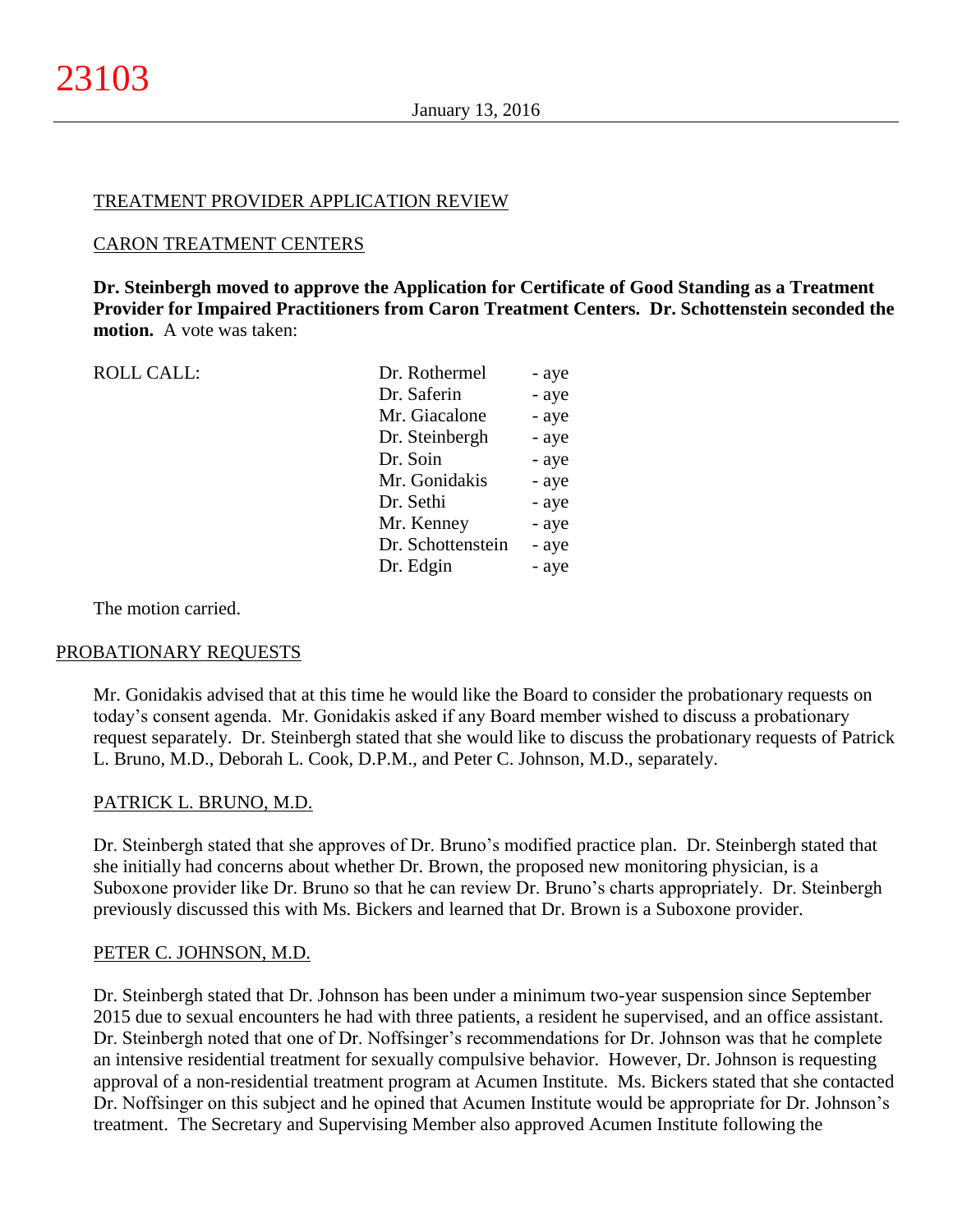conversation with Dr. Noffsinger.

Dr. Steinbergh suggested that the record be clarified that Dr. Noffsinger approves of the Acumen Institute treatment program for Dr. Johnson.

# DEBORAH L. COOK, D.P.M.

Dr. Steinbergh stated that she approves of Dr. Cook's request for approval of the proposed risk management course and record-keeping course. However, Dr. Steinbergh noted that Dr. Cook is also requesting approval of an online course to fulfill her professional ethics course requirement. Dr. Steinbergh opined that an in-person ethics course would be more appropriate given the egregiousness of Dr. Cook's case. Dr. Steinbergh stated that Dr. Cook had pleaded guilty to two drug-related felonies and she failed to cooperate with a Medical Board investigation. Dr. Schottenstein and Mr. Kenney agreed with Dr. Steinbergh and opined that Dr. Cook would derive more benefit from an in-person ethics course than an online course.

Ms. Bickers recommended that the Board table Dr. Cook's request so that Dr. Cook can submit a more appropriate ethics course for approval. The Board agreed.

**Dr. Soin moved to table Dr. Cook's request for approval of the online course** *Medical Ethics for Physicians***, offered by NetCE, to fulfill the professional ethics course requirement. Mr. Giacalone seconded the motion.** A vote was taken:

| <b>ROLL CALL:</b> | Dr. Rothermel     | - abstain |
|-------------------|-------------------|-----------|
|                   | Dr. Saferin       | - abstain |
|                   | Mr. Giacalone     | - aye     |
|                   | Dr. Steinbergh    | - aye     |
|                   | Dr. Soin          | - aye     |
|                   | Mr. Gonidakis     | - aye     |
|                   | Dr. Sethi         | - aye     |
|                   | Mr. Kenney        | - aye     |
|                   | Dr. Schottenstein | - aye     |
|                   | Dr. Edgin         | - aye     |

The motion carried.

**Mr. Giacalone moved to accept the Compliance staff's Reports of Conferences and the Secretary and Supervising Member's recommendations as follows:**

- **To grant Andrew J. Beistel, D.O.'s request for approval of Timothy Niemi, M.D., to serve as the new monitoring physician;**
- **To grant Patrick L. Bruno, M.D.'s request for approval of a modified practice plan; and approval of Daniel T. Brown, D.O., to serve as the new monitoring physician;**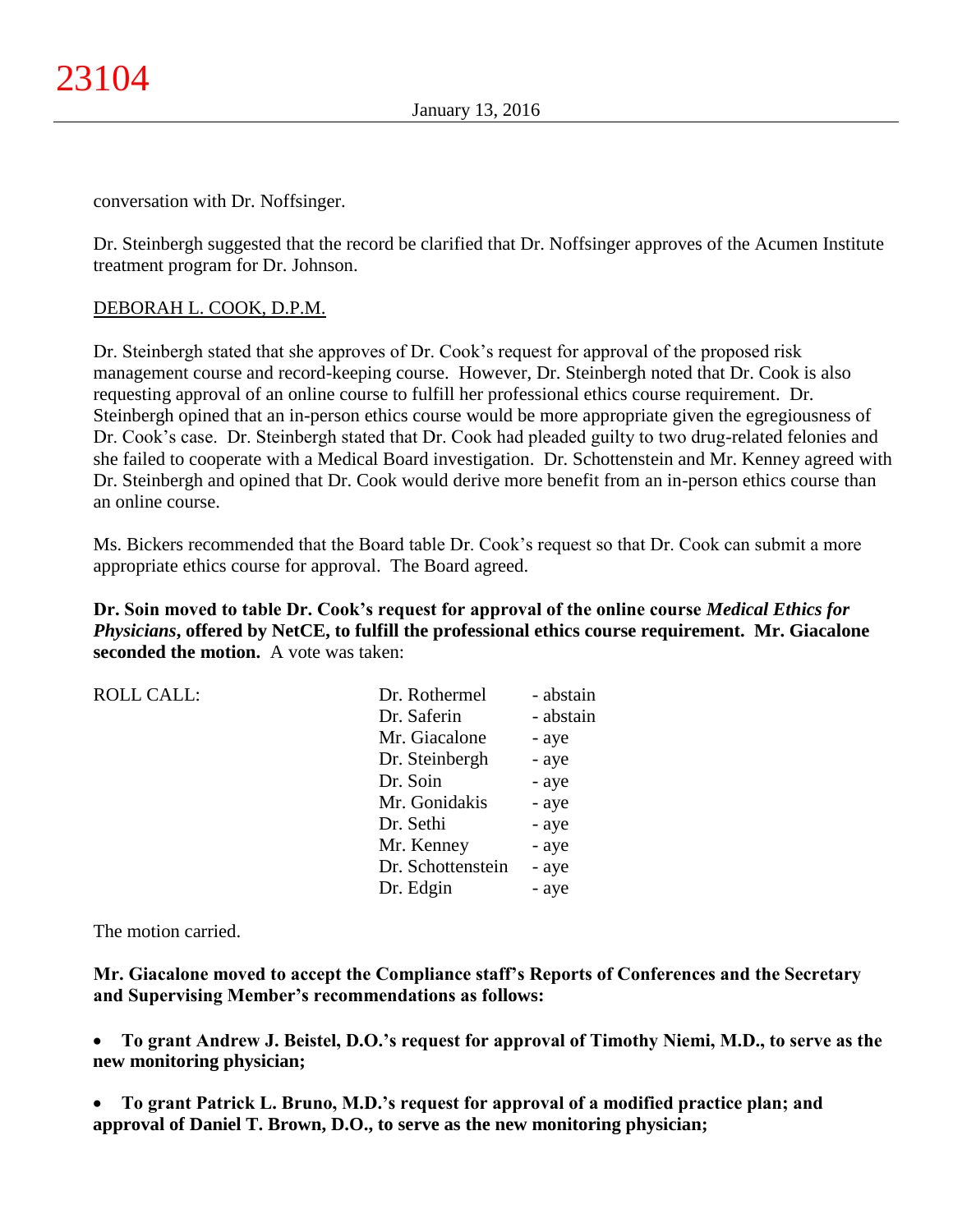**To grant Deborah L. Cook, D.P.M.'s, request for approval of the online course** *Risk Management Essentials for Physicians: Documentation***, offered by MedRisk e-Learning Services, to fulfill the medical record-keeping course requirement;**

 **To grant Denise I. Gilman, D.O.'s request for approval of the course** *Intensive Course in Medical Ethics, Boundaries and Professionalism***, offered by Case Western Reserve University, to fulfill the required physician/patient boundaries course;**

 **To grant Elise R. Hoff, M.D.'s request for approval of a new practice plan; approval of Robert E. Petras, M.D., to serve as the monitoring physician; determination of the frequency and number of charts to be reviewed at 10 charts per month; and approval of Gina M. Dillon, Psy.D., to serve as the treating psychologist;**

 **To grant Peter C. Johnson, M.D.'s request for approval of Acumen Institute as the intensive treatment facility required prior to reinstatement;**

 **To grant Mary Elizabeth Mudd, M.D.'s request for approval of the course** *3 Days of Hands-On Training; Liposuction 101***, offered by Jeffrey A. Klein, M.D., to fulfill the office-based liposuction course requirement;**

**To grant Denise J. Signs, M.D.'s request for discontinuance of the drug log requirement;**

 **To grant Rick D. St. Onge, M.D.'s request for reduction in psychotherapy sessions to once per month; and**

 **To grant Mark Aaron Weiner, D.O.'s request for approval of a modified practice plan; approval of Lauri B. Levison, M.D., to serve as an additional monitoring physician; and determination of the number of charts to be reviewed at 5 charts by each monitor.**

**Dr. Soin seconded the motion.** A vote was taken:

| <b>ROLL CALL:</b> | Dr. Rothermel     | - abstain                                           |
|-------------------|-------------------|-----------------------------------------------------|
|                   | Dr. Saferin       | - abstain                                           |
|                   | Mr. Giacalone     | - aye                                               |
|                   | Dr. Steinbergh    | - aye (abstain in the matter of Mary E. Mudd, M.D.) |
|                   | Dr. Soin          | - aye                                               |
|                   | Mr. Gonidakis     | - aye                                               |
|                   | Dr. Sethi         | - aye                                               |
|                   | Mr. Kenney        | - aye                                               |
|                   | Dr. Schottenstein | - aye                                               |
|                   | Dr. Edgin         | - aye (abstain in the matter of Mary E. Mudd, M.D.) |

The motion carried.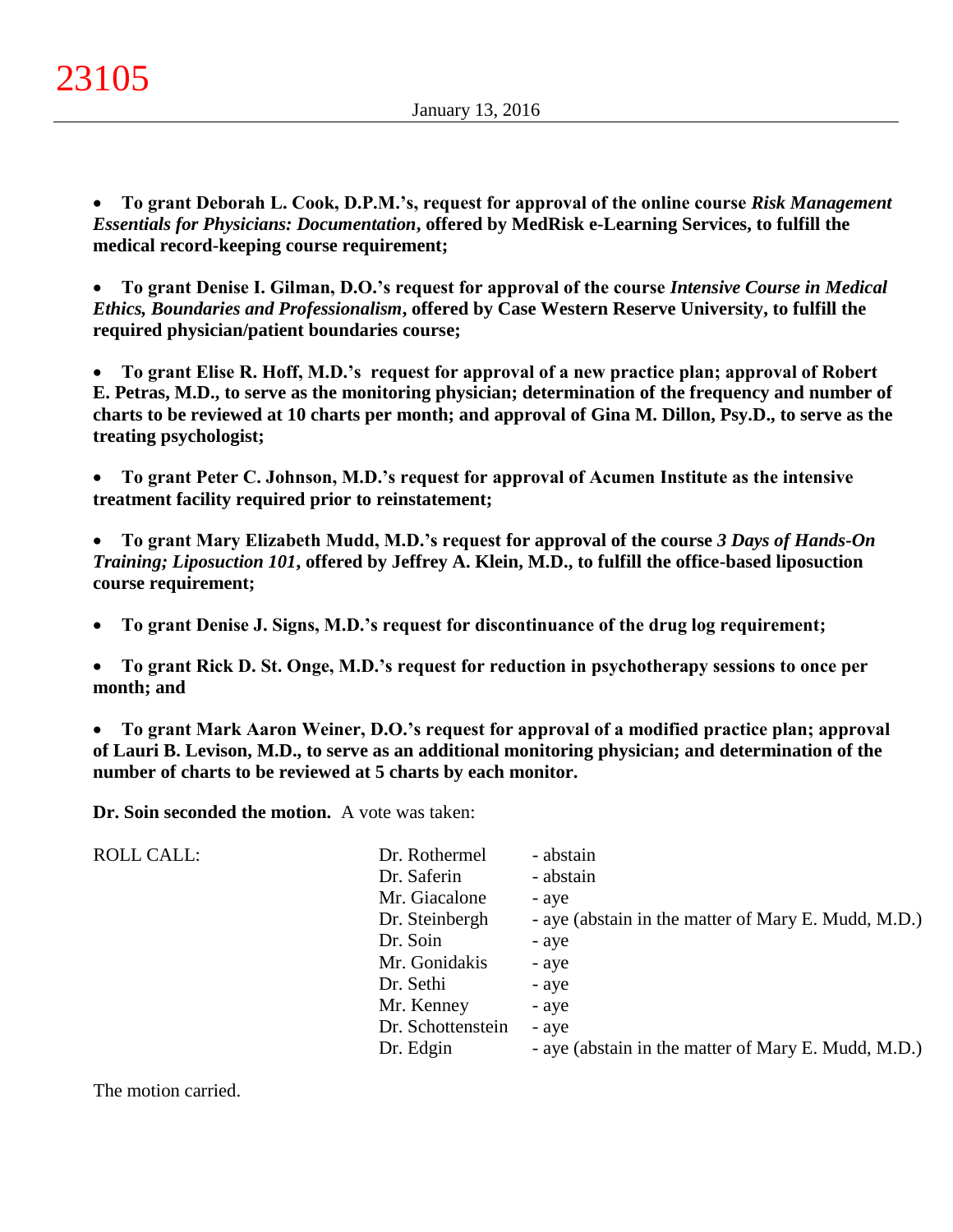#### RESTORATION REQUEST

#### SIRAJ A. SIDDIQUI, M.D.

**Dr. Steinbergh moved that the request for the restoration of the license of Siraj A. Siddiqui, M.D., be approved, effective immediately, subject to the permanent limitations and probationary terms and conditions as outlined in the April 11, 2012 Board Order for a minimum of five years. Dr. Soin seconded the motion.** A vote was taken:

| <b>ROLL CALL:</b> | Dr. Rothermel     | - abstain |
|-------------------|-------------------|-----------|
|                   | Dr. Saferin       | - abstain |
|                   | Mr. Giacalone     | - aye     |
|                   | Dr. Steinbergh    | - aye     |
|                   | Dr. Soin          | - aye     |
|                   | Mr. Gonidakis     | - aye     |
|                   | Dr. Sethi         | - abstain |
|                   | Mr. Kenney        | - aye     |
|                   | Dr. Schottenstein | - aye     |
|                   | Dr. Edgin         | - aye     |
|                   |                   |           |

The motion carried.

#### FINAL PROBATIONARY APPEARANCE

#### ADAM G. MACE, M.D.

Dr. Mace was appearing before the Board pursuant to his request for release from the terms of his June 13, 2012 Consent Agreement. Mr. Gonidakis reviewed Dr. Mace's history with the Board.

In response to questions from Dr. Soin, Dr. Mace stated that he is currently a surgical resident at the Cleveland Clinic. Dr. Mace is in the sixth year of his residency and the fourth clinical year, having done two years of research. Dr. Mace works between 50 and 80 hours per week. Dr. Mace stated that he has a good work/life balance and that, outside of work, he enjoys spending time with his wife and his friends from Alcoholics Anonymous (AA). Dr. Mace added that he has many hobbies. Dr. Mace stated that his wife is very supportive and that she attends AA meetings with him regularly, as well as Al-Anon meetings. Dr. Mace stated that he gives back to the AA program by serving as treasurer of his home group, leading meetings, and answering phones at the central office on holidays. Dr. Mace stated that he is currently sponsoring three people. Dr. Mace added that he also shares his experience with students at his hospital.

In response to questions from Dr. Steinbergh, Dr. Mace stated that his research interest is colorectal cancer. Dr. Mace stated that he plans to specialize in colorectal surgery and will apply for a fellowship next year. Regarding medication, Dr. Mace is currently taking Adderall, melatonin, Seroquel, Remeron, Gabapentin, Prilosec, and Imitrex. Following his release from his Consent Agreement, Dr. Mace intends to continue monitoring through the Cleveland Clinic. Dr. Mace stated that the Cleveland Clinic offers monitoring on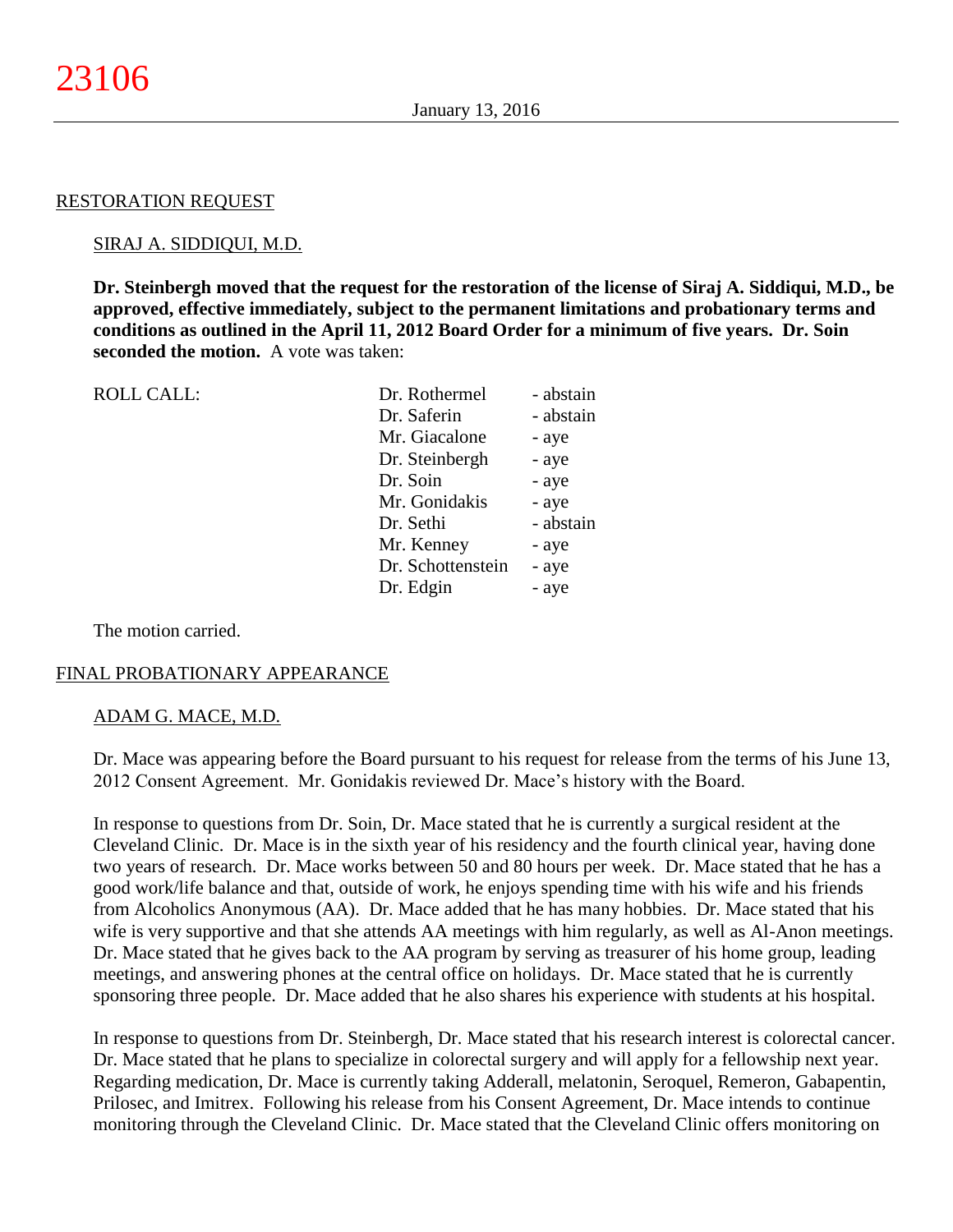an indefinite basis for physicians who have been through the Medical Board's process and those who are under the One-Bite rule.

In response to questions from Dr. Schottenstein, Dr. Mace stated that he currently sees a psychiatrist and a therapist. Regarding the move from a relatively relaxed atmosphere of doing research to a more clinical working environment, Dr. Mace stated that he has been back in the clinical environment for a year and a half and he finds the stress level to be manageable. Dr. Mace felt that the community he has built in AA has helped him do a better job managing stress and balancing work and life. Dr. Schottenstein noted that in Dr. Mace's practice field he is often in close proximity to controlled substances. Dr. Schottenstein asked if Dr. Mace ever experiences cravings. Dr. Mace replied that he does not have any cravings. Dr. Mace commented that his life is great right now and he does not want to do anything to change it.

Mr. Giacalone asked if Dr. Mace would address the medical students in attendance regarding his experience. Dr. Mace informed the students that he had had a problem with alcohol and drugs from a young age, having begun drinking at 12. Dr. Mace stated that he had never drank alcohol normally; rather, he drank to get drunk. However, Dr. Mace had always been able to maintain his academic performance and this is how he convinced himself and others that he did not have a problem.

Dr. Mace continued that his substance abuse was serious in college, but he told himself that everything would be different in medical school. However, Dr. Mace's habits did not change in medical school. At that time Dr. Mace decided to reach out for help even though he was concerned about what effect that may have on his future career. Dr. Mace went into treatment during medical school and was sober for a few years. When Dr. Mace began clinical practice in a hospital, he began prioritizing his work over his sobriety. Dr. Mace stated that for someone with a problem with alcohol or drugs, nothing can be prioritized over sobriety. Dr. Mace soon relapsed on Ambien, for which he had obtained a prescription. Dr. Mace stated that within a few months he had done as much damage as the day he had stopped drinking.

Dr. Mace stated that with the help of his wife and his addiction physician, he was able to get back into a recovery program and he committed himself to AA. Dr. Mace stated that in AA someone will always be available to him to help him stay sober. Dr. Mace stated the despite his fear that going back into treatment would prevent him from getting into a good residency or a good job, the opposite has happened. Dr. Mace stated that he is in a great residency and has good prospects for a fellowship because of his treatment. Dr. Mace encouraged any student who may have a problem to reach out for help because, rather than ending their careers, it will allow them to reach higher levels in their future careers.

# **Dr. Steinbergh moved to release Dr. Mace from the terms of his June 13, 2012 Consent Agreement, effective immediately. Mr. Giacalone seconded the motion.** A vote was taken:

| ROLL CALL: | Dr. Rothermel  | - abstain |
|------------|----------------|-----------|
|            | Dr. Saferin    | - abstain |
|            | Mr. Giacalone  | - aye     |
|            | Dr. Steinbergh | - aye     |
|            | Dr. Soin       | - aye     |
|            | Mr. Gonidakis  | - aye     |